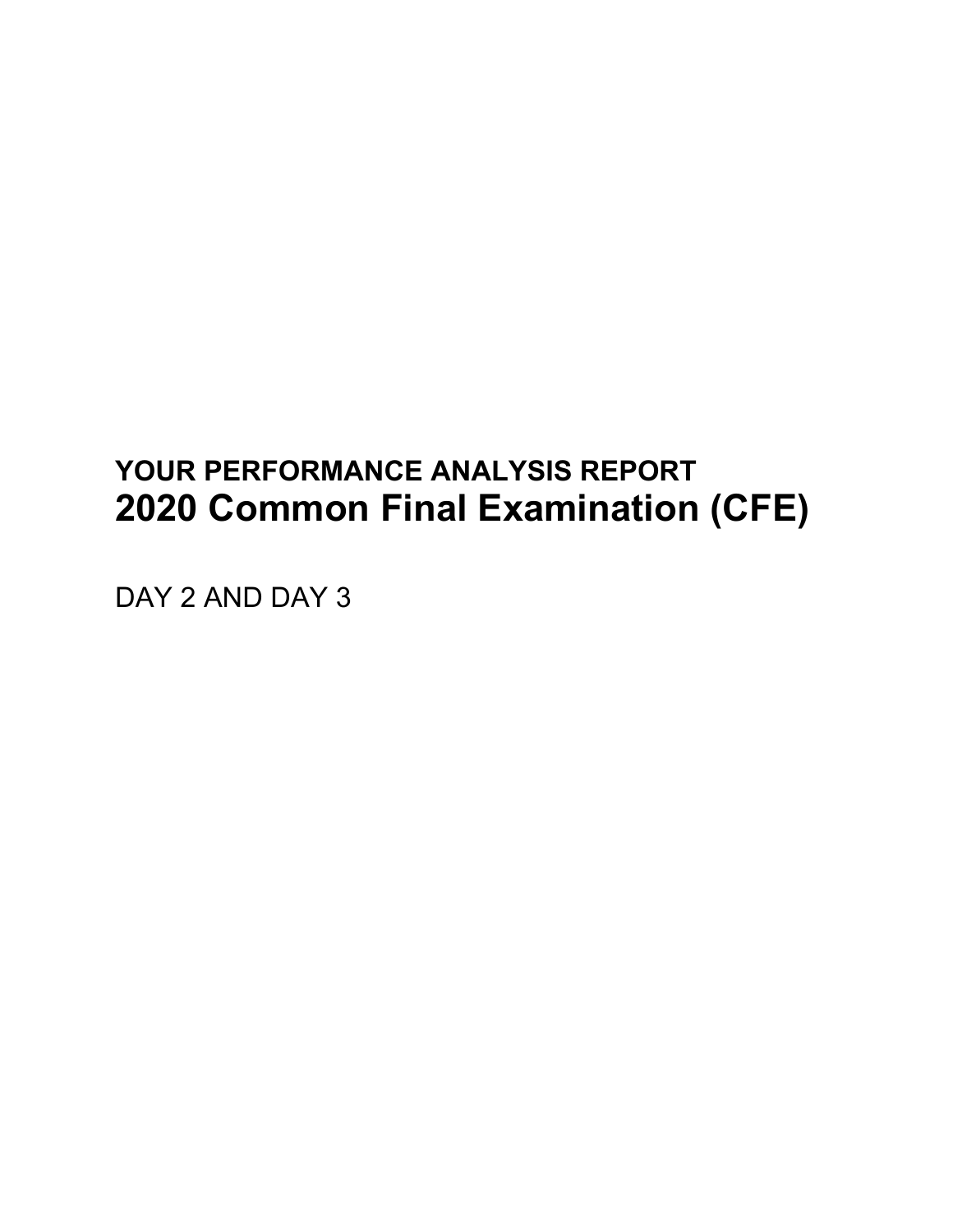#### Candidate
Number

Enclosed is your performance analysis report for the September 2020 Common Final Examination (CFE).
This
report
analyzes
your
performance
on
Day
2
and
Day
3
only.
Day
1
is
reported
on separately.

**Section A** of the report contains an analysis by assessment opportunity (AO) of your performance for each simulation. Section B contains a detailed analysis of your performance by competency area, and Section C contains a summary of the reviewers' general findings and an analysis of your performance by essential CPA enabling skills, following the CPA Way.

This report is intended to highlight areas in need of improvement, not just to explain why you failed the examination. Where the reviewers were able to, they provided recommendations for improvements, whether or not you met the passing profile requirements set by the Board of Examiners for the various levels of the fair pass model. This means that you may have received several comments on an area where you met (but barely) the minimum standard.

You are encouraged to read this report in conjunction with your transcript and the Board of Examiners' Report on the September 2020 CFE.

#### **Section A: Assessment By Simulation**

Section A reports the reviewers' findings by AO for each of the Day 2 and Day 3 simulations. The checklist is designed to help you identify which of the commonly exhibited weaknesses displayed by the candidate
population
you
personally
exhibited
while
writing
each
simulation.
This
information
allows
you to see where you missed a mission-critical AO completely or where you fell short of the entry-level requirements.

To help you understand which of the weaknesses you, in particular, exhibited, reviewers have marked Xs in the relevant boxes. If you did not address an AO at all, the box labelled "You did not address this assessment opportunity" will be marked with an X. If you addressed the AO and did not demonstrate any of the weaknesses listed, the boxes will be blank. If you did demonstrate a weakness, the box next to the weakness will be marked with an X and a comment will be included.

#### **Section B: Assessment By Competency Area**

The information in Section B is a re-sorting, first by technical competency area, and then by CPA enabling skill, of the weaknesses noted in Section A. The information presented in Section B allows vou to
identify
whether
you
exhibited
more
technical
weakness
in
one
area
than
another.

Keep in mind that the checklist of points under each AO in Section A is made up of the tendencies exhibited by the candidate population based on the Board of Examiners' expectations for a competent response. By focusing on the areas in which there are several Xs, and by examining the reviewers' comments by competency area rather than by simulation, you will be able to identify which technical elements of a "competent" response you were lacking. Seeing the AO-by-AO weaknesses sorted by competency area will allow you to gain a better understanding of which technical area was weakest and the nature of the errors that contributed to the standing you received.

Beside each box, you will notice a "skill" description. This skill represents the sorting category that is used to present the reviewers' findings by the enabling skills portion of Section C of your report.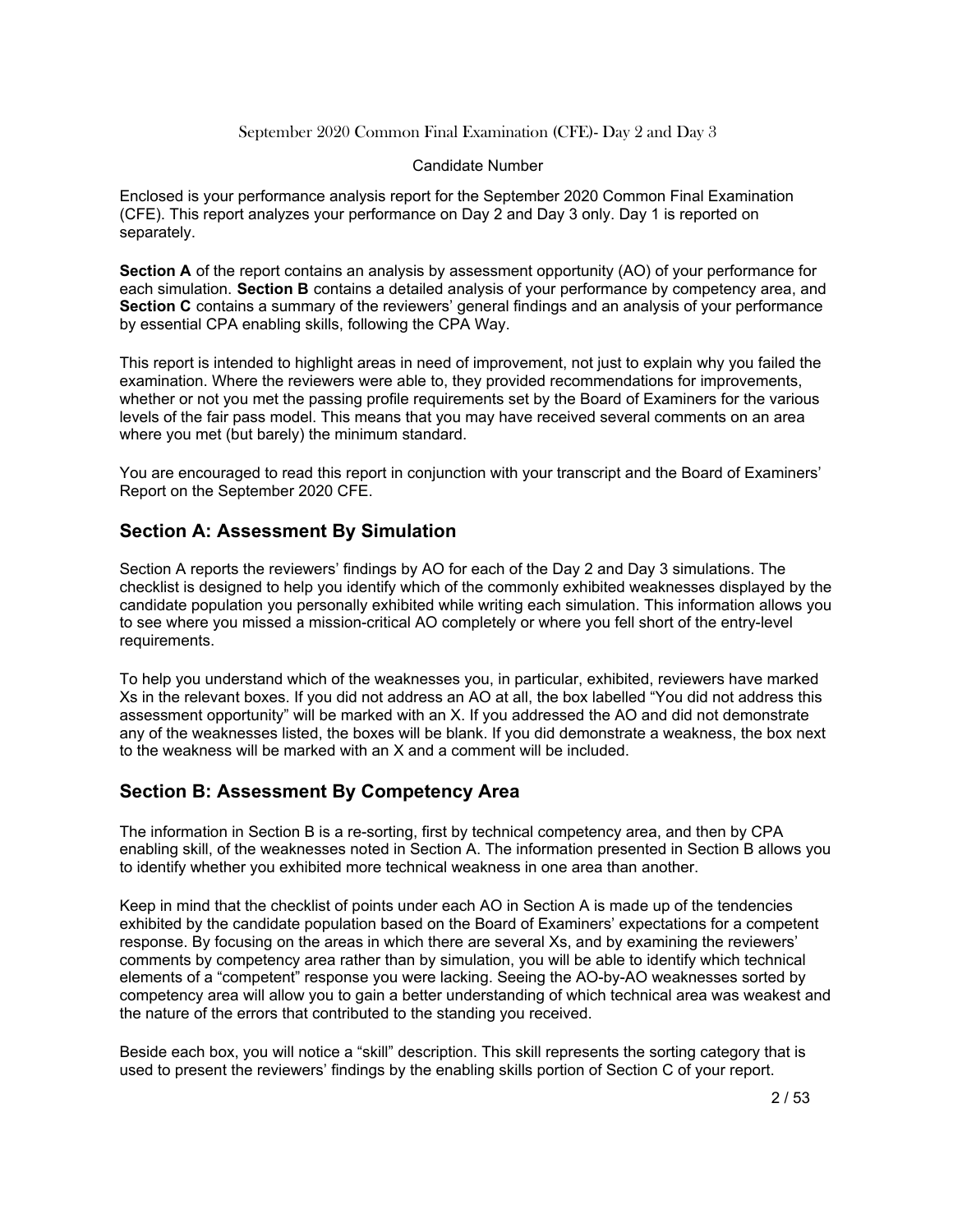#### **Section C: General Findings and CPA Enabling Skills**

Section C of the report is designed to help you identify your major weaknesses in essential areas such as communication, role playing, ranking of issues, and other exam writing skills, as well as present you with a re-sorting of the Section A results by the CPA enabling skill.

For the General Findings sub-section, each of the reviewers has answered the same general questions, and their findings are summarized for you. Any questions that have a "NO" response are highlighted. These are the general areas in which you demonstrated weakness.

The CPA Enabling Skills sub-section is a re-sorting of the reviewers' specific AO-by-AO comments from Section A by CPA enabling skills grouping (following the CPA Way). Each grouping is clearly defined so that you know in which of the essential CPA enabling skills that underlie a professional response you require further development. The groupings used consist of the following:

- 1. Assess the Situation
	- 1. Define
	the
	issues
	correctly
	- 2. Identify
	any
	underlying
	issues
	- 3. Rank
	the
	issues
	(i.e.,
	identify
	the
	mission-critical
	issues)
- 2. Analyze Major Issue(s) Qualitative
	- 1. Technical (applies *CPA Handbook* or *Tax Act* correctly, uses correct techniques i.e. cash flow, net present
	value,
	etc.)
	- 2. Link theory to case facts (i.e., go beyond just stating the rules and consider the particular case facts in the
	analysis)
	- 3. Evaluate
	the
	alternatives
	(pros
	and
	cons,
	implications
	of
	different
	options,
	validity
	of
	options,
	etc.)
- 3. Analyze Major Issue(s) Quantitative
	- 1. Applies
	the
	technique
	correctly
	- 2. Calculates
	accurately
	- 3. Explain
	assumptions
	clearly
- 4. Analyze Major Issue(s) Integrate situation
	- 1. Integrate
	the
	situational
	assessment
	into
	analyses
	- 2. Integrate analysis of one issue into another, from one competency area to another, etc.
- 5. Conclude and Advise
	- 1. Make a logical/practical choice one that flows from the analysis
	- 2. Display
	good
	judgment
	considering
	the
	decision
	factors
	identified
	- 3. See
	the
	bigger
	picture
	and
	consider
	impact
	of
	one
	analysis
	on
	the
	overall
	conclusion
- 6. Communication:
Provide
clear
explanations
(viewpoint
and
"thinking
pattern"
are
evident)
- 7. Ethics: Exhibit professionalism, identify the need for a specialist; know professional limitations and responsibilities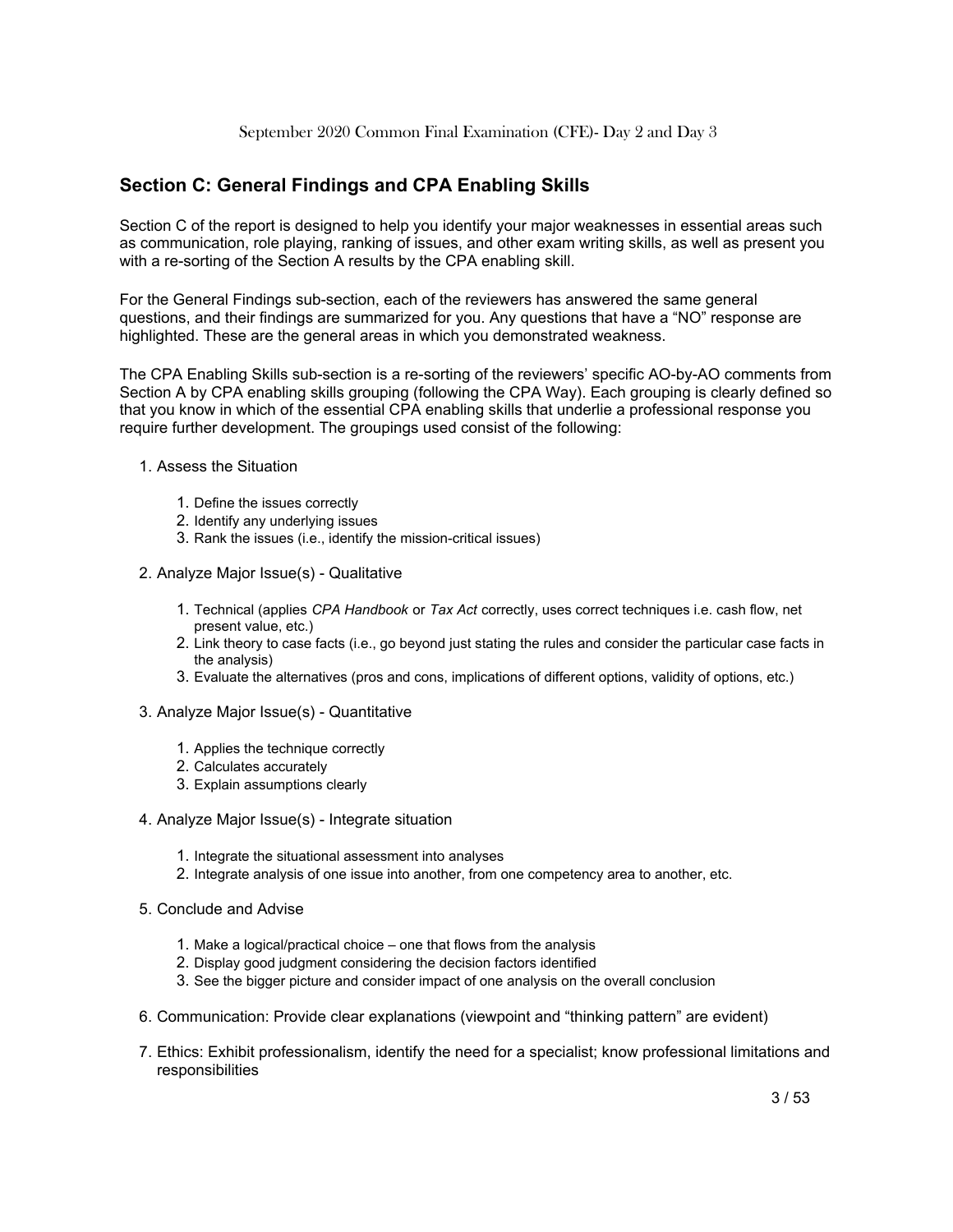**Section A: Assessment By Simulation**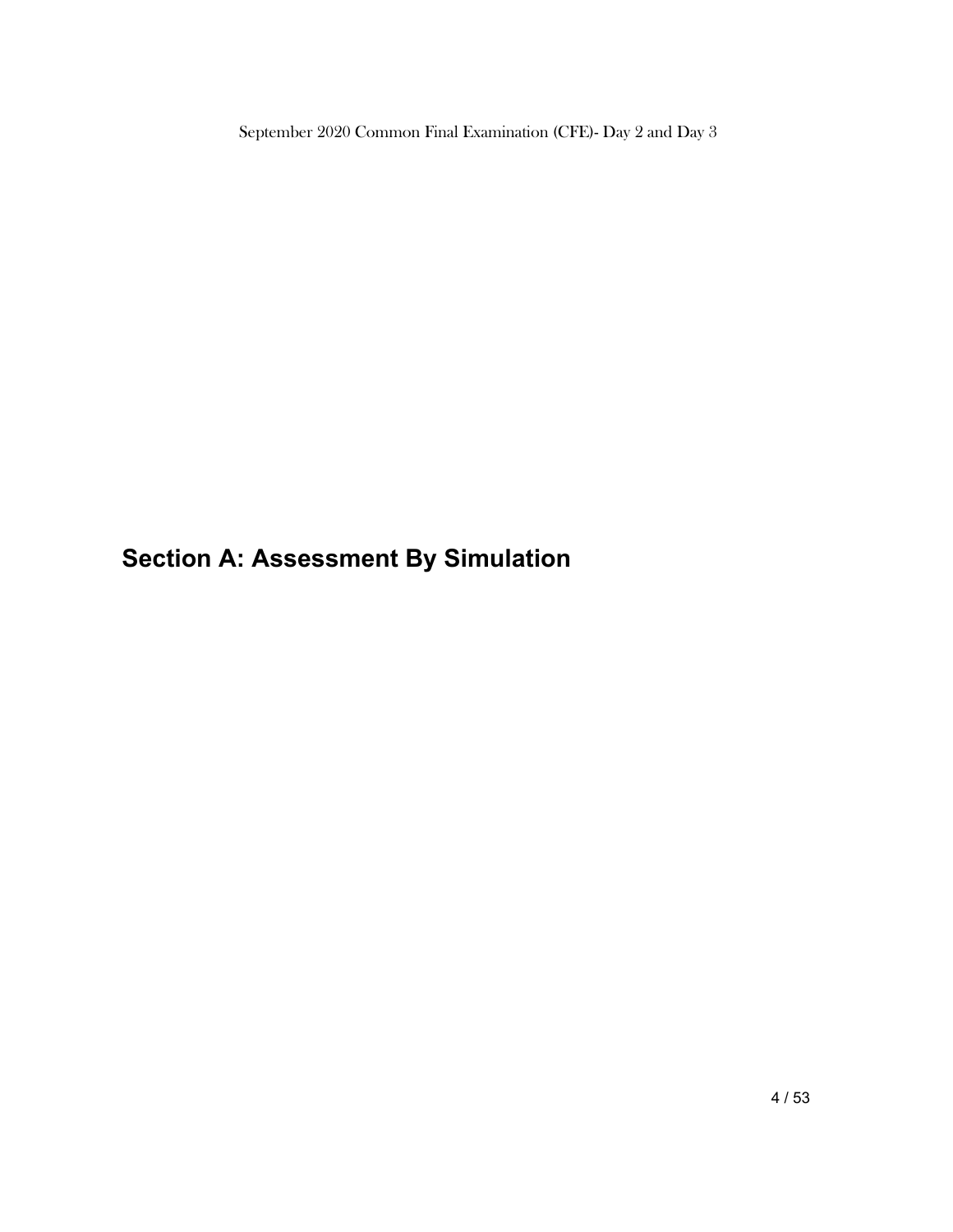# **Section A: Assessment By Simulation**

# **Day 2 EnviroCab Inc. (ECI)**

| <b>Assessment Opportunity #1 (MA)</b>                                                                                                                                                                                                             |                                              |
|---------------------------------------------------------------------------------------------------------------------------------------------------------------------------------------------------------------------------------------------------|----------------------------------------------|
| The candidate provides a quantitative analysis of<br>the Calgary airport bid.                                                                                                                                                                     |                                              |
| YOU DID NOT ADDRESS THIS ASSESSMENT<br><b>OPPORTUNITY.</b>                                                                                                                                                                                        | Assess the Situation                         |
| You did not include a sufficient number of elements in your<br>quantitative analysis of the Calgary airport bid.                                                                                                                                  | Analyze Major Issue(s)<br>- Quantitative     |
| Your calculations of the minimum airport bid price contained<br>technical errors.                                                                                                                                                                 | Analyze Major Issue(s)<br>- Quantitative     |
| Reviewer's additional comments on<br>strengths/weaknesses and recommendations for<br>improvement:<br>Your response on this assessment opportunity was sufficient, having provided a reasonable attempt at<br>calculating the minimum airport bid. |                                              |
| <b>Assessment Opportunity #2 (MA)</b>                                                                                                                                                                                                             |                                              |
| The candidate performs a qualitative analysis of the<br>Calgary airport bid.                                                                                                                                                                      |                                              |
| YOU DID NOT ADDRESS THIS ASSESSMENT<br><b>OPPORTUNITY.</b>                                                                                                                                                                                        | Assess the Situation                         |
| You did not address a sufficient number of qualitative considerations.<br>Analyze Major Issue(s)                                                                                                                                                  | - Qualitative                                |
| You did not discuss the qualitative considerations in sufficient depth.                                                                                                                                                                           | Analyze Major Issue(s)<br>х<br>- Qualitative |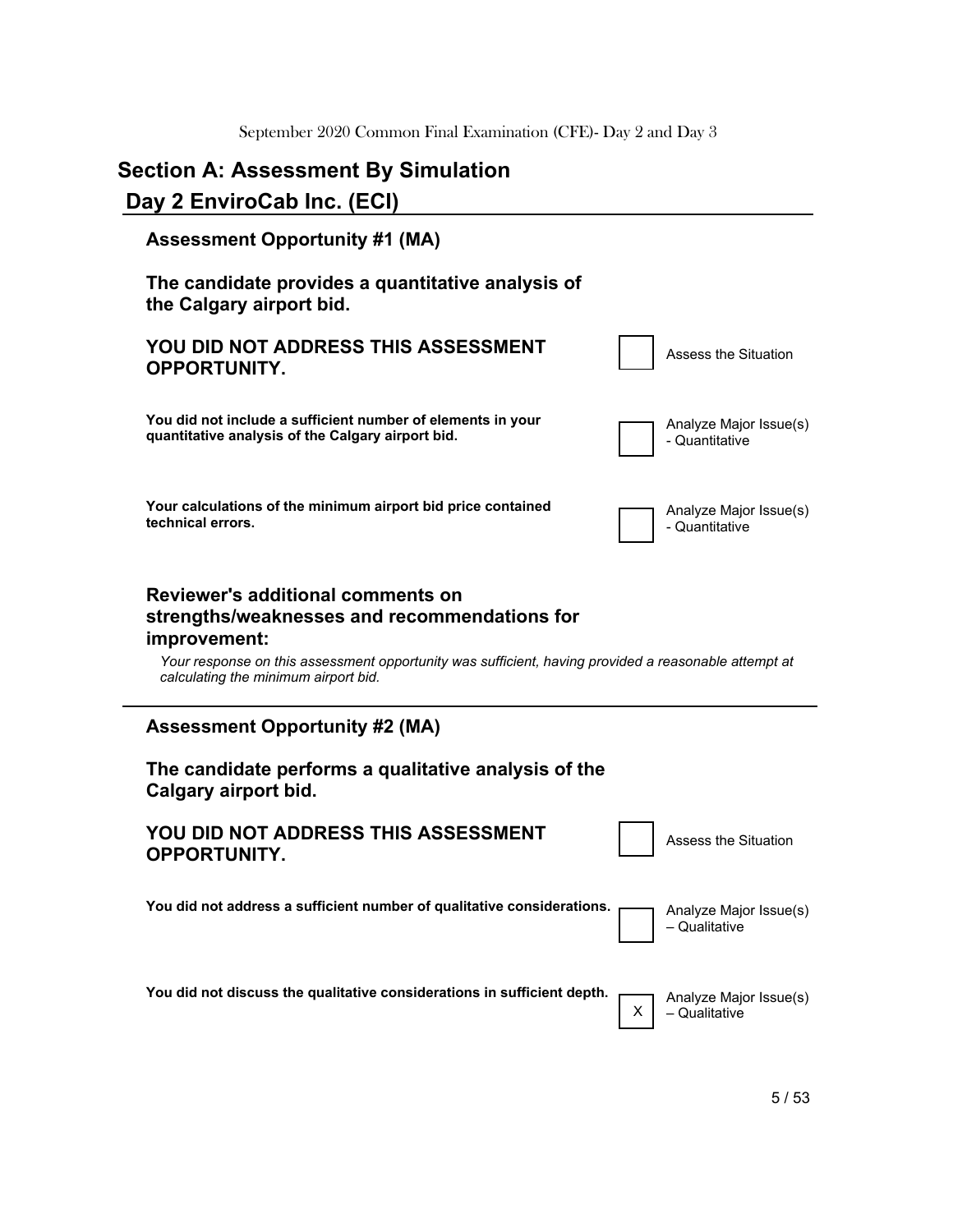*While you recognized the need to perform a qualitative analysis of the airport bid, your discussion did not sufficiently describe the relevant implications of the consideration on ECI pursuing the bid. For example, in describing one of the considerations, you said: "- 40 drivesr are not enough, might lead to customers dissatisfaction as it is impossible to have 1000 daily trips. No ECI cars will be available to respect the compliance from the airport. " This consideration is not sufficiently explained because the implication to ECI being suggested is unclear. While it was not expected that you discuss all of the considerations in significant detail, it was required that you describe those presented in sufficient depth in order to produce a useful set of recommendations.*



# **YOU DID NOT ADDRESS THIS ASSESSMENT OPPORTUNITY.**

**Your discussion of the potential impairment of ECI's taxi licences lacked depth.**

Assess
the
Situation

**Your discussion of the potential impairment of ECI's taxi licences contained technical errors.**

Analyze
Major
Issue(s) – Qualitative

X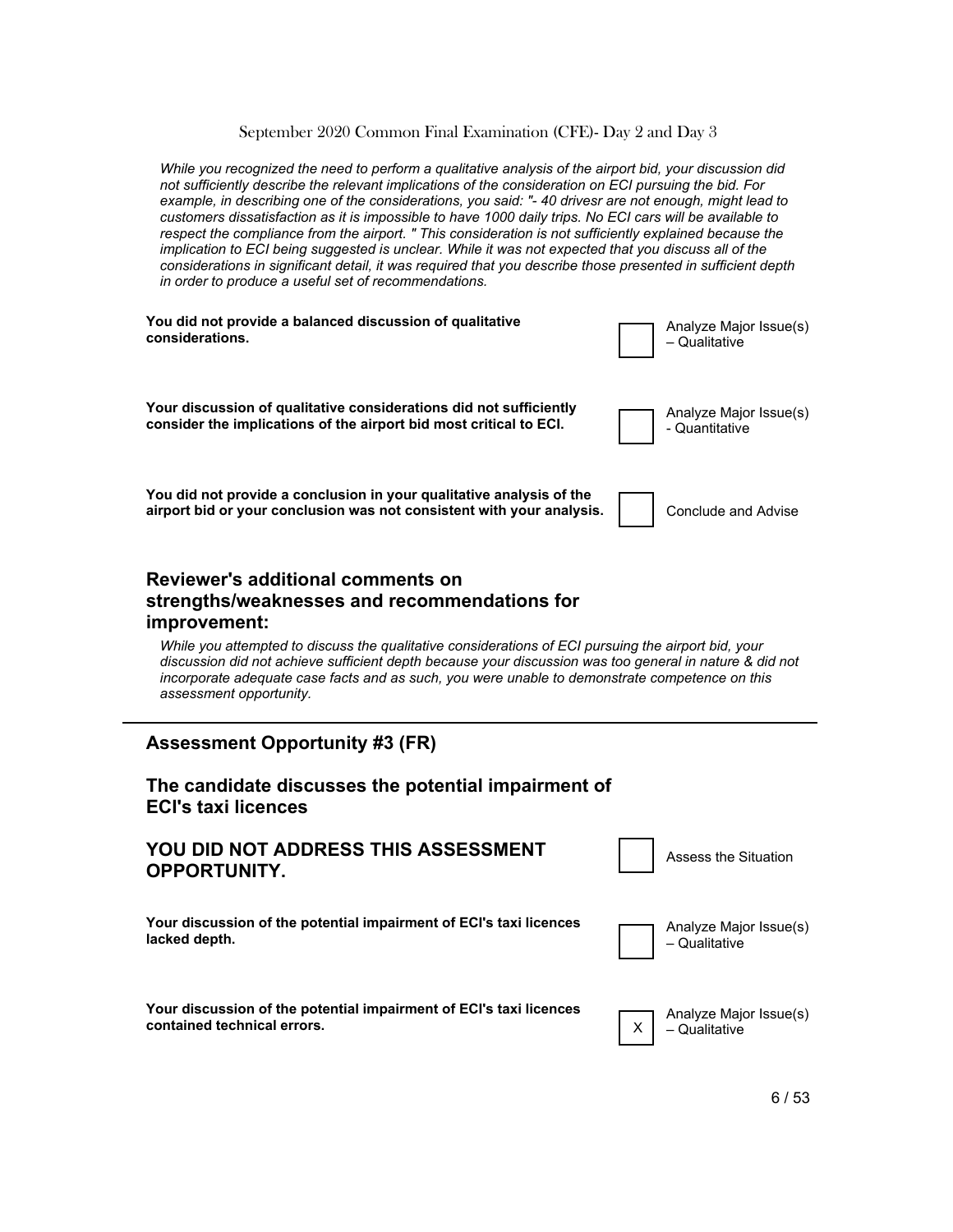*While you attempted to discuss the impairment of ECI's taxi licenses, your analysis contained technical errors regarding the quantitative factors when assessing for impairment. Once indicators of impairment have been identified under CPA Canada Handbook, Part II, ASPE 3063 - Impairment of Long-Lived Assets, the next step is to test the asset for recoverability by comparing the undiscounted future cash flows associated with the asset to the carrying amount of the asset. Appendix IV provided a financial projection for the company that contained the relevant information required to perform such a calculation. It is not clear if you missed this issue or lacked the technical knowledge to address it. Ensure that you read the case carefully and highlight any key requirements that you identify so that you have the opportunity to address them and refer back to the Handbook if you are unsure or unfamiliar*  with the issues that are being presented. Also you said: "Conclusion: Impairment loss will not have an *impact on debt to equity ratio. No impact on the covenant set by the bank for the new loan." This is inaccurate since the impairment loss will affect the net income negatively, thus impact the equity, thus the debt to equity ratio.*

**You did not conclude on the potential impairment of ECI's taxi licences or your conclusion was not consistent with your analysis.**  $\vert$  | Conclude and Advise

#### **Reviewer's additional comments on strengths/weaknesses and recommendations for improvement:**

*While you attempted to discuss the potential impairment of the taxi licenses, your analysis contained technical errors and therefore you were unable to demonstrate competence on this assessment opportunity.*

#### **Assessment Opportunity #4 (FR)**

#### **The candidate discusses the accounting for ECI's investment in Ruby.**

#### **YOU DID NOT ADDRESS THIS ASSESSMENT OPPORTUNITY.**

**Your discussion of the accounting for ECI's investment in Ruby lacked depth.**



Assess
the
Situation

**Your discussion of the accounting for ECI's investment in Ruby contained technical errors.**

Analyze
Major
Issue(s) – Qualitative

X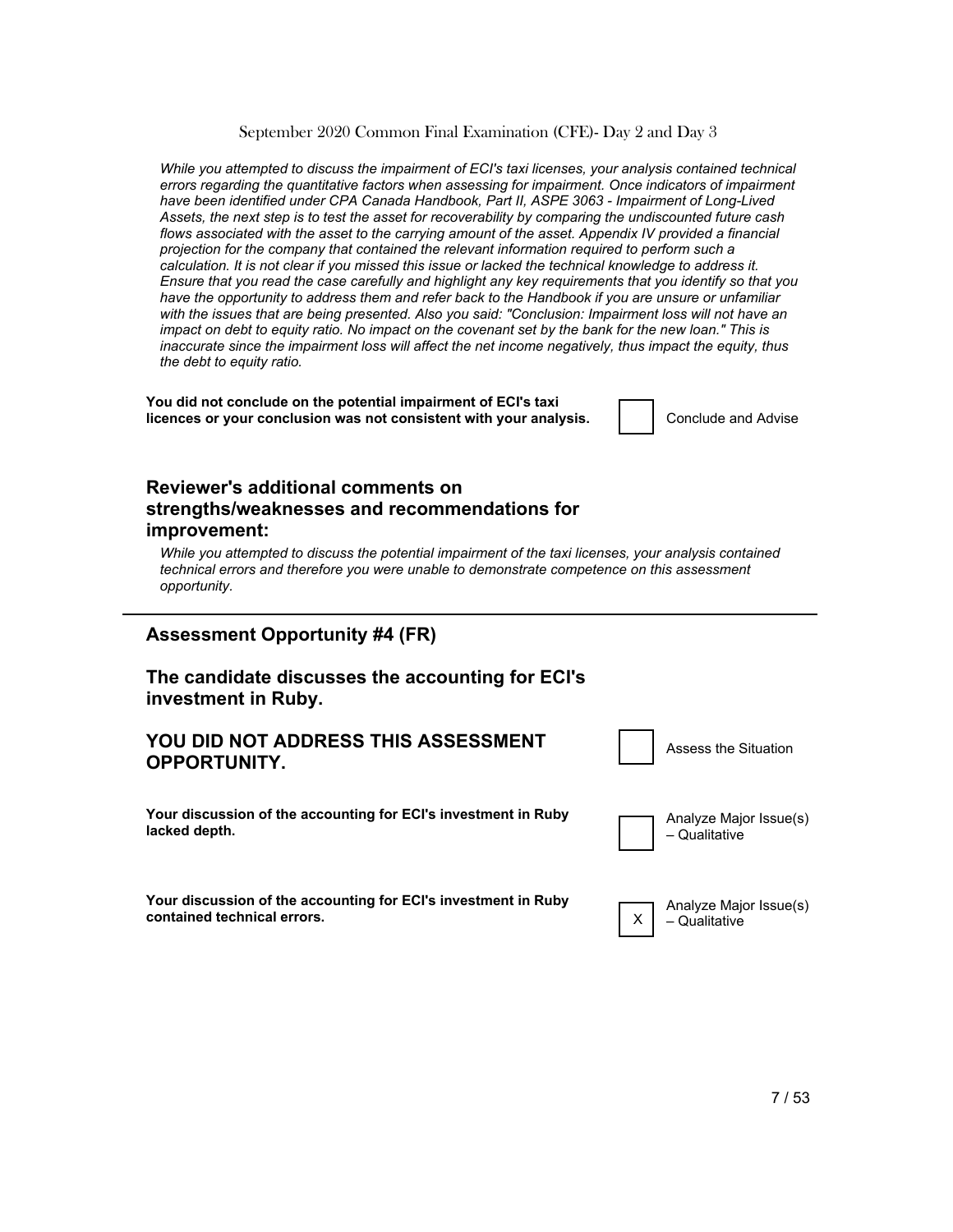*While you recognized that the acquisition of Ruby required a discussion and analysis of the accounting implications, your analysis of the accounting implications should have included a discussion of the relevant accounting choices available to ECI under CPA Canada Handbook, Part II, ASPE 1591 – Investments in Subsidiaries. Your analysis contained technical errors about the accounting treatment for ECI's investment in Ruby. For example, you said: "- Cost -> just investment with no significance influence -> NO - Equity -> significance influence with shares above 20% and decision making policy -> NO - Consolidated -> full acquisition of shares and full ownership -> YES " However, under ASPE 1591 – Investments in Subsidiaries, ECI has the policy choice to account for the investment using either the consolidation, equity, or cost method. You were expected to discuss each of these options and apply case facts to determine which option would be most appropriate for ECI.*

**You did not conclude on the accounting for ECI's investment in Ruby or your conclusion was not consistent with your analysis.** The conclude and Advise

#### **Reviewer's additional comments on strengths/weaknesses and recommendations for improvement:**

*While you attempted to discuss the accounting treatment of ECI's acquisition of Ruby, your analysis contained technical errors and therefore you were unable to demonstrate competence on this assessment opportunity.*

#### **Assessment Opportunity #5 (FR)**

#### **The candidate discusses the accounting for the electric car leases.**

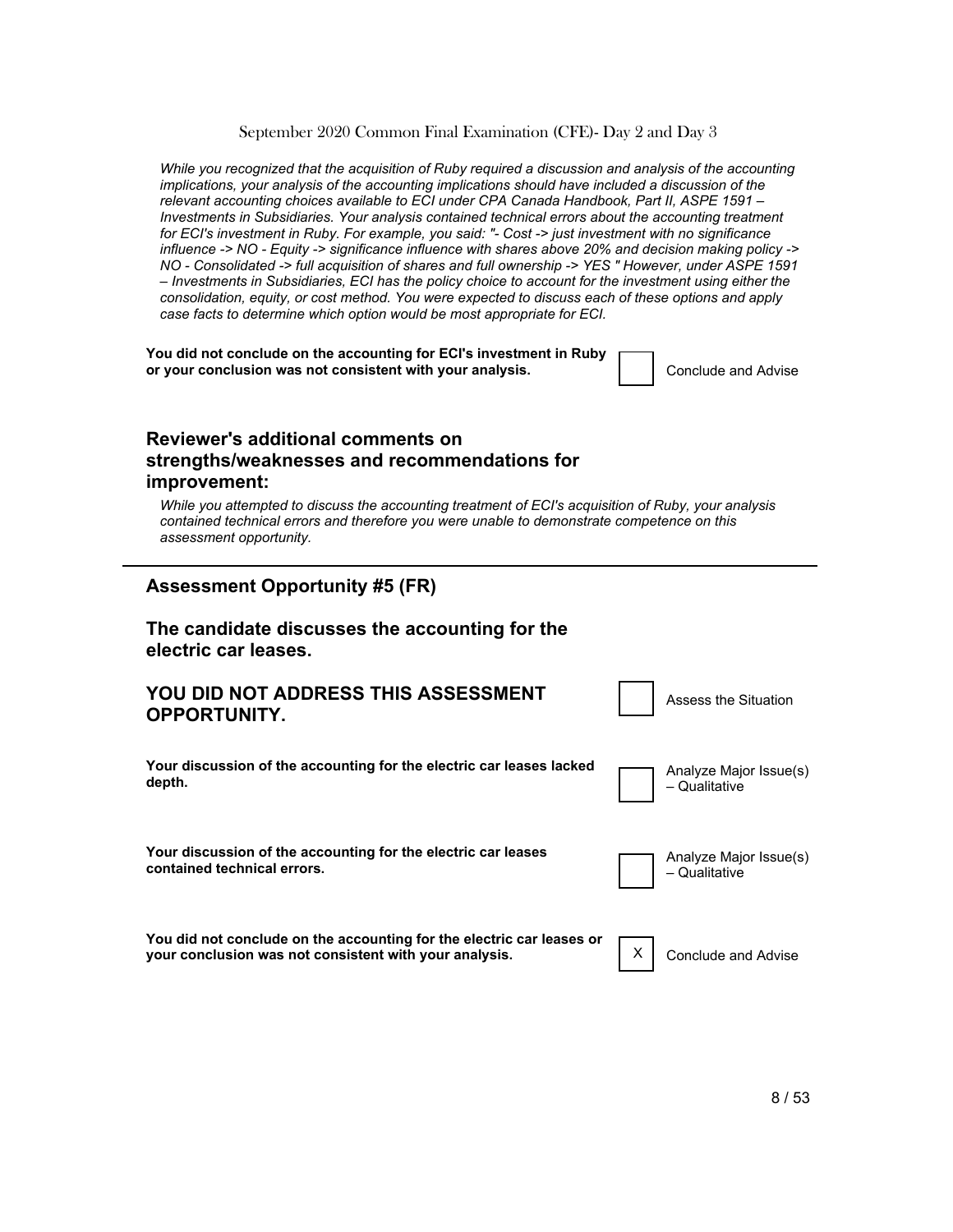*Although you attempted to provide a relevant discussion on the accounting treatment for the electric car leases using CPA Canada Handbook, Part II, ASPE 3065 – Leases and brought in relevant case facts, you did not definitively conclude on how to account for the leases. For example, in your analysis you said that the present value of the minimum lease payments is greater than 90% threshold, thus this criterion is met, but this was at odds with your conclusion where you stated: "Since one of the criteria is met, ASPE gives the option to capitalize or to expensed the payments". It is difficult to tell whether you understood the proper application of the Handbook or the analysis that you presented when your conclusion is not supported by your discussion of the issue.*

#### **Reviewer's additional comments on strengths/weaknesses and recommendations for improvement:**

*While you attempted to discuss the accounting treatment of the electric car leases, you did not provide a conclusion that was consistent with your analysis and therefore you were unable to demonstrate competence on this assessment opportunity.*

#### **Assessment Opportunity #6 (FR)**

#### **The candidate discusses the accounting for the convertible debt.**

#### **YOU DID NOT ADDRESS THIS ASSESSMENT OPPORTUNITY.**

Assess
the
Situation

**Your discussion of the convertible debt issue lacked depth.**

Analyze
Major
Issue(s) – Qualitative

X

*While you recognized that the convertible debt required a discussion and analysis of the accounting implications, your analysis of the accounting implications should have included a discussion of the relevant accounting choices available to ECI under CPA Canada Handbook, Part II, ASPE 3856 – Financial Instruments. Your analysis jumped to a conclusion about the accounting treatment of the convertible debt without consideration of the alternatives available to ECI. For example, you said: "To determine how to account for the convertible bond used to finance the limousine purchase of 4M. To determine the equity portion and the liability portion. Please refer to exhibit 4 for the calculation of the*  equity and Itd portion from the convertible bond. Conclusion Ltd will increase by 3 961 687 Equity will *only increase by 38 313" Under ASPE 3856 – Financial Instruments, ECI has the policy choice to account for the convertible debt by measuring the equity component at zero or allocating the less easily measurable component the residual amount of the instrument. You were expected to identify these options and apply case facts to determine which option would be most appropriate for ECI.*

| Your discussion of the convertible debt issue contained technical                                               | Analyze Major Issue(s) |
|-----------------------------------------------------------------------------------------------------------------|------------------------|
| errors.                                                                                                         | – Qualitative          |
| You did not conclude on the convertible debt issue or your<br>conclusion was not consistent with your analysis. | Conclude and Advise    |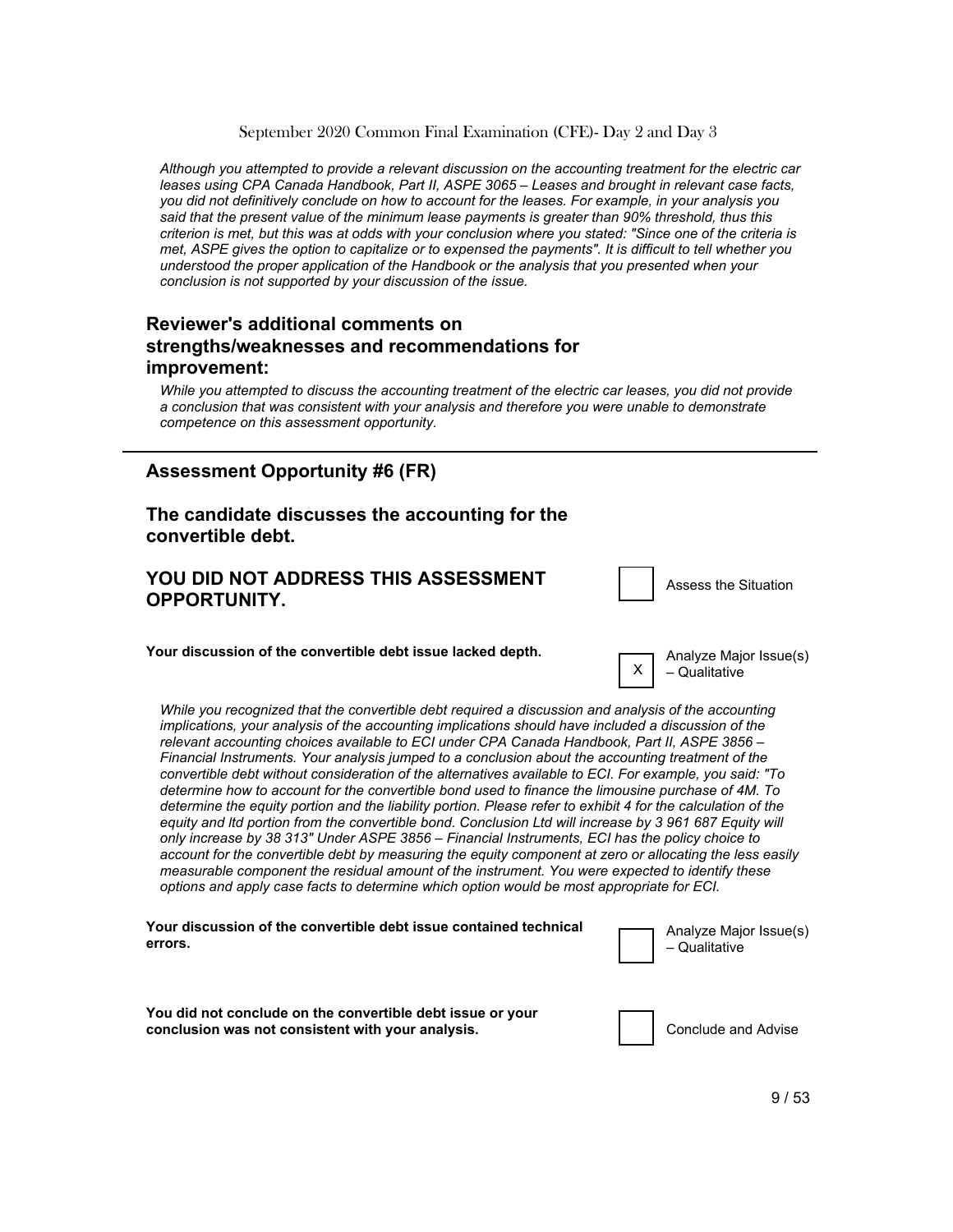#### **Reviewer's additional comments on strengths/weaknesses and recommendations for improvement:**

*While you attempted to discuss the accounting treatment of the convertible debt, your discussion was not in sufficient depth to demonstrate competence on this assessment opportunity.*

#### **Overall Comments**

#### **Was the response well organized with a logical flow?**

*For the Common section, your response was well organized and easy to follow. You used headings appropriately and separated your discussions by each issue addressed, which was a logical way to respond to this case.*

#### **Did the candidate understand their role?**

*Not applicable for the Common section of the Day 2 response.*

#### **Was the response easy to read and understand?**

For the Common section of your response, point form was used and this sometimes limited the depth of *your discussions. For example, you wrote for the assessment opportunity #4: "Option to account - Cost -> just investment with no significance influence -> NO - Equity -> significance influence with shares above 20% and decision making policy -> NO - Consolidated -> full acquisition of shares and full ownership -> YES" However, since you paraphrased the Handbook, and used too much point form, your analysis missed important elements in order to be able to show depth. You should ensure that you always provide a complete discussion to clearly present your thoughts, even when using point form.*

#### **Did the candidate focus their response on the appropriate issues?**

*For the Common section of your response, you did a good job focusing on the significant requests and issues and your response did not contain any unrelated issues.*

#### **Did the response appear balanced?**

*The Common section of your response was well-balanced and you seemed to have allocated an appropriate amount of time to each of the assessment opportunities.*



Yes



Yes

No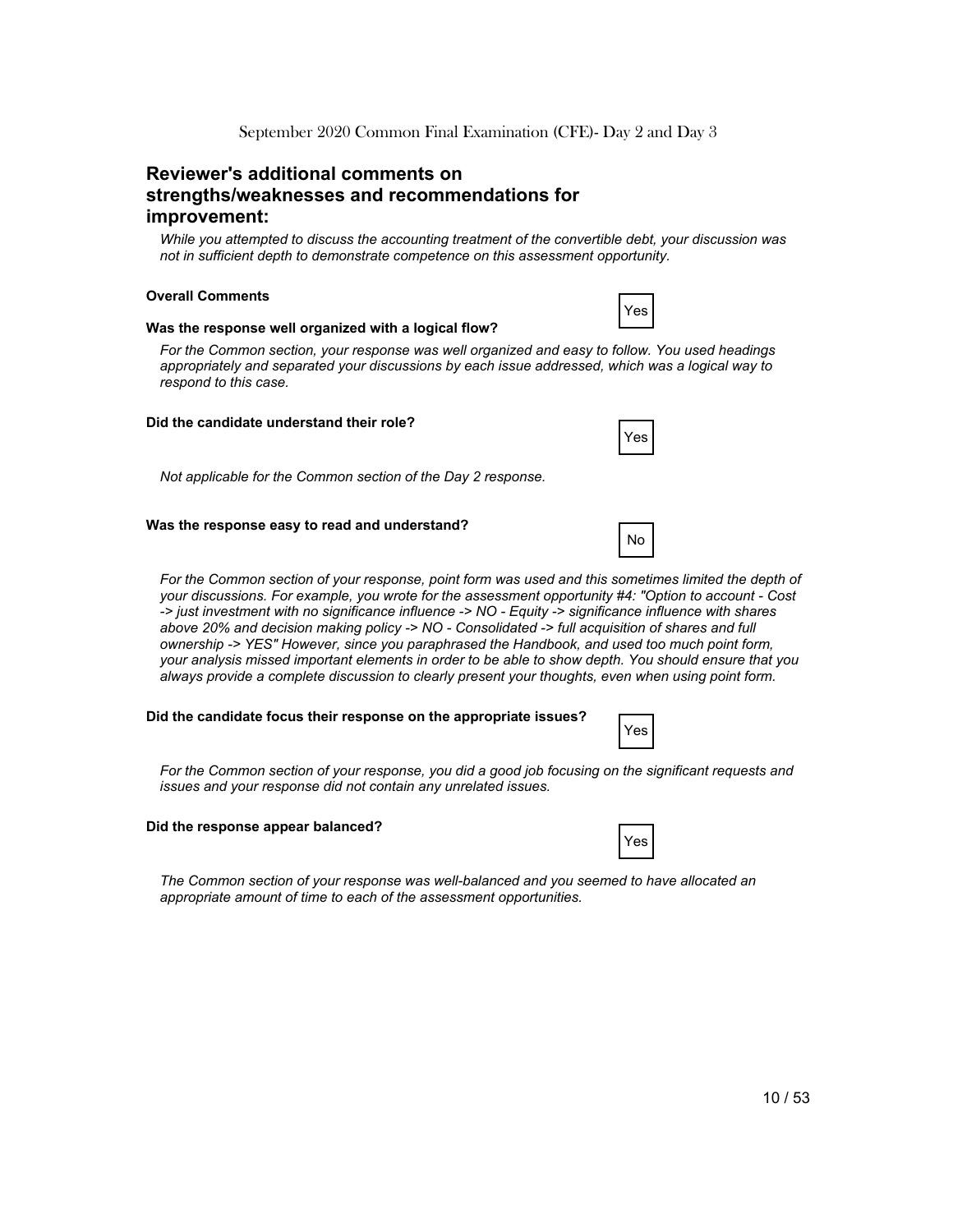### **Day 2 EnviroCab Inc. (ECI)**

#### **Assessment Opportunity #7 (FR)**

**The candidate discusses the appropriate accounting for the stock options and stock appreciation rights granted to ECI's drivers and recommends which instrument to grant in the future.**

| YOU DID NOT ADDRESS THIS ASSESSMENT<br><b>OPPORTUNITY.</b>                                               | Assess the Situation                      |
|----------------------------------------------------------------------------------------------------------|-------------------------------------------|
| Your discussion of the accounting for the stock options and stock<br>appreciation rights lacked breadth. | Assess the Situation                      |
| Your discussion of the accounting for the stock options and stock<br>appreciation rights lacked depth.   | Analyze Major Issue(s)<br>X - Qualitative |

*You recognized that the stock options and stock appreciation rights required a discussion and analysis of the appropriate accounting treatment. Your response should have included a reasonable discussion of relevant accounting standards (CPA Canada Handbook, Part 2, ASPE 3879 Stock-Based Compensation and Other Stock-Based Payments); however, you concluded on the accounting treatment without discussing the relevant criteria from the Handbook. For example, you said: "Stock option do not have a voting right. Therefore, it does not have an equity value associated to it. This is recorded as a financial instrument. " and "Appreciation shares are part of equity. ". This is not sufficient because your conclusions are not based upon the guidance over these type of instruments and did you provide details of how they should be measured/accounted for. Specific guidance is provided to account for stock options (fair value is estimated at the grant date and not subsequently adjusted, and the compensation cost is recognized over the vesting period) and stock appreciation rights (measured as the amount the market value of shares exceeds the benchmark price, and the compensation cost is recognized over the vesting period) and you were expected to recognize this and then apply case facts to reach a supported conclusion. While you recognized that the stock options and stock appreciation rights required a discussion and analysis of the appropriate accounting treatment, you did not perform a calculation of both the stock options and stock appreciation rights to determine the impact to the financial statements as at December 31, 2019. Calculations would have allowed you to demonstrate that you understood how to properly record the transactions.*

**Your discussion of the accounting for the stock options and stock appreciation rights contained technical errors.**



Analyze
Major
Issue(s) – Qualitative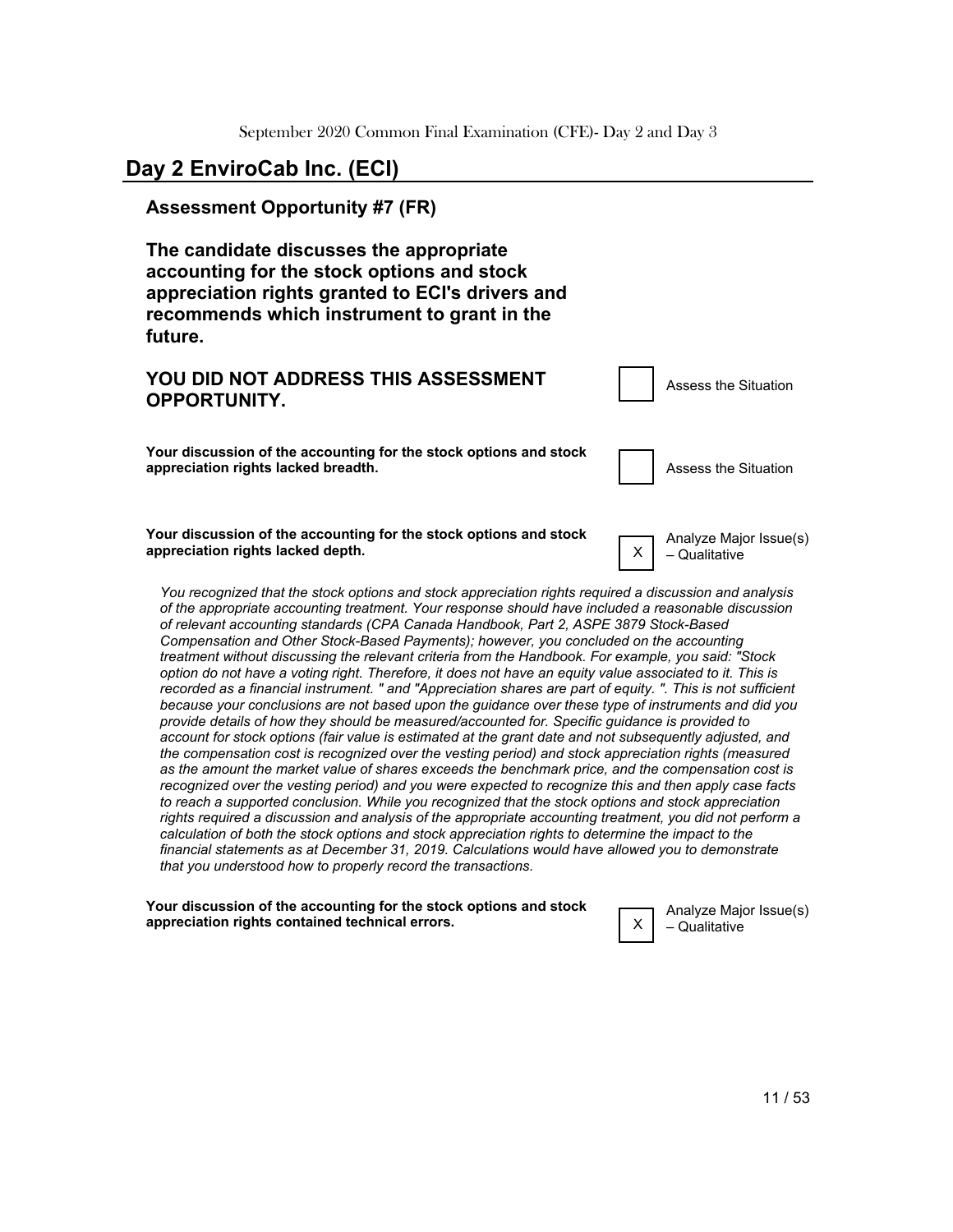*Although you recognized that the stock options and stock appreciation rights required a discussion and analysis of the appropriate accounting treatment, you did not determine the correct balance sheet account that would be impacted. For example, in your discussion of the stock options, you said "Stock option do not have a voting right. Therefore, it does not have an equity value associated to it. This is recorded as a financial instrument." This is incorrect because the options represent an equity instrument and the offsetting credit would be to contributed surplus, an equity account on the balance sheet. In addition, in your discussion of the stock appreciation rights, you said "Appreciation shares are part of equity. This will allow ECI to keep the equity level high to help balance the debt to equity covenant. " This is incorrect because the stock appreciation rights represent an obligation for ECI to pay out cash in the future and therefore, the offsetting credit would be to a liability account on the balance sheet.*

**You did not provide a recommendation on which instrument to grant in the future that was consistent with your analysis.** The Conclude and Advise

#### **Reviewer's additional comments on strengths/weaknesses and recommendations for improvement:**

*While you attempted to discuss the appropriate accounting for the stock options and stock appreciation rights, your discussion was not in sufficient depth and your analysis contained technical errors. Therefore, you were unable to demonstrate competence on this assessment opportunity.*

#### **Assessment Opportunity #8 (AS)**

**The candidate provides review comments on the audit planning performed by François.** 

**YOU DID NOT ADDRESS THIS ASSESSMENT OPPORTUNITY.**

**Your discussion of the audit planning performed by François lacked breadth.** Assess the Situation of the Situation of the Situation of the Situation of the Situation of the Situation

| <b>Assess the Situati</b> |
|---------------------------|

X

| Your discussion of the audit planning performed by François lacked |  |  |
|--------------------------------------------------------------------|--|--|
| depth.                                                             |  |  |

Analyze
Major
Issue(s) – Qualitative

Assess
the
Situation

*Although you identified some relevant factors impacting the risk of material misstatement in addition to those identified by François, you did not always adequately explain why these factors increased or decreased the risk of material misstatement. For example, you said "First time audit Opening balances are not audited. Need more test to address the opening balances and there are more risk of errors since it has never been audited Increase the risk ", but a better response would have explained more clearly why the risk factor would have led to additional errors in the financial statements. You could have explained that ECI was not audited in the prior year, and therefore the opening balances may contain errors.*

| Your discussion of the audit planning performed by François |  |
|-------------------------------------------------------------|--|
| contained technical errors.                                 |  |



12
/
53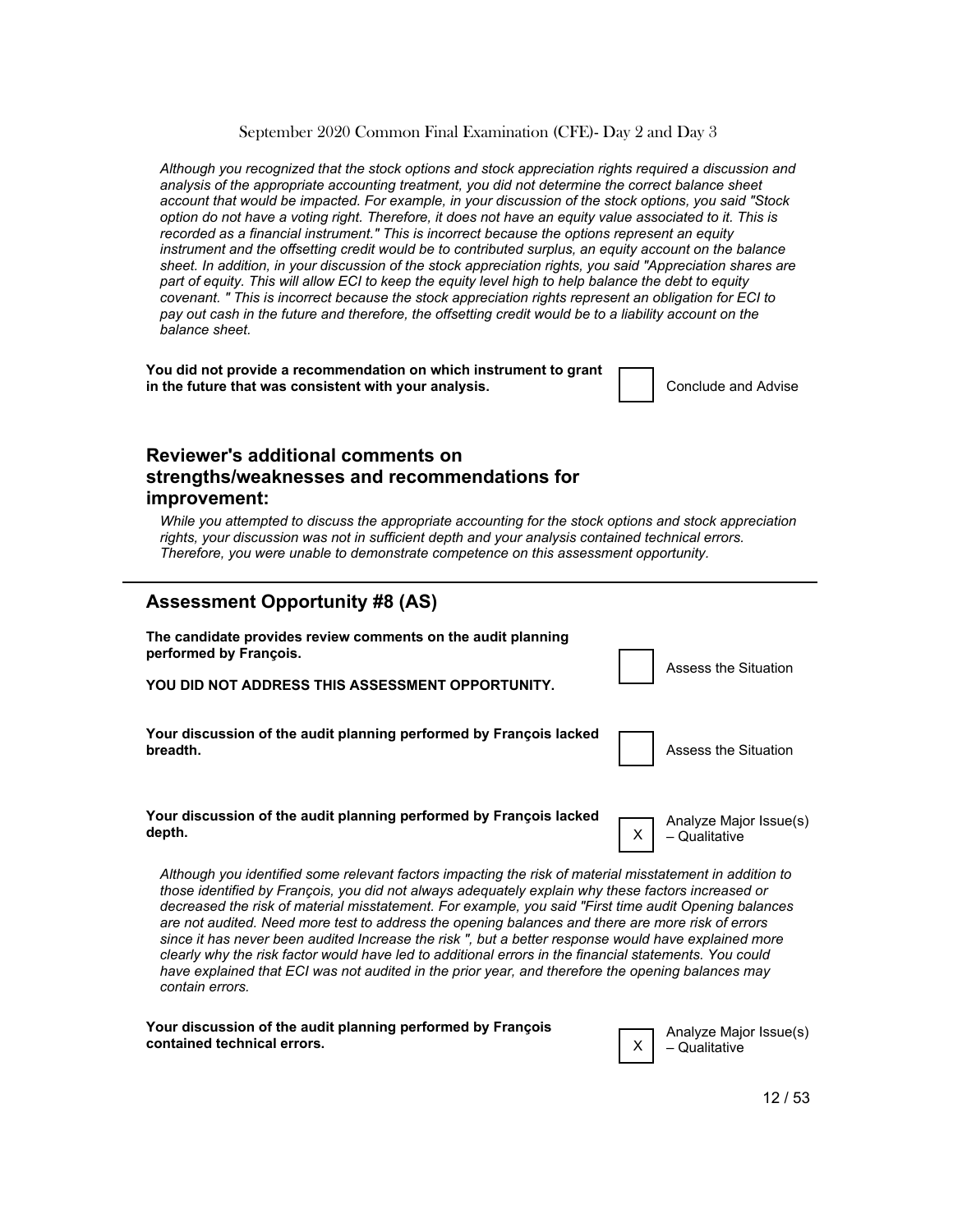*While you recognized the need to discuss the audit approach proposed by François, you concluded that François's assessment was correct when you stated "This is correct, since there are no assurance over the opening balances of the company. THerfore, it is correct to have a substantive approach for this. " Canadian Auditing Standards specify that the audit approach should be based on an assessment of the internal controls of an entity. Therefore, a substantive approach is not required for a first-time audit. ECI's auditors would obtain an understanding of the control environment at ECI and assess the controls to determine whether a combined or substantive approach is most appropriate. Candidates were expected to identify that François was incorrect in saying that a substantive approach is required as this will be the first audit of ECI's financial statements.*

**You did not always provide conclusions in your discussion of the audit planning performed by François that were consistent with your analysis.**

Conclude
and
Advise

#### **Reviewer's additional comments on strengths/weaknesses and recommendations for improvement:**

*You provided a reasonable review of the materiality analysis performed by François, by discussing the users, discussing the selected materiality basis, and calculating overall materiality. You reviewed the assessment of the risk of material misstatement performed by François, but your discussion in this area*  was not in sufficient depth. You identified some additional risk factors that were well discussed, *including the incentive to overstate results due to the new debt-to-equity ratio requirement and the additional complex transactions not considered by François. However, for the other factors you identified, you did not always appropriately explain why the factor you identified increased or decreased risk. While candidates were not expected to discuss every risk factor, candidates were expected to discuss a number of additional factors in reasonable depth. You reviewed the audit approach proposed by François, but your discussion in this area contained technical errors. Therefore, you were unable to demonstrate competence on this assessment opportunity.*

#### **Assessment Opportunity #9 (AS)**

#### **The candidate recommends audit procedures for the ECI and Ruby financial reporting issues identified by Jason.**

#### **YOU DID NOT ADDRESS THIS ASSESSMENT OPPORTUNITY.**

**You did not provide sufficient coverage of the financial reporting issues.** Assess the Situation **in the Situation in the Situation in the Situation** 



Assess
the
Situation

**Your discussion of the audit procedures for the financial reporting issues lacked depth.**



Analyze
Major
Issue(s) – Qualitative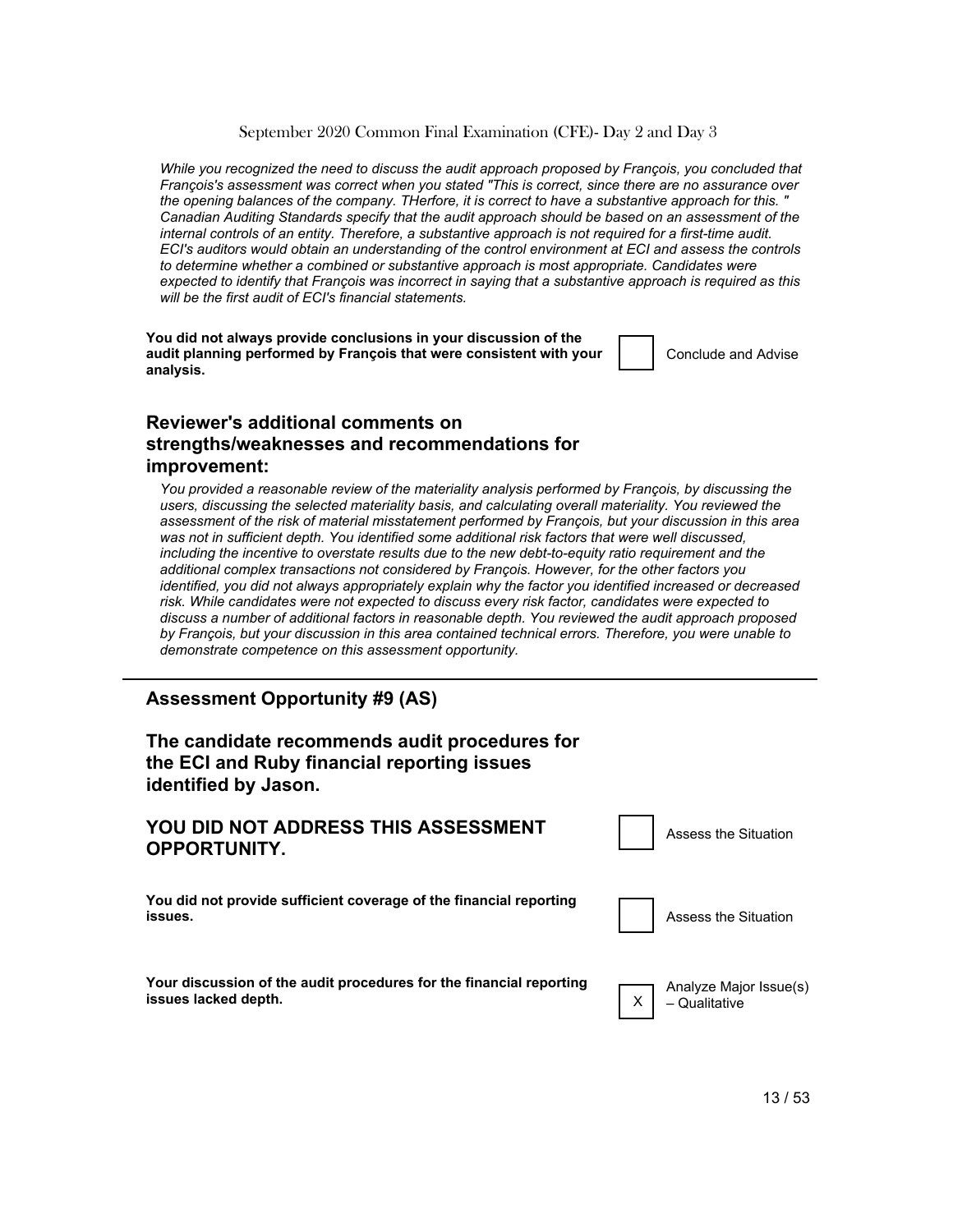*You provided some audit procedures, but they were not always sufficiently specific. For the procedure to be a useful audit procedure, it should have articulated what evidence was to be obtained and what the auditor would be using it for. For example, related to the procedure to address ECI's investment in Ruby, you said "Confirm and inquire the independent appraiser's work that there is no objectivity for the estimation of debt and verify that he estimated was done correctly to prevent an understatement of the debt." This was not sufficiently specific because your discussion was missing a clear explanation of the evidence to be obtained and work to be performed. A better response would have explained that the evidence to be obtained would be the valuator report and the work to be performed would be to assess the assumptions used in the valuator report (e.g., discount rates, etc.) to market information, if available, and determine the qualifications of the independent appraiser by reviewing whether they have any designations, etc. Also, related to the procedure to address the convertible debt agreement, you said "Confirm in paper that the environmental advantages fund is truly interested in offering the fund under those condition and validate that the terms and conditions are respected to ensure that the valuation of the equity portion is correctly calculated. " This was not sufficiently specific because your discussion was missing an explanation of the evidence to be obtained and work to be performed. A better response would have explained that the evidence to be obtained would be the convertible debt agreement and the interest rate of debt with similar terms and conditions but lacking the conversion*  option and the work to be performed would be to review the convertible debt agreement to determine if *there is a conversion clause and compare the interest rate to the rate of debt with similar terms and conditions but lacking the conversion option.*

**You provided audit procedures for the financial reporting issues that were not always effective.**

Analyze
Major
Issue(s) – Qualitative

**You provided audit procedures for the financial reporting issues that were not always focused specifically on the most significant risks identified.**

Analyze
Major
Issue(s) – Integrate
Situation

X

*You provided some audit procedures, but they did not always address issues Jason was concerned with. You provided a procedure for cash when you said "Recalculate the cash on hand for ECI by estimating a portion of royalties revenue collected by cash and validate if they truly exist to validate the existence. Inquire the management team about the increase in cash and ask them to provide sufficient back up supporting this increase to ensure that cash exist". However, this was not part of the requirement for this assessment opportunity. On the requirements page of the Assurance role, Jason asks you to "recommend audit procedures for the ECI and Ruby financial reporting issues he asked you to address."*

#### **Reviewer's additional comments on strengths/weaknesses and recommendations for improvement:**

*You provided some valid and well explained audit procedures, including procedures related to the taxi licenses and Ruby's lease of electric cars. However, some of your other procedures were not sufficiently specific and not always focused specifically on the most significant risks identified, and therefore you were unable to demonstrate competence on this assessment opportunity.*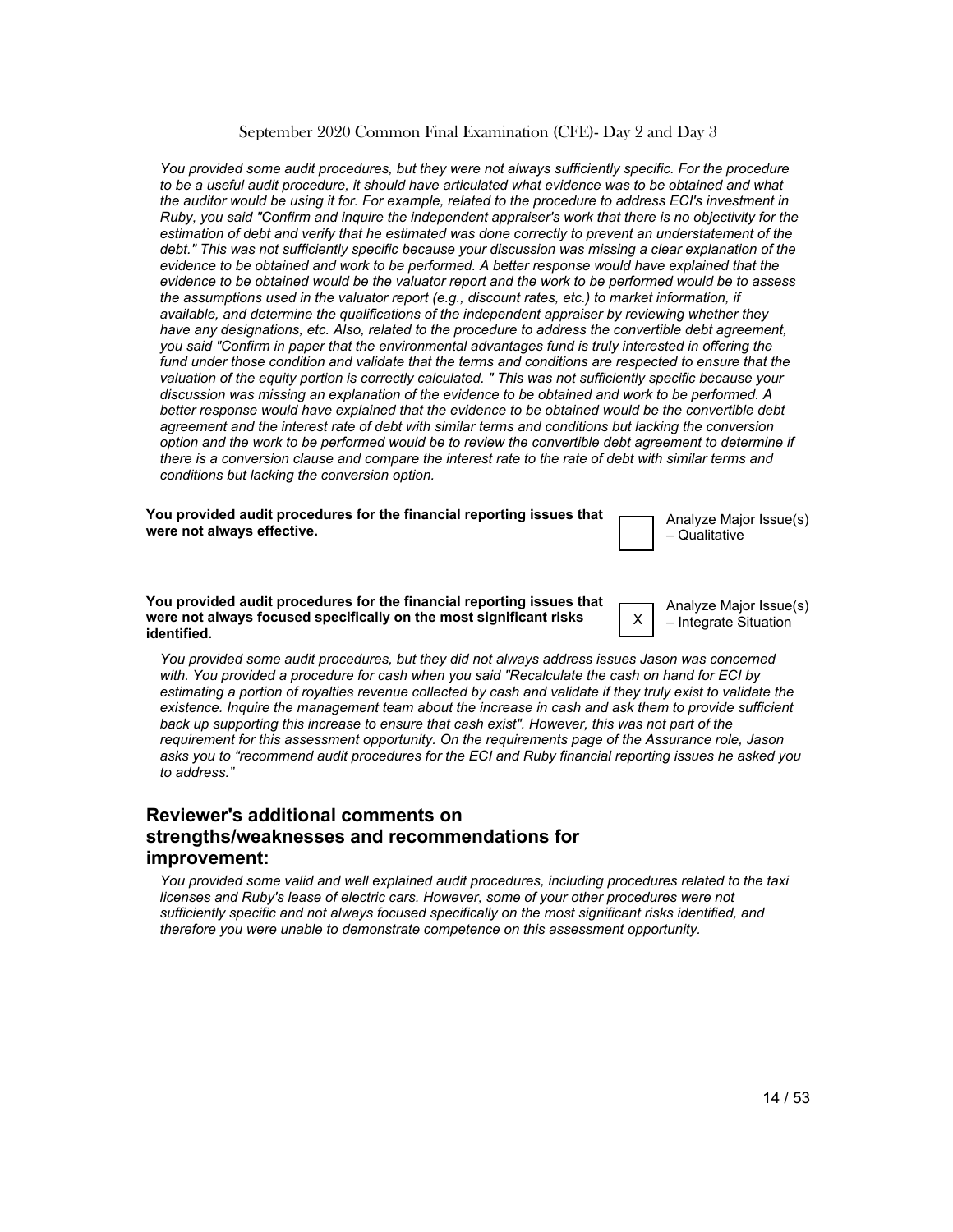| <b>Assessment Opportunity #10 (AS)</b>                                                                                                                                                                                                                                                                                                                                                                                                                                                                                                                                                                                                                                                                                                                                                                                                                                                                                                              |
|-----------------------------------------------------------------------------------------------------------------------------------------------------------------------------------------------------------------------------------------------------------------------------------------------------------------------------------------------------------------------------------------------------------------------------------------------------------------------------------------------------------------------------------------------------------------------------------------------------------------------------------------------------------------------------------------------------------------------------------------------------------------------------------------------------------------------------------------------------------------------------------------------------------------------------------------------------|
| The candidate provides review comments on the<br>audit work performed by François on accounts<br>receivable and property, plant and equipment.                                                                                                                                                                                                                                                                                                                                                                                                                                                                                                                                                                                                                                                                                                                                                                                                      |
| YOU DID NOT ADDRESS THIS ASSESSMENT<br><b>Assess the Situation</b><br><b>OPPORTUNITY.</b>                                                                                                                                                                                                                                                                                                                                                                                                                                                                                                                                                                                                                                                                                                                                                                                                                                                           |
| Your discussion of the audit work performed by François on accounts<br>receivable and property, plant and equipment lacked breadth.<br><b>Assess the Situation</b>                                                                                                                                                                                                                                                                                                                                                                                                                                                                                                                                                                                                                                                                                                                                                                                  |
| Your discussion of the audit work performed by François on accounts<br>Analyze Major Issue(s)<br>receivable and property, plant and equipment lacked depth.<br>X.<br>- Qualitative                                                                                                                                                                                                                                                                                                                                                                                                                                                                                                                                                                                                                                                                                                                                                                  |
| Although you recognized the need to review the audit work performed by François on accounts<br>receivable and property, plant, and equipment, you did not always adequately explain why the work<br>performed was deficient. For example, you said "Need to quantify the 1% decrease and compare it to<br>the new materiality. It is not sufficient to simply say that 1% is immaterial. Need to calculate how much<br>is 1%." but a better response would have explained more clearly why the work performed by François<br>did not provide sufficient, appropriate audit evidence. You could have explained that procedures need<br>to be performed over accounts receivable as the balance is material.                                                                                                                                                                                                                                          |
| Your discussion of the audit work performed by François on accounts<br>Analyze Major Issue(s)<br>receivable and property, plant and equipment did not always<br>Х.<br>- Qualitative<br>appropriately address the deficiencies presented.                                                                                                                                                                                                                                                                                                                                                                                                                                                                                                                                                                                                                                                                                                            |
| Although you recognized the need to review the audit work performed by François on accounts<br>receivable and property, plant and equipment, the majority of your discussion was focused on the<br>presentation of the working paper rather than commenting on the work itself. For example, you said<br>"The work needs to be reviewed and stamp the date of review. PPE -despite it was indicated that<br>Francois completed the work, there is no sign of review from Jason for example. This shows that no<br>review was completed and might reduce the validity of the work." You also said "- Many of the notes<br>says "per management", a proper documentation would show evidences of what the management is<br>saying. " As the presentation issues were more minor in nature your time could have been better spent<br>identifying deficiencies related to the quality and sufficiency of the work or providing additional<br>procedures |
| Reviewer's additional comments on<br>strengths/weaknesses and recommendations for<br>improvement:                                                                                                                                                                                                                                                                                                                                                                                                                                                                                                                                                                                                                                                                                                                                                                                                                                                   |

*While you attempted to review the audit work performed by François on accounts receivable and property, plant and equipment, your discussion was not in sufficient depth to demonstrate competence on this assessment opportunity.*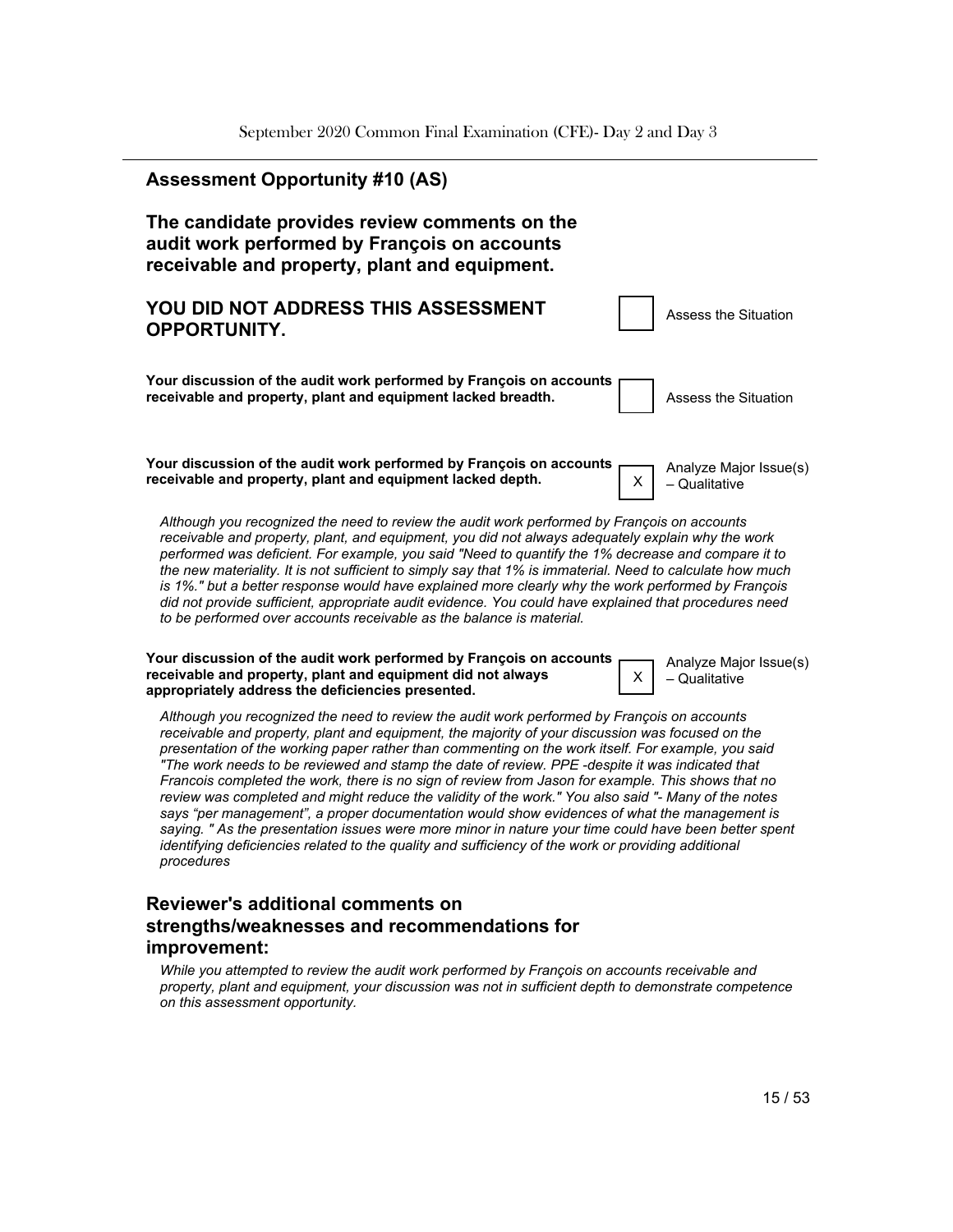L

| <b>Assessment Opportunity #11 (AS)</b>                                                                                                                                                                                                                                                                                                                                        |                                         |
|-------------------------------------------------------------------------------------------------------------------------------------------------------------------------------------------------------------------------------------------------------------------------------------------------------------------------------------------------------------------------------|-----------------------------------------|
| The candidate discusses how the Ruby drivers may<br>not be paying the full amount of royalties owed, and<br>recommends internal controls that should be in<br>place.                                                                                                                                                                                                          |                                         |
| YOU DID NOT ADDRESS THIS ASSESSMENT<br><b>OPPORTUNITY.</b>                                                                                                                                                                                                                                                                                                                    | Assess the Situation                    |
| You did not identify a sufficient number of ways the Ruby drivers may<br>not be paying the full amount of royalties owed.                                                                                                                                                                                                                                                     | Assess the Situation                    |
| Your discussion of the ways the Ruby drivers may not be paying the<br>full amount of royalties owed lacked depth.                                                                                                                                                                                                                                                             | Analyze Major Issue(s)<br>– Qualitative |
| You did not always provide recommendations that were practical<br>and/or effective to ensure the Ruby drivers pay the full amount of<br>royalties owed.                                                                                                                                                                                                                       | <b>Conclude and Advise</b>              |
| Reviewer's additional comments on<br>strengths/weaknesses and recommendations for<br>improvement:<br>Your response on this assessment opportunity was sufficient, having discussed how Ruby's drivers<br>may not be paying the full amount of royalties owed and having provided some specific and valid<br>recommendations on the internal controls that should be in place. |                                         |
| <b>Assessment Opportunity #12 (AS)</b>                                                                                                                                                                                                                                                                                                                                        |                                         |
| The candidate describes the procedures that an<br>external auditor would perform to satisfy the<br>requirements of the airport contract.                                                                                                                                                                                                                                      |                                         |
| YOU DID NOT ADDRESS THIS ASSESSMENT<br><b>OPPORTUNITY.</b>                                                                                                                                                                                                                                                                                                                    | <b>Assess the Situation</b>             |
| You did not provide sufficient coverage of the requirements in the<br>airport contract.                                                                                                                                                                                                                                                                                       | <b>Assess the Situation</b>             |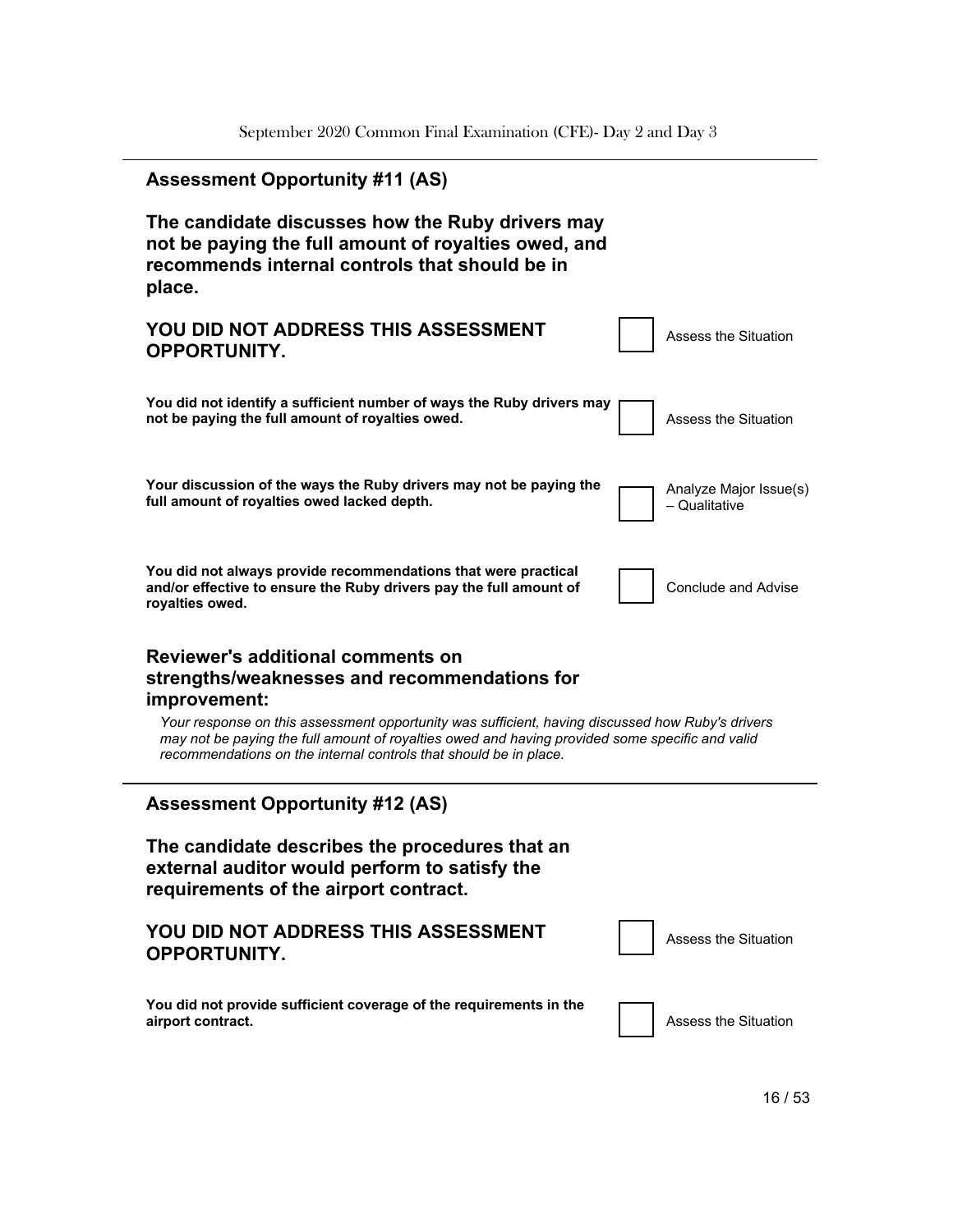#### **Your discussion of the audit procedures for the requirements in the airport contract lacked depth.**

Analyze
Major
Issue(s) – Qualitative

X

X

*You provided some audit procedures for the requirements in the airport contract, but they were not always sufficiently specific. For the procedure to be a useful audit procedure, it should have articulated what document was to be obtained and what the auditor would be looking at it for. For example, related to the procedure to address the requirement that ECI charges passengers the agreed-upon fare, you said "Inquire customers about their experience and the fare that were charged to validate that fare were agreed as in the contract. ". This was not sufficiently specific because your discussion was missing an explanation of the evidence to be obtained. A better response would have explained that the evidence to be obtained would be records from the electronic meters or receipts received by customers and the signed airport contract.*

#### **You provided audit procedures for the requirements in the airport contract that were not always practical and/or effective.**

Analyze
Major
Issue(s) – Qualitative

*You provided some audit procedures, but they did not always effectively test the requirement in the airport contract you were trying to address and/or were not always practical. For example, related to the procedure to address the minimum number of taxis present at the airport, you said "Observe through the gate entrance and exit log that 20 taxi from ECI have logged in through a card and confirm that 20 taxi have entered the airport parking lot. " This was not a sufficient procedure because the proposed procedure is only to test a sample of one, which is not a reasonable sample size. To obtain sufficient, appropriate audit evidence, the procedure would need test a reasonable sample of the overall population. A better response would have explained that the external auditor could make multiple visits*  to the airport and count the number of taxis present, to ensure that the company has the required *number of taxis located on the airport premises.*

#### **Reviewer's additional comments on strengths/weaknesses and recommendations for improvement:**

*You provided some valid and well explained audit procedures, including procedures related to the insurance coverage of all vehicles and the quarterly safety inspections. However, some of your other procedures were not sufficiently specific and ineffective, and therefore you were unable to demonstrate competence on this assessment opportunity.*

#### **Assessment Opportunity #13 (AS)**

**The candidate discusses whether an external auditor would be able to rely on the work of the QC team and makes recommendations regarding the team to ensure that this is possible going forward.**

#### **YOU DID NOT ADDRESS THIS ASSESSMENT OPPORTUNITY.**

Assess
the
Situation

**Your discussion of whether an external auditor would be able to rely** on the work of the QC team lacked breadth. The state of the Situation of the Situation of the Situation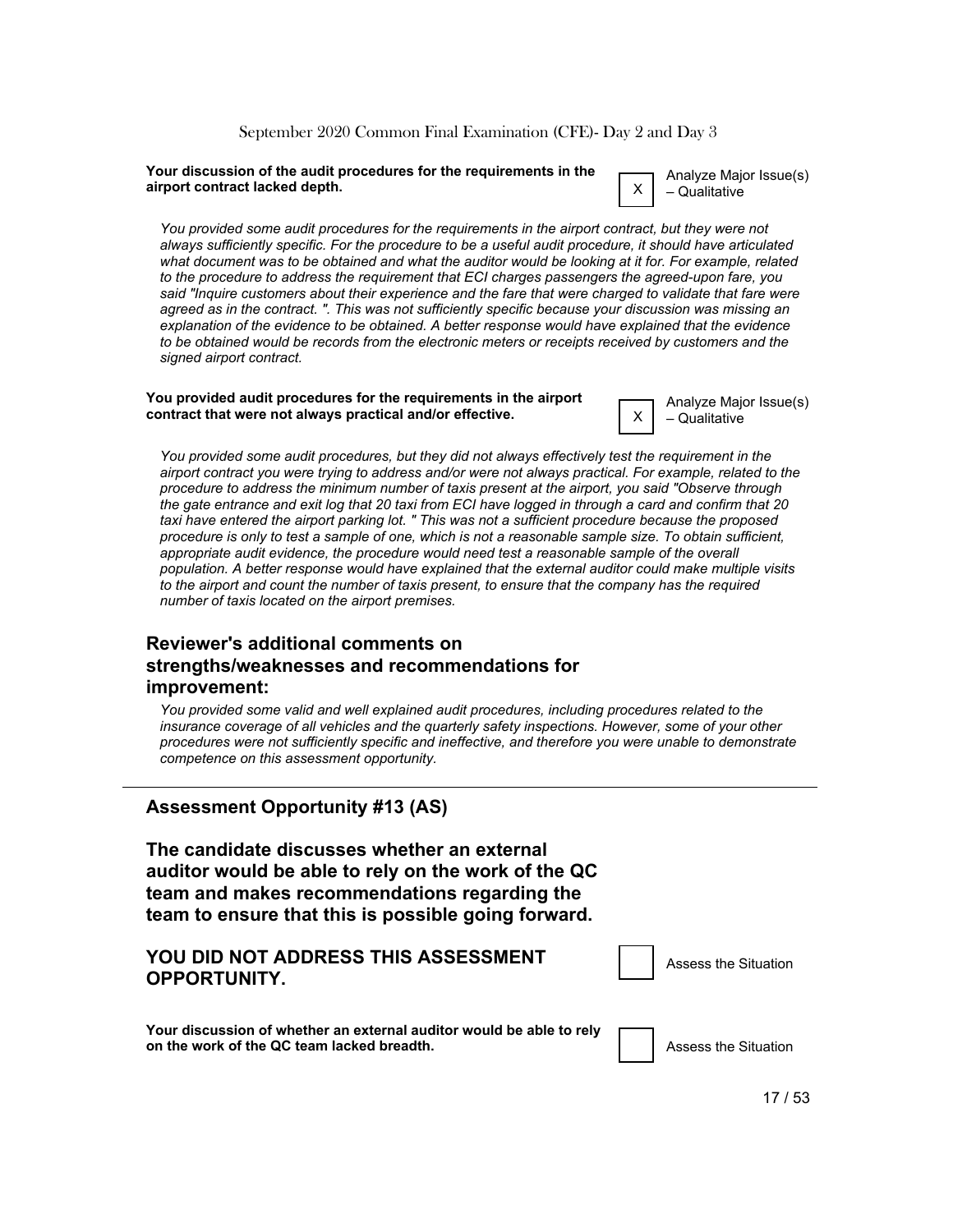#### **Your discussion of whether an external auditor would be able to rely on the work of the QC team lacked depth.** X

Analyze
Major
Issue(s) – Qualitative

*Although you identified some relevant factors regarding whether an external auditor would be able to rely on the work of the QC team, you did not always adequately explain how these factors impacted external auditor reliance. For example, you said "o Certain of the stocks otions and stock appreciation will be given to employees at ECI. This might encourage employees to increase the profit of the company to have stronger financials and to make the stock price increase to record more gain. " but a better response would have explained why the factor would have led to the external auditors being unable to rely on the work of the QC team. Your discussion focused on the stock options issued to all employees, rather than the specific case facts that were referenced which specifically impacted the QC team's objectivity. You could have explained that the controller approves the team's budget, responds to the team's recommendations, and approves the team's new hires, therefore creating pressure to not raise concerns that reflect negatively on the controller's performance. The QC team's objectivity is impacted by reporting to the controller.*

#### **You did not always provide recommendations that were practical and/or effective to ensure an external auditor would be able to rely on the work of the QC team.**

X Conclude
and
Advise

*You provided recommendations for the issues you identified that would impact the ability of an external auditor to rely on the work of the QC team. However, some of your recommendations were not effective. For example, when discussing the issues with the objectivity of the team's reporting structure, you said ", I would receommend to remove the compensation of stock option or share appreciation to prevent incentives for emplooyees to overstatement the financials. " This is not effective because the proposed change does not ensure that the QC team has a reporting structure to support their objectivity which is the primary issue with the objectivity of the quality control team. A better recommendation would have been to have the QC team report to Jen or a Board of Directors to ensure the team can maintain objectivity. Also, when discussing concerns regarding the competency of the QC team, you said "The internal department must have competent internal auditors that covers all the risks associated with each and every control ". This is not sufficiently specific because you did not explain who requires additional training and you did not explain what additional training the team members require. A better recommendation would have been to have François immediately enroll in and complete the Certified Internal Auditor program and when hiring additional internal auditors, the individuals hired should have the required education and experience.*

#### **Reviewer's additional comments on strengths/weaknesses and recommendations for improvement:**

*You provided some discussions of the requirements for whether an external auditor would be able to rely on the work of the QC team, along with recommendations to address them. However, you did not explain the deficiencies you identified in sufficient depth to demonstrate that you fully understood the requirements for reliance on the work of the QC team. Also, your recommendations to ensure an external auditor would be able to rely on the work of the QC team were not always sufficiently specific or were ineffective in addressing the deficiency. As a result, you did not demonstrate that you fully understood the requirements for reliance on the QC team and could address it with a valid recommendation. Therefore, you were unable to demonstrate competence on this assessment opportunity.*

#### **Overall Comments**

**Was the response well organized with a logical flow?**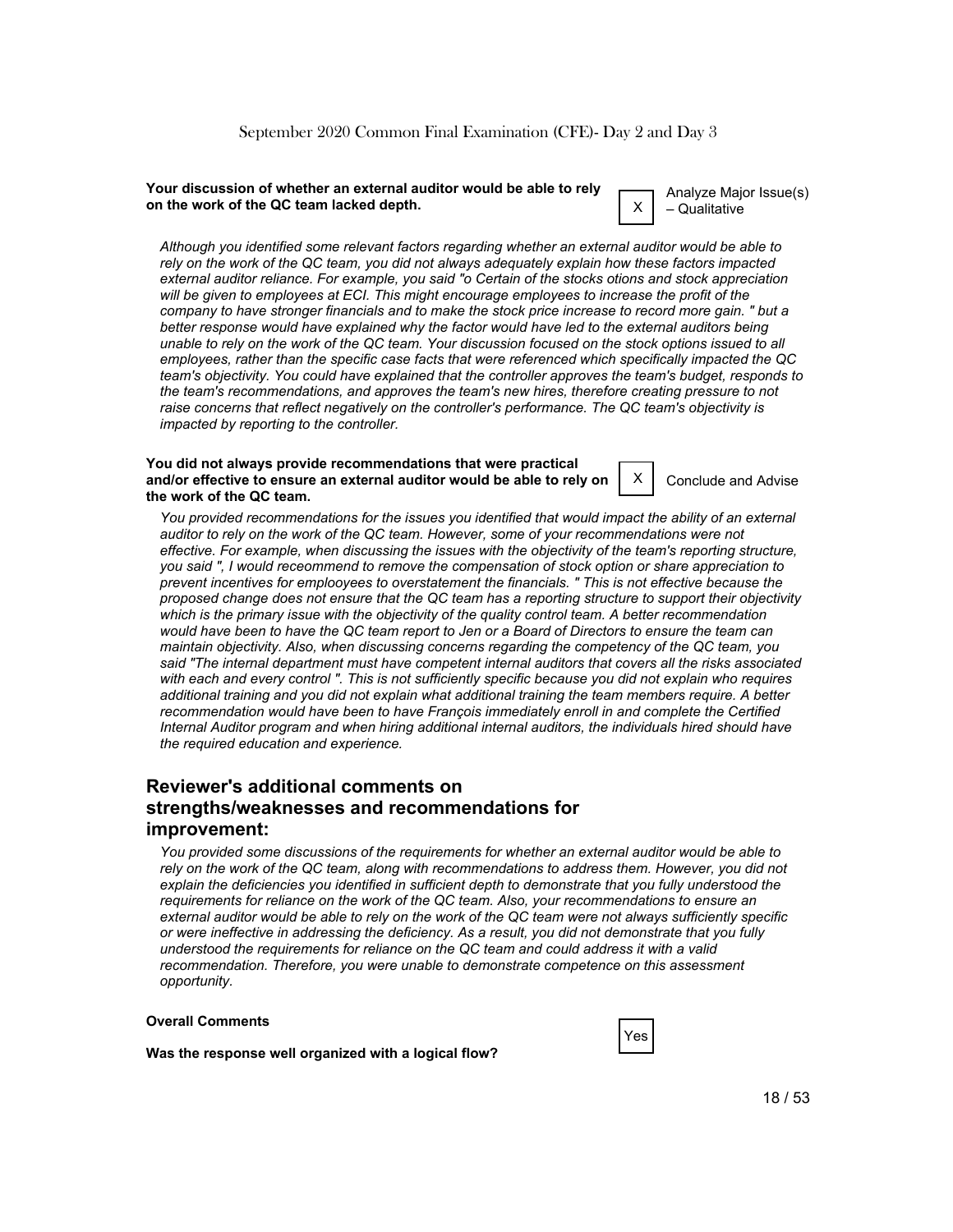*For the Assurance section, your response was well organized and easy to follow. You used headings appropriately and separated your discussions by each issue addressed, which was a logical way to respond to this case.*

#### **Did the candidate understand their role?**

*For the Assurance section, you appeared to have understood your role and addressed all the requests appropriately.*

#### **Was the response easy to read and understand?**

*Although it did not detract from the overall understanding, the Assurance section of your response contained a number of grammatical errors and typos which made it difficult to read at times. For example, you wrote "at the end of each reporting, if there was an appreciation in stock, this will be a lost to the company". You should take the time to ensure that significant grammatical errors and typos are addressed in your response.*

#### **Did the candidate focus their response on the appropriate issues?**

Yes

No

*For the Assurance section of your response, you did a good job focusing on the significant requests and issues and your response did not contain any unrelated issues.*

#### **Did the response appear balanced?**

|--|

*The Assurance section of your response was heavily weighted on your audit planning memo. This appeared to have limited the time you had to address the other issues. For example, you spent 2.2*  pages on your audit planning memo but only .4 pages on the deficiencies and suggested audit *procedures on accounts receivables and property, plant, and equipment. There were a lot of issues to cover in this section and good time management was required. It was essential for you to plan your time in order to ensure you were able to address all of the issues in sufficient depth.*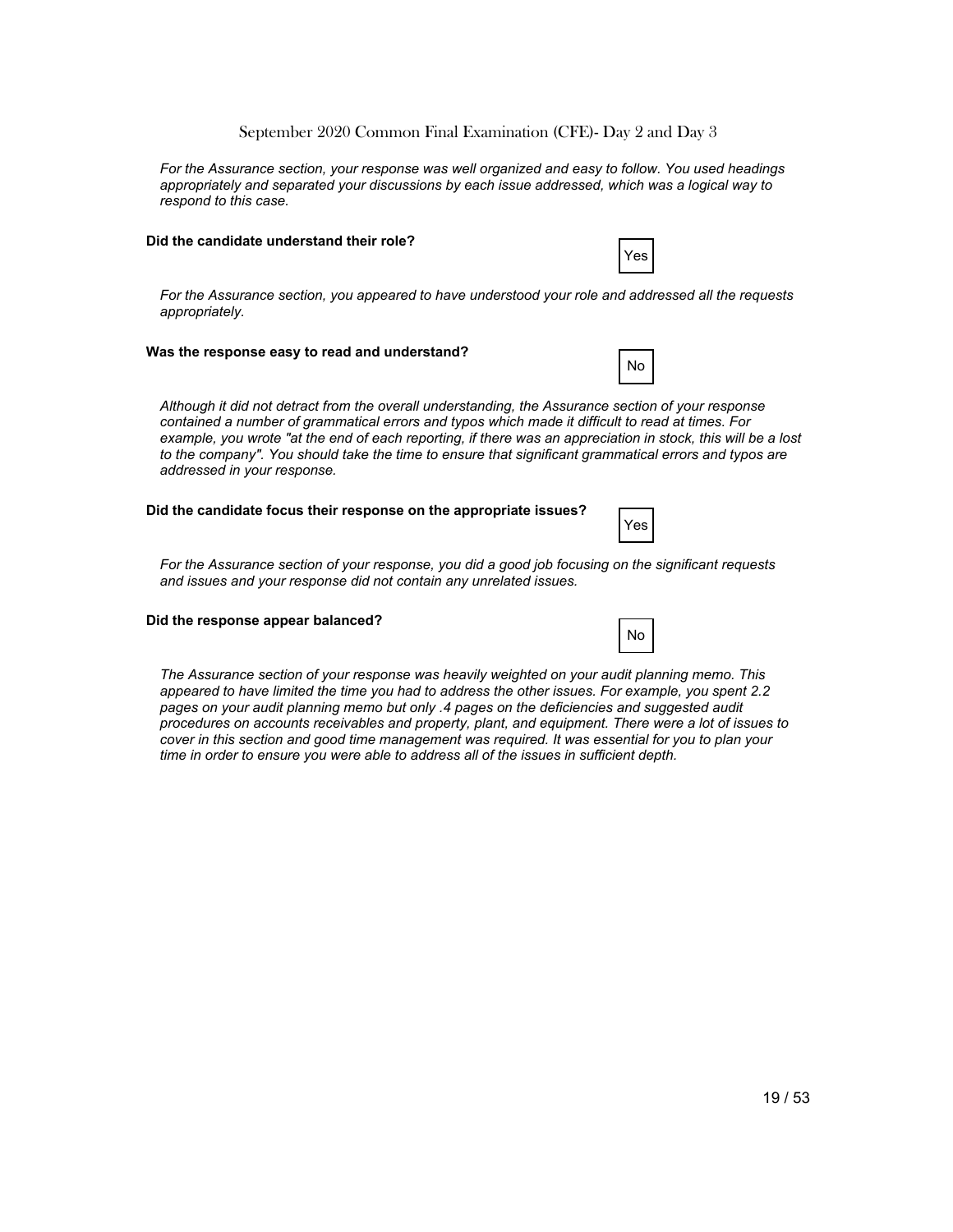# **Day 3-1 Jump**

| <b>Assessment Opportunity #1 (FR)</b>                                                                                                                                                                                                                                                                                                                                                                                                                                                                                                                                                                                                                                                                                                                                                                                                                                                                                                                                                                                                                                  |  |  |
|------------------------------------------------------------------------------------------------------------------------------------------------------------------------------------------------------------------------------------------------------------------------------------------------------------------------------------------------------------------------------------------------------------------------------------------------------------------------------------------------------------------------------------------------------------------------------------------------------------------------------------------------------------------------------------------------------------------------------------------------------------------------------------------------------------------------------------------------------------------------------------------------------------------------------------------------------------------------------------------------------------------------------------------------------------------------|--|--|
| The candidate discusses the difference between<br>cash-basis accounting and ASPE, and discusses<br>the impact on the income statement of following<br>ASPE.                                                                                                                                                                                                                                                                                                                                                                                                                                                                                                                                                                                                                                                                                                                                                                                                                                                                                                            |  |  |
| YOU DID NOT ADDRESS THIS ASSESSMENT<br><b>Assess the Situation</b><br><b>OPPORTUNITY.</b>                                                                                                                                                                                                                                                                                                                                                                                                                                                                                                                                                                                                                                                                                                                                                                                                                                                                                                                                                                              |  |  |
| You did not discuss the difference between cash-basis accounting<br>and ASPE.<br><b>Assess the Situation</b>                                                                                                                                                                                                                                                                                                                                                                                                                                                                                                                                                                                                                                                                                                                                                                                                                                                                                                                                                           |  |  |
| You did not discuss the impact on the income statement of following<br>ASPE.<br><b>Assess the Situation</b>                                                                                                                                                                                                                                                                                                                                                                                                                                                                                                                                                                                                                                                                                                                                                                                                                                                                                                                                                            |  |  |
| Your discussion of the difference between cash-basis accounting and<br>Analyze Major Issue(s)<br><b>ASPE lacked depth.</b><br>X.<br>- Qualitative                                                                                                                                                                                                                                                                                                                                                                                                                                                                                                                                                                                                                                                                                                                                                                                                                                                                                                                      |  |  |
| Although you attempted a discussion of the difference between cash basis accounting and ASPE, your<br>discussion was limited when you stated, "Under ASPE, the income statement would be measured on a<br>accrual basis and not when cash is received." This response was too general and incomplete because<br>it assumed that Matt would already understand what is meant by "accrual' accounting. It is important to<br>consider who your audience is, and based on this brief statement, he would not have an understanding<br>of how the cash basis differed from ASPE accounting on an accrual basis. In demonstrating your<br>understanding of Financial Reporting concepts, you were expected to make it clear to Matt that cash<br>basis means that revenues and expenses are recognized when an exchange of cash takes place, while<br>accounting under ASPE records transactions reflecting their economic substance, which is when the<br>revenue is earned or when expenses are incurred (used or consumed) rather than when the cash<br>exchange occurs. |  |  |
| Your discussion of the impacts on the income statement of following<br>Analyze Major Issue(s)<br><b>ASPE lacked breadth.</b><br>- Qualitative                                                                                                                                                                                                                                                                                                                                                                                                                                                                                                                                                                                                                                                                                                                                                                                                                                                                                                                          |  |  |
| Your discussions of the impacts on the income statement of following<br>Analyze Major Issue(s)<br><b>ASPE lacked depth.</b><br>– Qualitative                                                                                                                                                                                                                                                                                                                                                                                                                                                                                                                                                                                                                                                                                                                                                                                                                                                                                                                           |  |  |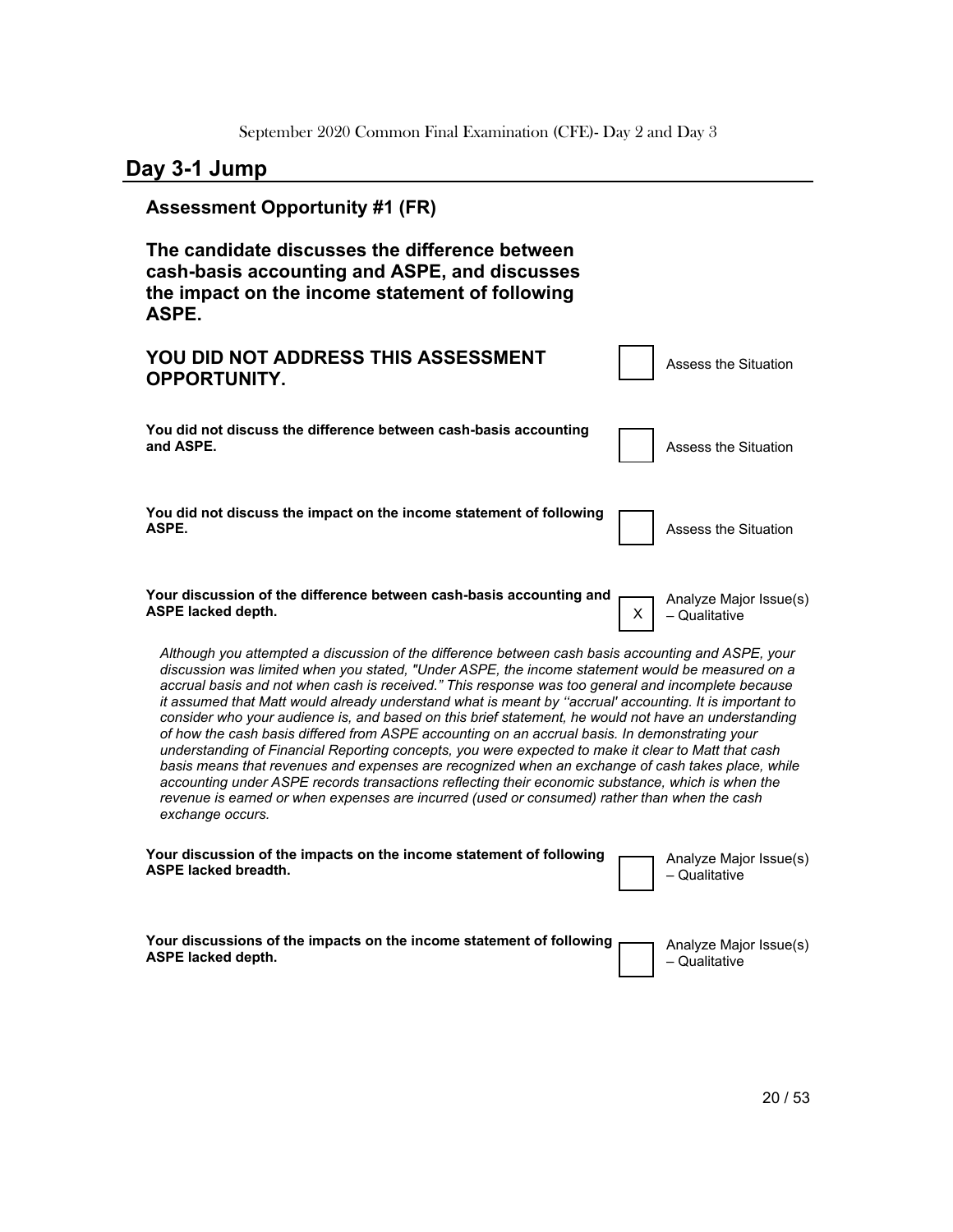#### **Reviewer's additional comments on strengths/weaknesses and recommendations for improvement:**

*You were able to identify the cash basis vs ASPE issue in this case and provided Matt with some relevant discussions on the impacts of the change to Jump's income statement. However, you did not provide sufficient depth in your discussion of the difference between cash basis and ASPE. In order to provide Matt with explanations that would help him better understand the difference between cash and ASPE and to demonstrate your understanding of the financial reporting concepts in this case, you were expected to provide a more complete discussion. Therefore, you were unable to demonstrate your competence on this assessment opportunity.*

#### **Assessment Opportunity #2 (TAX)**

**The candidate discusses the advantages and disadvantages of paying a dividend instead of a salary, and the tax implications of retaining the money in the company.**

| YOU DID NOT ADDRESS THIS ASSESSMENT<br><b>OPPORTUNITY.</b>                                                                                                                                      | Assess the Situation                    |
|-------------------------------------------------------------------------------------------------------------------------------------------------------------------------------------------------|-----------------------------------------|
| You did not identify a sufficient number of the advantages and<br>disadvantages of paying a dividend instead of a salary, and/or the tax<br>implications of retaining the money in the company. | Assess the Situation                    |
| Your discussion of the advantage and disadvantages of paying a<br>dividend instead of a salary, and the tax implications of retaining the<br>money in the company lacked depth.                 | Analyze Major Issue(s)<br>- Qualitative |
| Your discussion of the advantages and disadvantages of paying a<br>dividend instead of a salary, and retaining the money in the company<br>contained technical errors.                          | Analyze Major Issue(s)<br>- Qualitative |

#### **Reviewer's additional comments on strengths/weaknesses and recommendations for improvement:**

*Overall, your response on this assessment opportunity was well done. You addressed Matt's question*  regarding whether he should pay himself a dividend instead of a salary or whether he should retain the *money in the company, and the tax considerations when making that decision. You provided a good*  analysis by including a sufficient number of considerations in your response. This provided useful *information to Matt to allow him to understand the differences and help him to determine which he should choose.*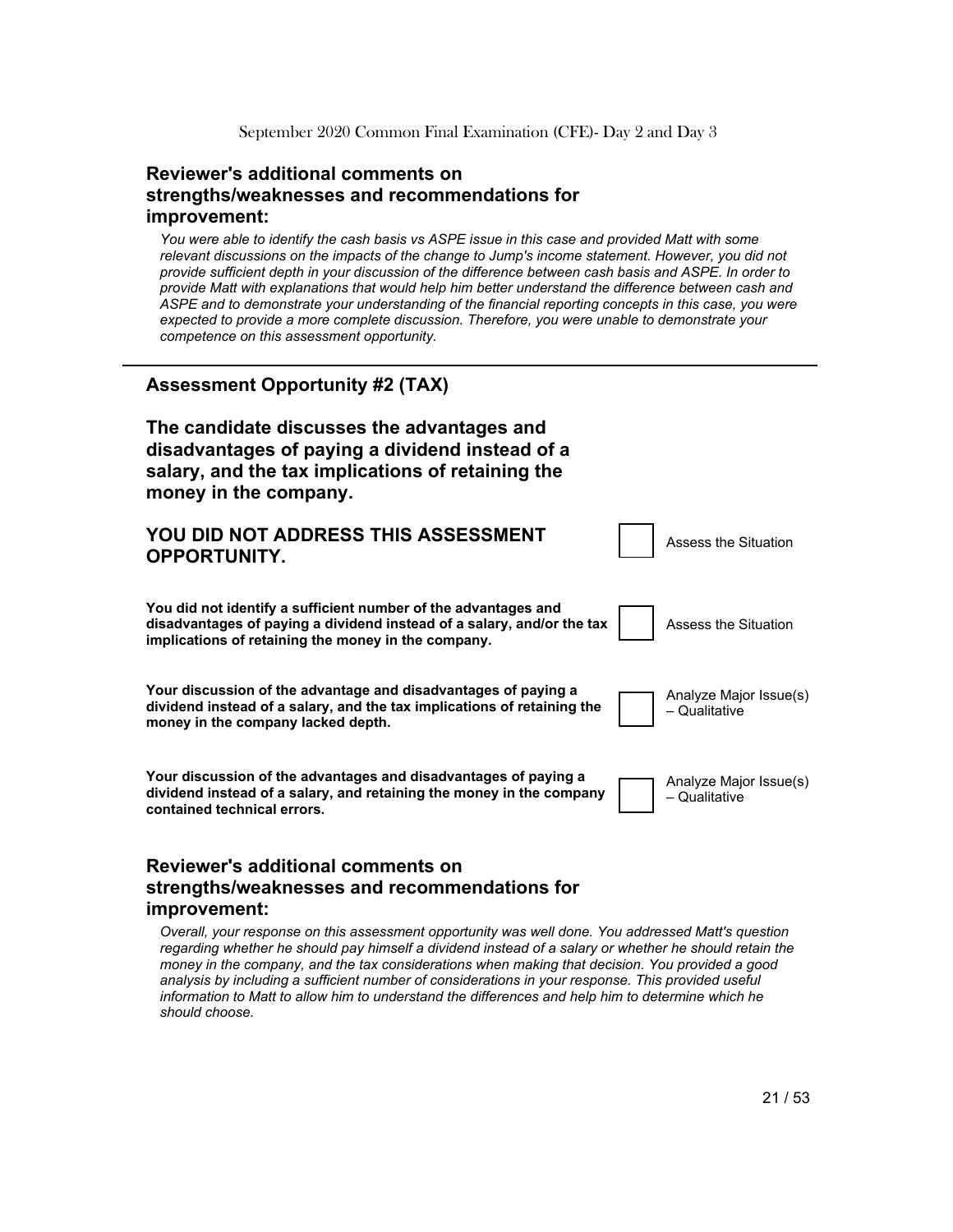

*the variances between budgeted and actual sales and expenses. You included several valid explanations for these variances based on the facts provided in the case. In particular, you did a good job of integrating the control weaknesses in this area, as you provided clear explanations of where and how these may have had an impact on the variances. This would have given Matt the information he would need to understand why his operating income was lower than expected.*

#### **Assessment Opportunity #4 (FIN)**

#### **The candidate prepares a cash flow forecast for the franchise operations.**

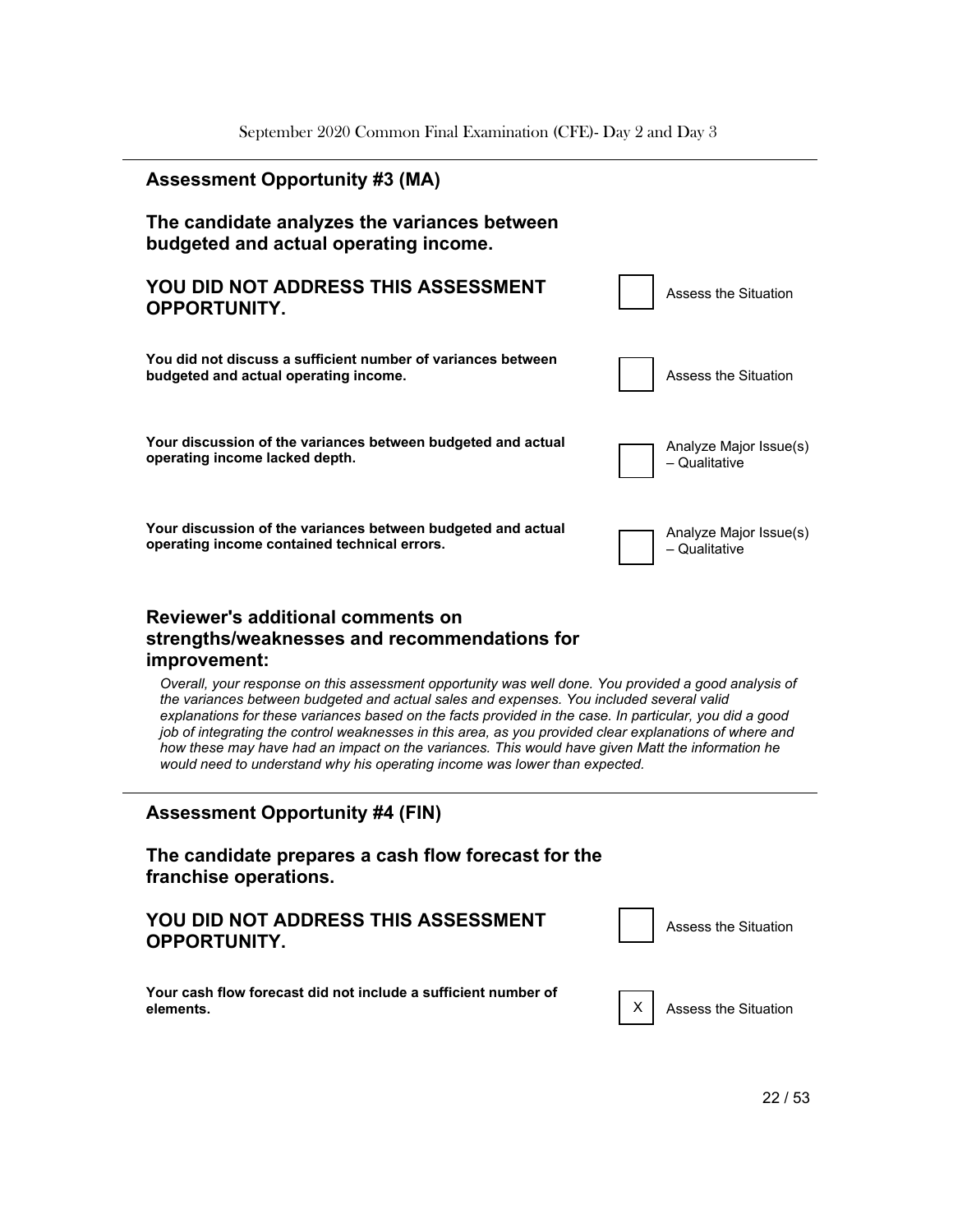*While you included some of the cash flow elements provided on page 1 and in Appendix II, you did not include a sufficient number of them for your analysis to be useful. There were multiple cash flow elements presented in the case and Matt would have required a more complete forecast in order to assess whether there was sufficient financing in the franchise expansion plan. There were many details provided in the case that could have been incorporated into your calculations. Some of the additional elements you could have included were the principal repayment outflows to the bank, interest payment outflows to the bank, the franchisee loan principal repayment inflows to Jump, franchisee loan interest payments inflows to Jump, and the royalty payments on cafeteria sales inflows to Jump. While you were not expected to include every cash flow element, you were expected to provide a more complete analysis in order to sufficiently demonstrate your competence in Finance. A more complete calculation would have provided more useful and accurate information to Matt.*

#### **Your cash flow forecast contained technical errors.**



*While you included some of the relevant cash flow elements, your calculations included errors. For example, your overall conclusion was based on only year 1. You noted the 5-year cash flow figures for some elements (the royalties and the bank loan interest and principal payments), but you did not use this information to calculate and analyze annual cash flows. In order to determine whether additional funding would be required, you were expected to look at cash flows over multiple years, since the bank loan would be repaid over 5 years and Matt would need to know whether they will have the cash flows for this. As a result, your analysis was incomplete and would not have provided the information Matt needed. This also meant that certain elements were excluded from your analysis because they would not start until year 2, such as the repayments of franchisee loans. In addition, while you correctly calculated the royalty fee on the ticket sales, you included the royalty fee from only one franchise when concluding. Since there would be 10 franchises operating in year 1 and another 10 starting in year 2, you should have multiplied by 10 or 20 franchisees. You concluded, "from Jump persepective, having the loan of 1.2M is not sufficient to give 70 000 per new location, since it will require 1.4.M. However, I calculated that the royalties received from the first 10 location and it only bring 17K. Therefore, Jump would need additional finacning of 183K to provide the 70K for the next 10 locations." This was not technically correct because the \$17,739 royalty was for one location, not ten. Also, as noted above, you had noted the bank loan interest and principal payments but did not use this information in your calculations. You should note that your interest calculation was incorrect here as you failed to account*  for the fact that there were principal repayments at the end of each year which would reduce the *principal outstanding, and therefore the interest expense would decrease each year. Your annual interest outflow was calculated as \$1,200,000 x 4% = \$48,000 per year for each of the five years instead of considering that the \$1,200,000 loan was being repaid over time.*

**You did not provide a supported conclusion on whether or not Jump's franchising operations will require additional funding.** The conclude and Advise

**Reviewer's additional comments on strengths/weaknesses and recommendations for improvement:**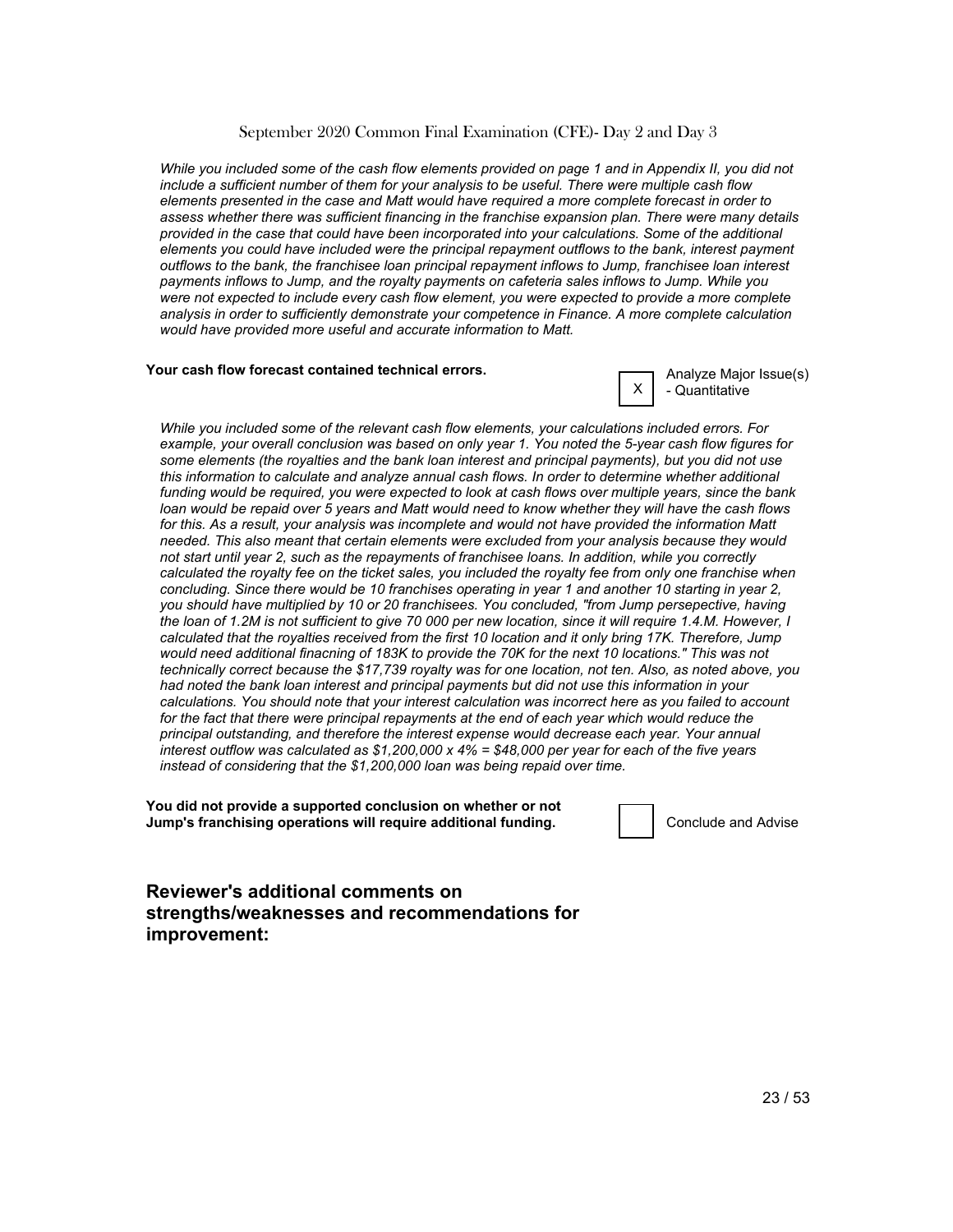*You provided a quantitative analysis that included some valid cash flow elements. However, your analysis did not contain a sufficient number of cash flow elements. The case provided many details on cash flow items that you could have included, and a more complete analysis would have provided better information to Matt. This would have helped him in determining whether the franchising operations will require additional funding and would have allowed you to demonstrate your understanding of the Finance concepts in this case. Overall, you did not seem to have a clear plan or understanding of how to address Matt's question. Your exhibit included some calculations for five years (royalties, bank loan principal and interest payments), yet you did not ultimately use this information to come to any total cash flow figures for the five years, instead concluding based on just the initial cash flow items (\$1,200,000 bank loan and \$1,400,000 franchisee loans) plus one year of royalties for one location. Since you had noted and calculated these items, this indicated that you had some awareness that these items were relevant, and that you saw the possibility of a need for a multi-year analysis. If you are unclear about how to analyze the issue, it is worth the time to carefully re-read the request and develop an understanding of what information you will need to answer Matt's request, and then think about what sort of analysis will provide that information. This can help to focus your response on the relevant analysis, to ensure that you provide a sufficiently compete analysis, and to avoid technical errors and spending time on unnecessary calculations. In addition, your calculations contained errors. It is important that you have a good understanding of the Finance concepts so that you can incorporate elements correctly into your analysis. In addition, a careful reading and understanding of the case facts is important so that you can accurately incorporate them in your calculations. Therefore, you were unable to demonstrate competence on this assessment opportunity.*

# **Assessment Opportunity #5 (STRAT & GOV) The candidate discusses the risks associated with the draft franchise agreement and suggests revisions. YOU DID NOT ADDRESS THIS ASSESSMENT OPPORTUNITY.** Assess
the
Situation **You did not identify a sufficient number of relevant risks associated with the draft franchise agreement.** Assess the Situation **Number of the Situation Your discussion of the risks associated with the draft agreement lacked depth.** Analyze
Major
Issue(s) – Qualitative **Your suggested revisions to the draft agreement were not always practical and/or effective to improve the risks associated with the draft franchise agreement.** Conclude
and
Advise

#### **Reviewer's additional comments on strengths/weaknesses and recommendations for improvement:**

*Overall, your response on this assessment opportunity was well done. You identified a sufficient number of risks to Jump from specific clauses in the proposed franchise agreement. You included a good explanation of the implications to Jump of these clauses, and you provided useful, specific*  recommendations on changes to the agreement. This would have given Matt a clear understanding of *what changes were needed, and why.*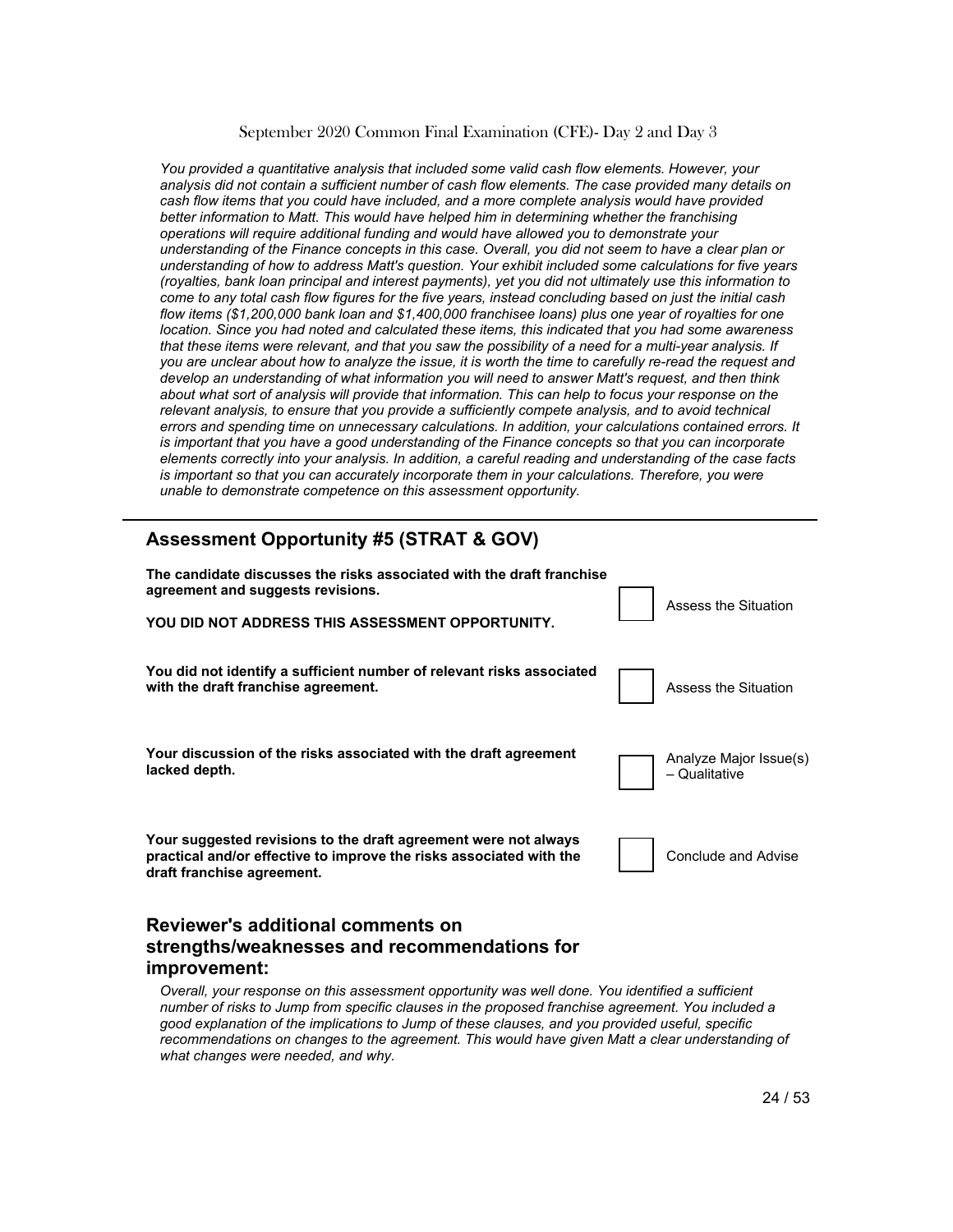| <b>Assessment Opportunity #6 (ASSU)</b>                                                                                                  |                                         |
|------------------------------------------------------------------------------------------------------------------------------------------|-----------------------------------------|
| The candidate discusses the control weaknesses<br>and provides recommendations to address them.                                          |                                         |
| YOU DID NOT ADDRESS THIS ASSESSMENT<br><b>OPPORTUNITY.</b>                                                                               | Assess the Situation                    |
| You did not identify a sufficient number of relevant control<br>weaknesses.                                                              | Assess the Situation                    |
| Your discussion of the implications of the control weaknesses lacked<br>depth.                                                           | Analyze Major Issue(s)<br>- Qualitative |
| Your recommendations of the controls that should be in place were<br>not always practical, effective, or linked to the risks identified. | Conclude and Advise                     |

#### **Reviewer's additional comments on strengths/weaknesses and recommendations for improvement:**

*Overall, your response on this assessment opportunity was well done. You identified several of the control weaknesses based on the details provided of the site visit to Jump. You explained the key implications of these control weaknesses and provided good recommendations to mitigate them. Your response in this area would have given Matt a good understanding of the areas he should be concerned with, as well as useful and practical recommendations to address them.*

#### **Overall Comments**



#### **Was the response well organized with a logical flow?**

*Your response was well organized and easy to follow. You used headings and separated your discussions by assessment opportunity, which was a logical way to respond to this case. In addition, you used an effective structure while responding to the requests. For example, your use of the weakness - implication - recommendation structure when addressing the control weaknesses and the risk analysis of the proposed agreement by the entrepreneur, helped in ensuring that you provided Matt with recommendations to address each issue you identified, as well as explanations of the implications so that he would understand why you were suggesting changes.*

#### **Did the candidate understand their role?**

|--|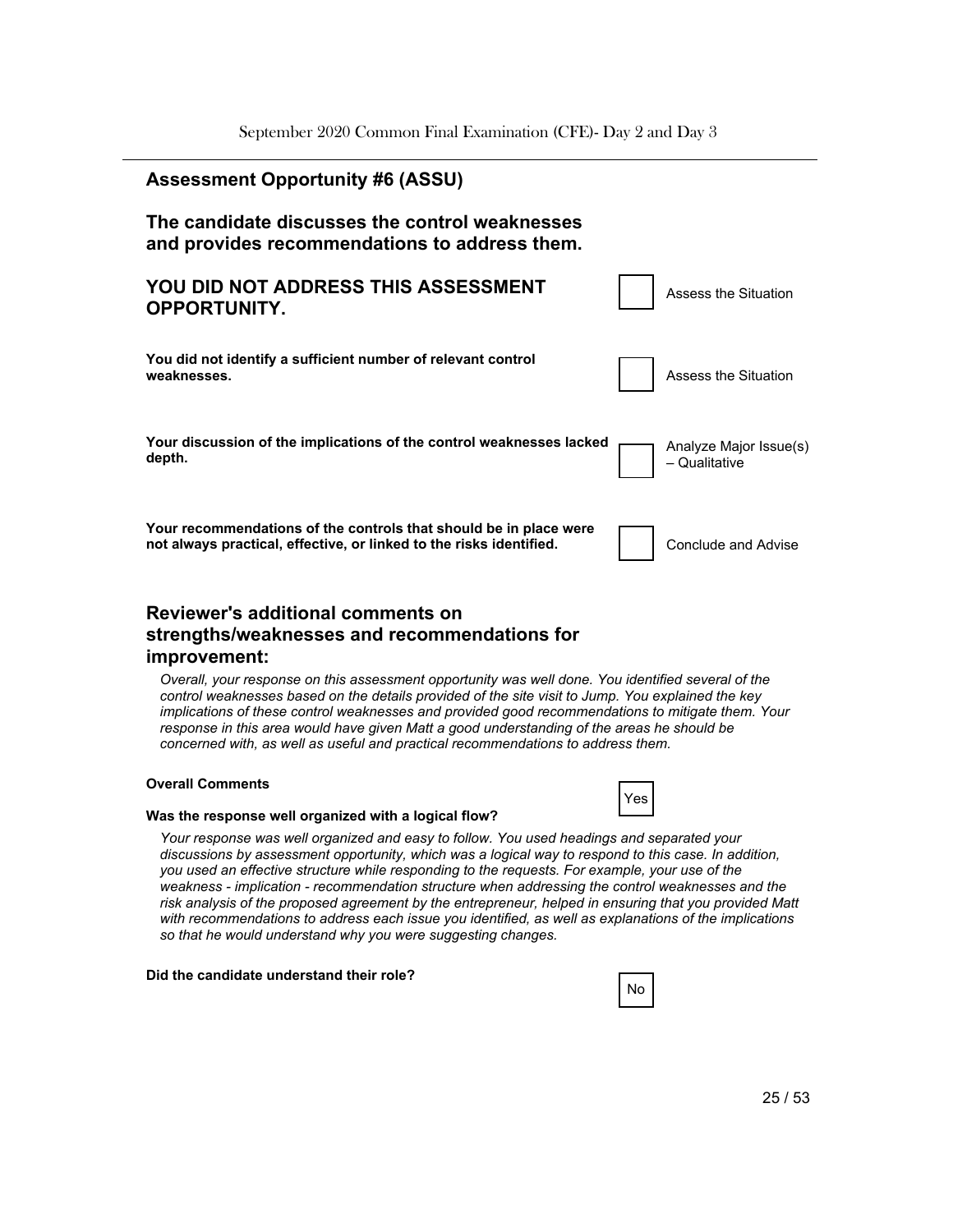*You sometimes used terminology that was not adapted to Matt, the user of your report. For example, you wrote: "Under ASPE, the income statement would be measured on a accrual basis and not when cash is received." This is not appropriate because simply telling Matt that ASPE requires accrual accounting would not give him an understanding of the difference from the cash basis accounting he is using since it is not terminology he would be familiar with. It was important for you to explain concepts in a way that would be relevant to someone with Matt's experience and knowledge.*

#### **Was the response easy to read and understand?**

*Your response was generally well-written and was easy to read and understand. You used point form but your explanations were complete and clear.*

#### **Did the candidate focus their response on the appropriate issues?**

*You did a good job focusing your response on the significant requests and issues in this case, and your response did not contain discussions of unrelated issues.*

#### **Did the response appear balanced?**

|--|--|

Yes

Yes

*Your response was well-balanced, and you seemed to have allocated an appropriate amount of time to*  each of the assessment opportunities. It was also well-balanced between quantitative and qualitative *analysis.*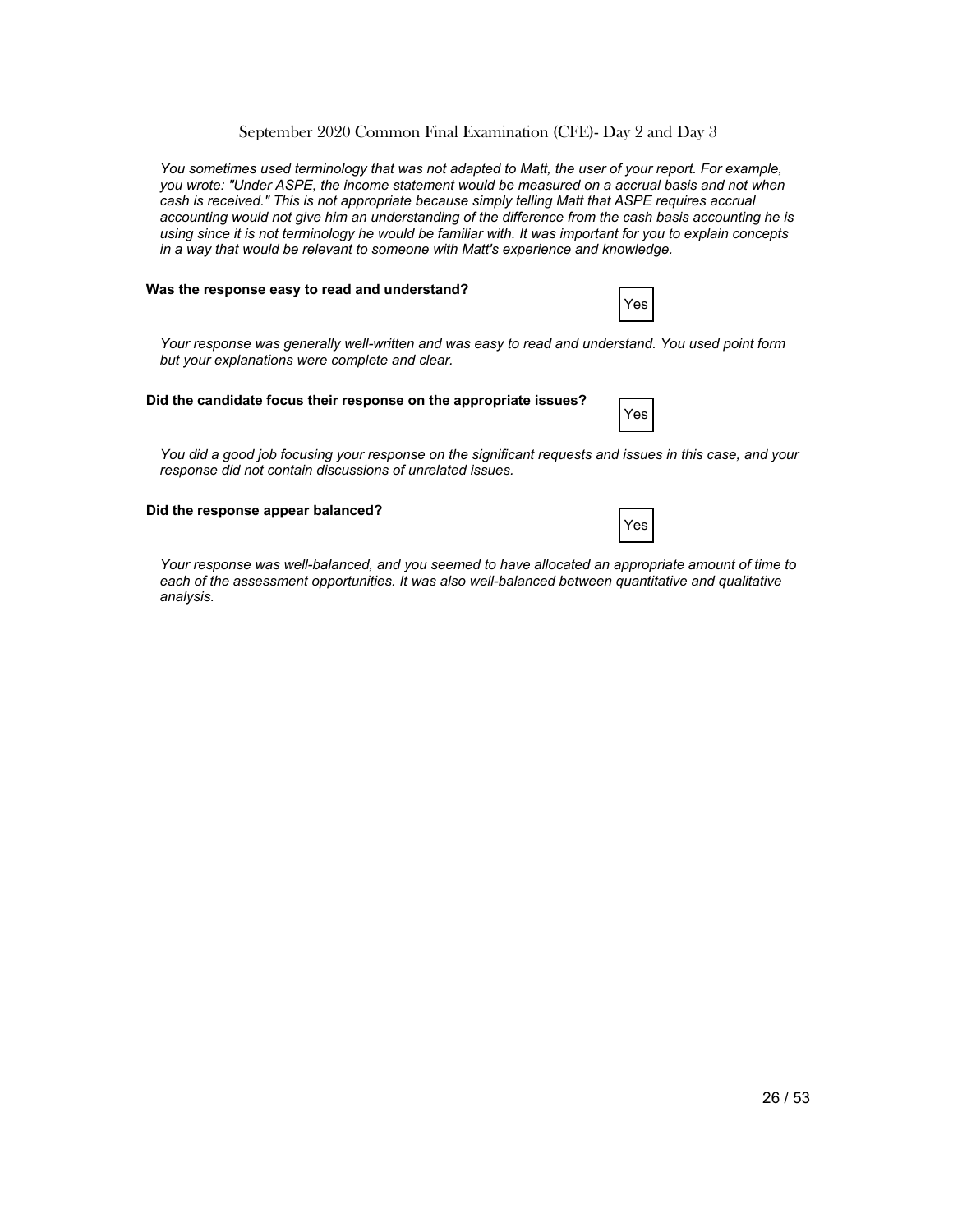### **Day 3-2 Festival**

| <b>Assessment Opportunity #1 (MA)</b>                                                                                         |                                          |
|-------------------------------------------------------------------------------------------------------------------------------|------------------------------------------|
| The candidate recommends ways to improve the<br>recoverable costs allocation to vendors.                                      |                                          |
| YOU DID NOT ADDRESS THIS ASSESSMENT<br><b>OPPORTUNITY.</b>                                                                    | Assess the Situation                     |
| You did not allocate a sufficient number of recoverable costs in your<br>activity-based costing calculation.                  | Assess the Situation                     |
| You did not calculate the impact of your proposed allocation on both<br>example vendors.                                      | Assess the Situation                     |
| Your calculations of the recoverable costs using activity-based<br>costing contained technical errors.                        | Analyze Major Issue(s)<br>- Quantitative |
| Your allocation of the recoverable costs to both vendors contained<br>technical errors.                                       | Analyze Major Issue(s)<br>- Quantitative |
| You did not explain why your proposed allocation was better than the<br>current allocation, or your explanation lacked depth. | Analyze Major Issue(s)<br>- Qualitative  |
| <b>Reviewer's additional comments on</b>                                                                                      |                                          |

### **strengths/weaknesses and recommendations for improvement:**

*Overall, your response on this assessment opportunity was well done. You provided a reasonable activity-based costing calculation and applied it to both vendors in order to demonstrate how it would improve the recoverable costs allocation without reducing the fees collected by FI. This analysis would provide Juan the information he would require to clearly understand how FI could improve its recoverable cost allocation.*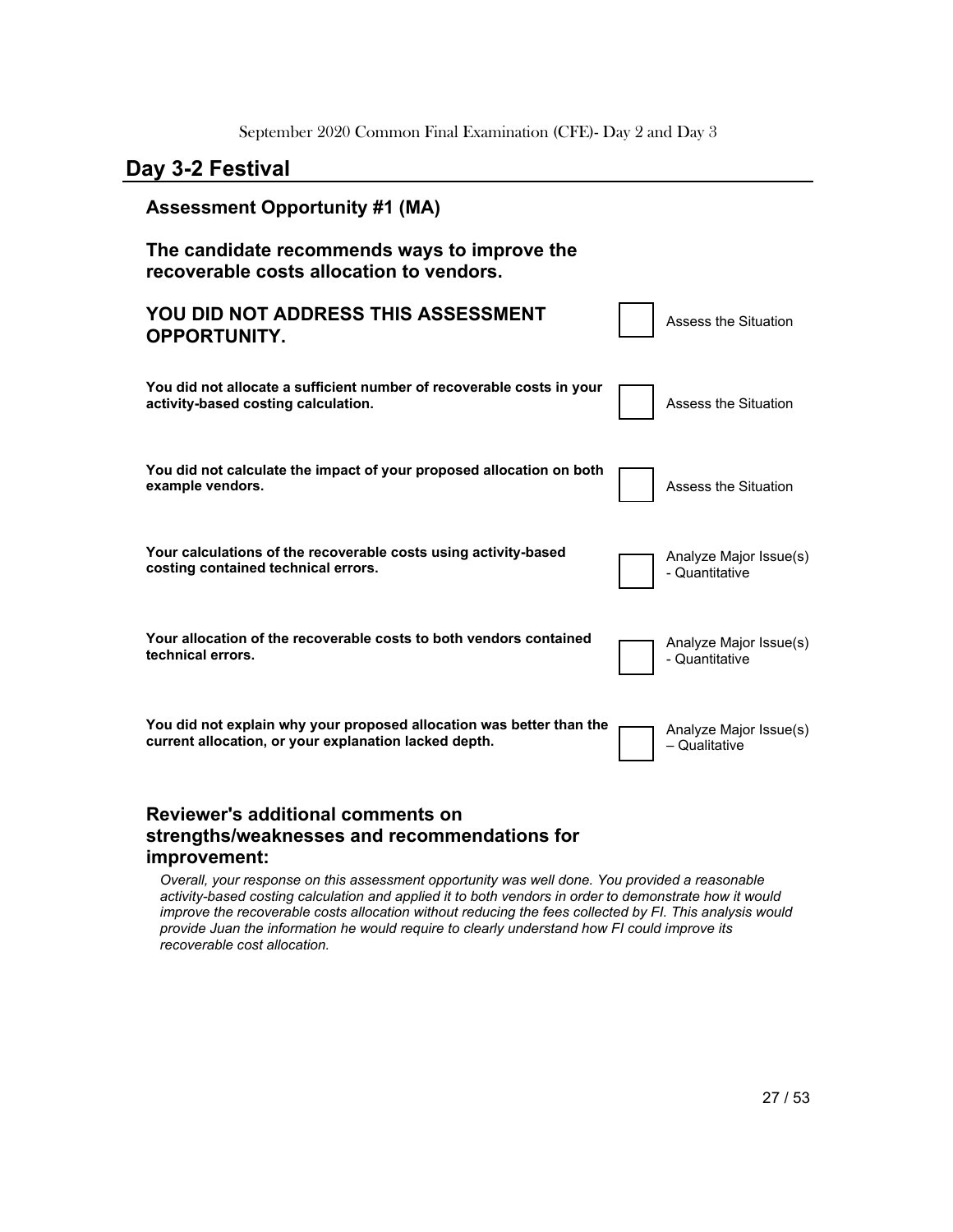

*with a better understanding of whether or not this fee structure was suitable for FI.*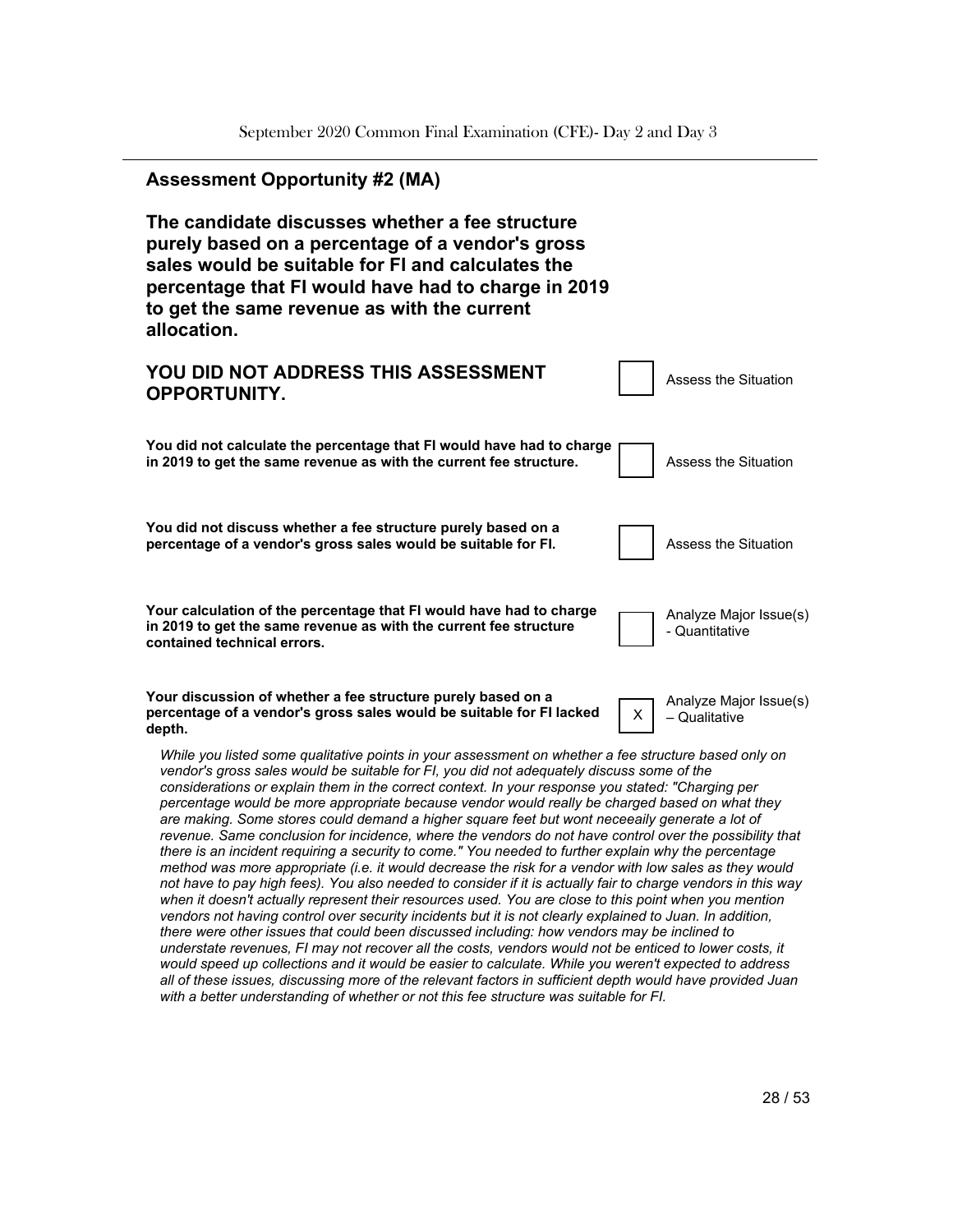#### **Reviewer's additional comments on strengths/weaknesses and recommendations for improvement:**

*You provided a reasonable calculation of the percentage of vendor's gross sales to be charged in order to get the same revenues as 2019. However, you did not provide sufficient depth and breadth in your*  explanation of whether this fee structure is suitable to Juan. It was important to give Juan a clear *understanding of the various qualitative considerations in order to reach an informed decision as to whether the new fee structure would be suitable for FI. As a result, your analysis did not demonstrate a sufficient understanding of the Management Accounting concepts in this case. Therefore, you were unable to demonstrate your competence on this assessment opportunity.*

# **Assessment Opportunity #3 (FIN)**

#### **The candidate discusses how to better manage cash flows.**

#### **YOU DID NOT ADDRESS THIS ASSESSMENT OPPORTUNITY.**

Assess
the
Situation

#### **You did not provide a sufficient number of relevant cash flow management options.** The set of the set of the set of the set of the set of the set of the set of the set of the set of the set of the set of the set of the set of the set of the set of the set of the set of the set of th

*Instead of providing Juan with various options to improve FI's cash flow before the festival, your analysis focused solely on discussing the personal line of credit (LOC). You stated: "I wouldn't receommend using a personal loan for the cash flow of the company as it is important to keep the business and personal sepearte since you incorporated the business in 2019. The incorpoatino of the entity would prevent you from being personanlly liable if Juan Rivera goes bankcrupt." While this was good advice, a stronger analysis would have discussed more than the personal line of credit and provided Juan with several ways that he could collect cash in advance of the Festival. There were many details included in the case that provided the opportunity to incorporate additional cash flow management options including: weekly cash deposits as a result of using SwiftPay, the use of vendor deposits, offering discounts to vendors, improvements in inventory management and negotiation of supplier terms. While you weren't expected to address them all, in order to provide Juan with more complete information you were expected to go beyond just discussing the line of credit.*

Your discussion of the cash flow management options lacked depth. **The analyze Major Issue(s)** – Qualitative **Your suggestions to better manage cash flow did not provide a longterm solution, or did not solve the timing issue.** Analyze
Major
Issue(s) – Qualitative **Reviewer's additional comments on**

# **strengths/weaknesses and recommendations for improvement:**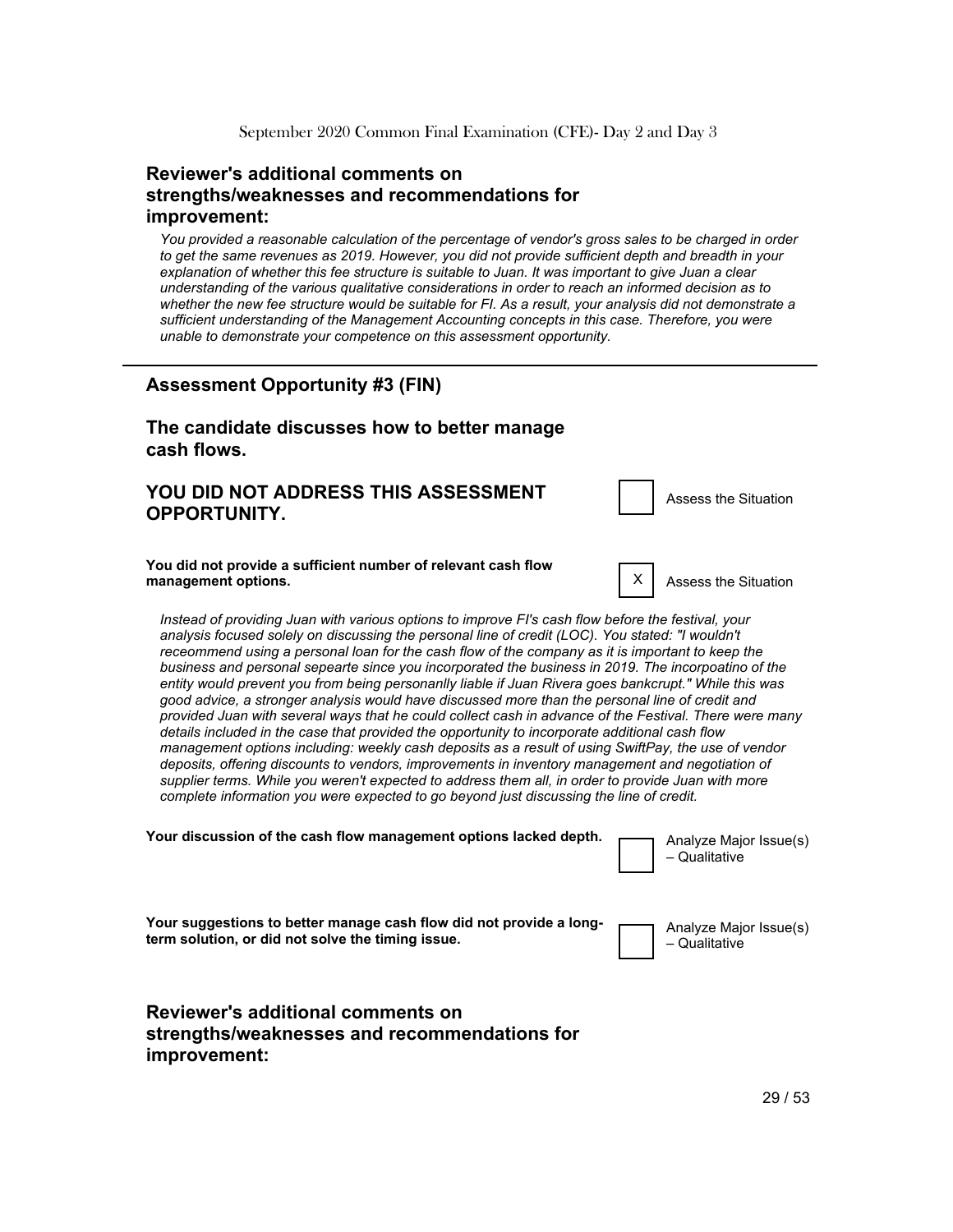*You were able to identify some valid ways to better manage cash flows at FI. However, your analysis focused only on the personal line of credit from Juan instead of providing other options that addressed the timing issue and the need for cash before the festival began. There were many other methods to improve cash flow that could have been discussed. The case stated, "Juan wants advice on how to better manage cash flows. A friend suggested that he obtain a personal line of credit against the equity in his home." While your feedback on obtaining a personal loan was useful to him, your advice should not have been limited to this single option. A careful reading of the client's request is important to ensure that you have a complete understanding of what is being requested and have the opportunity to completely address it. Therefore, you were unable to demonstrate your competence on this assessment opportunity.*

| <b>Assessment Opportunity #4 (ASSU)</b>                                                                                                                       |                                         |
|---------------------------------------------------------------------------------------------------------------------------------------------------------------|-----------------------------------------|
| The candidate discusses the difference between a<br>compilation and a review engagement, recommends<br>one and discusses whether CPA can perform the<br>work. |                                         |
| YOU DID NOT ADDRESS THIS ASSESSMENT<br><b>OPPORTUNITY.</b>                                                                                                    | <b>Assess the Situation</b>             |
| Your discussion of the difference between a compilation and a review<br>lacked breadth.                                                                       | <b>Assess the Situation</b>             |
| You did not discuss the independence rules applicable to CPA for a<br>compilation and a review engagement.                                                    | Assess the Situation                    |
| Your discussion of the difference between a compilation and a review<br>lacked depth.                                                                         | Analyze Major Issue(s)<br>- Qualitative |
| Your discussion of the independence rules lacked depth.                                                                                                       | Analyze Major Issue(s)<br>- Qualitative |
| Your discussion of the difference between a compilation and a review<br>or the independence rules contained technical errors.                                 | Analyze Major Issue(s)<br>- Qualitative |
| You did not provide a supported recommendation on whether a<br>compilation or a review engagement should be performed.                                        | <b>Conclude and Advise</b>              |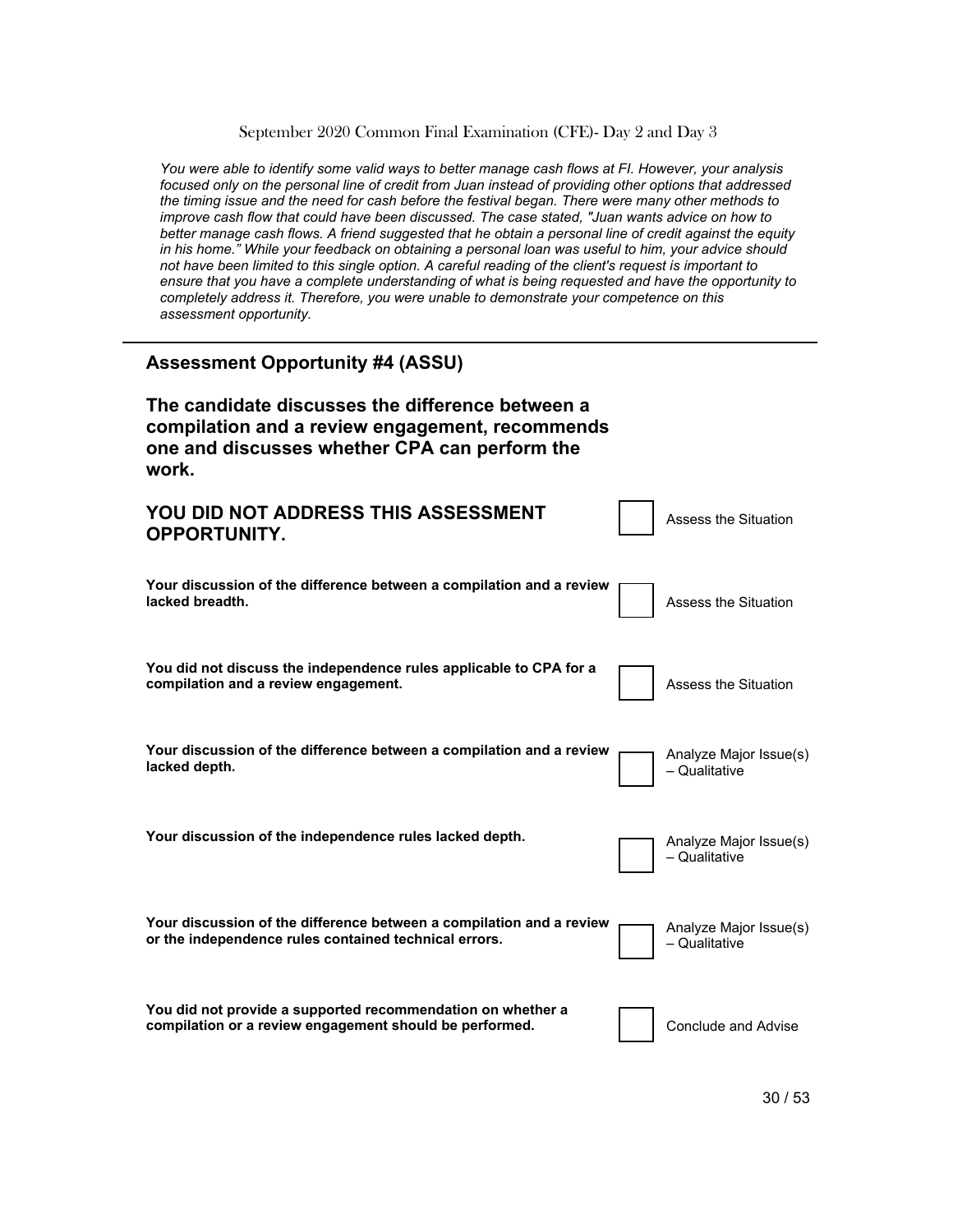#### **Reviewer's additional comments on strengths/weaknesses and recommendations for improvement:**

*Overall, your response on this assessment opportunity was well done. You provided a sufficient discussion of the differences between a compilation and a review engagement, and you provided a supported recommendation on which option Juan should choose. You also advised him about whether CPA could perform the work based on the independence rules. This provided Juan with the information he needed in both areas.*

| <b>Assessment Opportunity #5 (STRAT &amp; GOV)</b>                                                                             |                                         |
|--------------------------------------------------------------------------------------------------------------------------------|-----------------------------------------|
| The candidate discusses business risks and suggests a risk<br>management approach for each.                                    | Assess the Situation                    |
| YOU DID NOT ADDRESS THIS ASSESSMENT OPPORTUNITY.                                                                               |                                         |
| You did not identify a sufficient number of business risks.                                                                    | Assess the Situation                    |
| Your discussion of the business risks lacked depth.                                                                            | Analyze Major Issue(s)<br>- Qualitative |
| Your recommendations of risk management approaches were not<br>always practical, effective, or linked to the risks identified. | Conclude and Advise                     |

#### **Reviewer's additional comments on strengths/weaknesses and recommendations for improvement:**

*Overall, your response on this assessment opportunity was well done. You provided a reasonable discussion of the business risks to FI and suggested valid risk management approaches to address these risks.*

#### **Assessment Opportunity #6 (FR)**

**The candidate discusses the accounting treatment for the costs related to SwiftPay.**

#### **YOU DID NOT ADDRESS THIS ASSESSMENT OPPORTUNITY.**

Assess
the
Situation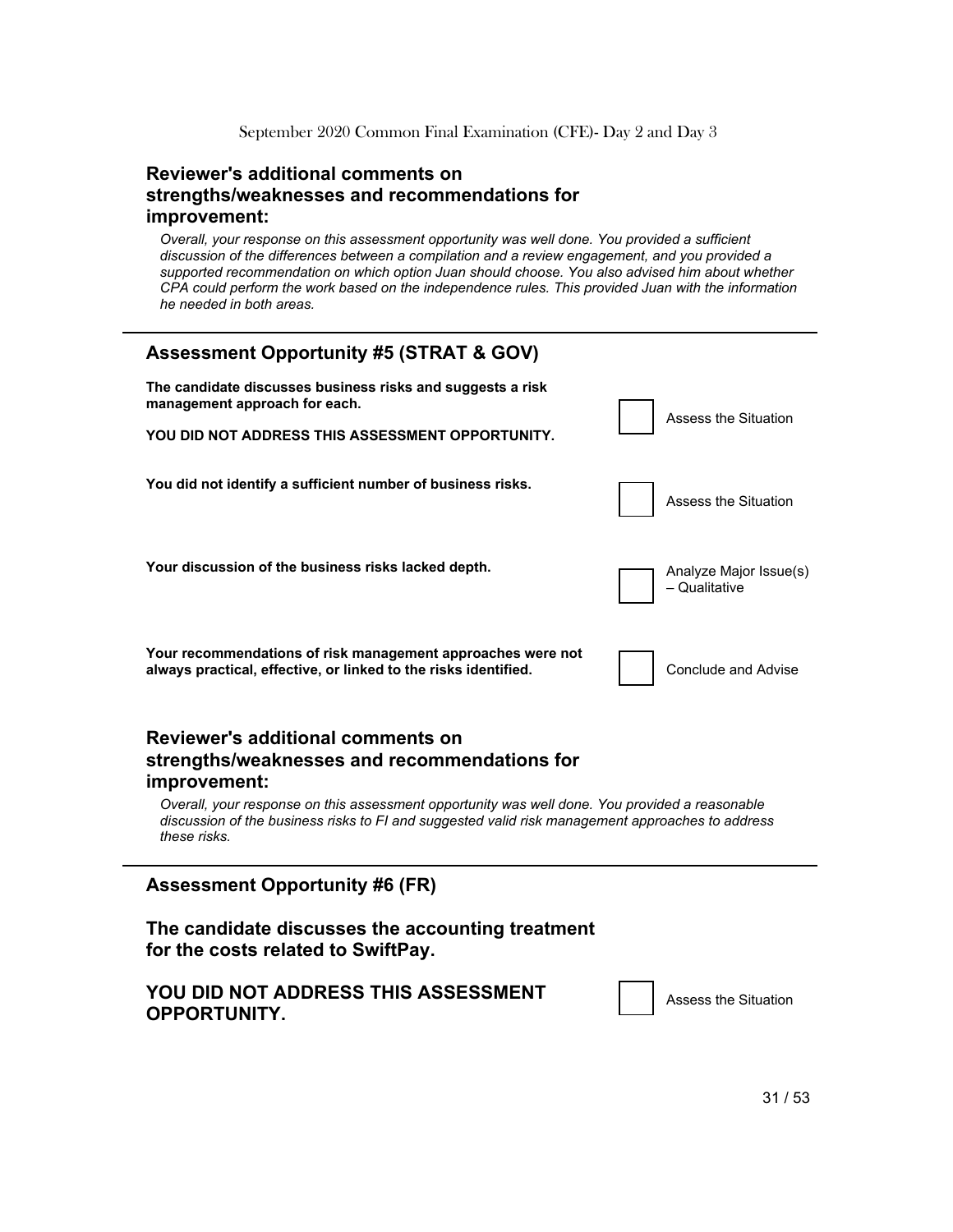# **You did not recognize that there were different components to SwiftPay to which different accounting treatments applied.**  $\begin{vmatrix} \cdot & \cdot \\ \cdot & \cdot \end{vmatrix}$  Assess the Situation **Your discussion of the accounting treatment for the costs related to SwiftPay lacked depth.** Analyze
Major
Issue(s) – Qualitative **Your discussion of the accounting treatment for the costs related to SwiftPay contained technical errors.** Analyze
Major
Issue(s) – Qualitative **You did not provide a recommendation on the accounting treatment for the costs related to SwiftPay that was consistent with your analysis.** Conclude
and
Advise **Reviewer's additional comments on strengths/weaknesses and recommendations for improvement:** *Overall, your response on this assessment opportunity was well done. You correctly analyzed the different components related to SwiftPay and concluded on the accounting treatment for the costs.* **Assessment Opportunity #7 (TAX) The candidate calculates a revised estimate of corporate taxes payable. YOU DID NOT ADDRESS THIS ASSESSMENT OPPORTUNITY.** Assess
the
Situation **You did not attempt to calculate a revised estimate of corporate taxes payable.** Assess the Situation **Contract of the Situation Contract of the Situation Contract of the Situation You did not identify a sufficient number of adjustments in the calculation of FI's taxable income.** The same of the set of the Situation of Situation of  $X \cap X$ *You identified some of the relevant tax adjustments when calculating taxable income including: CCA*  furniture, deprecation, meals, picnic, fines, and inventory. However, the case highlighted several September 2020 Common Final Examination (CFE)- Day 2 and Day 3

*potential tax adjustments and while you were not expected to discuss all of them, it was important to address a reasonable number of adjustments. You did not identify enough of these adjustments to sufficiently demonstrate your knowledge of the taxation concepts in this case. There were other adjustments that could have been discussed including: the SwiftPay costs, CCA on the license and CCA on the tablets.*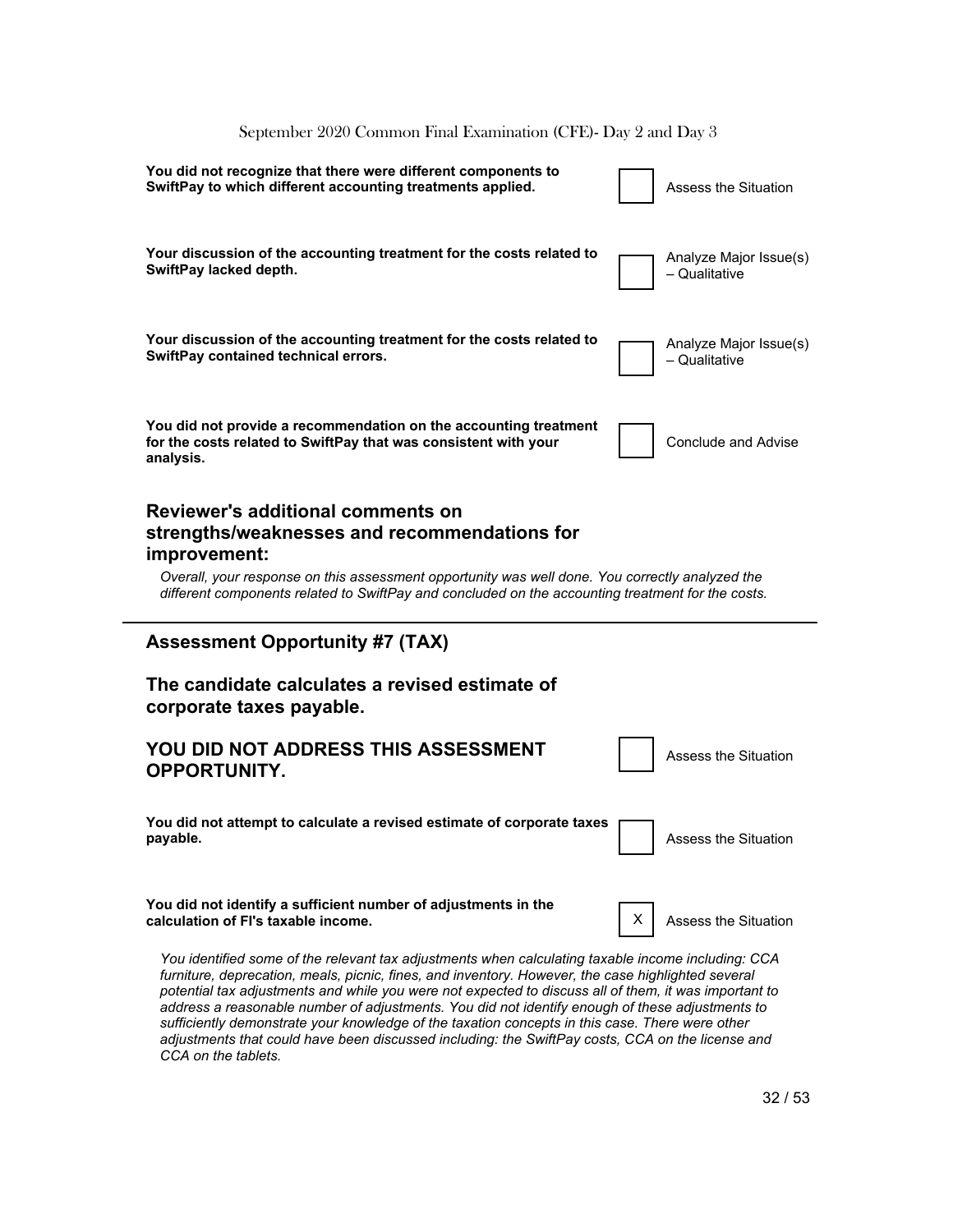| You did not identify that FI would be subject to a lower tax rate.                              | Assess the Situation                      |
|-------------------------------------------------------------------------------------------------|-------------------------------------------|
| Your explanations of the adjustments in the calculation of FI's taxable<br>income lacked depth. | Analyze Major Issue(s)<br>- Qualitative   |
| Your calculation of net income for tax purposes contained technical<br>errors.                  | Analyze Major Issue(s)<br>- Quantitative  |
| You did not provide an explanation for the tax rate you used in your<br>calculation.            | Analyze Major Issue(s)<br>$-$ Qualitative |

#### **Reviewer's additional comments on strengths/weaknesses and recommendations for improvement:**

*You identified this request from Juan on page 2 and attempted to address some of the tax adjustments required. You also recognized that FI would be subject to a lower tax rate than the 38% used in Juan's original estimate. However, your response did not provide enough coverage of the adjustments that should have been included. In particular, you did not address any of the tax adjustments resulting from SwiftPay, including the treatment of SwiftPay costs and related CCA. These adjustments had a significant impact on taxes payable; therefore, more focus should have been put on these items. Excluding these key adjustments meant that Juan would not have had an accurate picture of his tax situation. Therefore, you were unable to demonstrate your competence on this assessment opportunity.*

#### **Overall Comments**

|--|--|--|

#### **Was the response well organized with a logical flow?**

*Your response was well organized and easy to follow. You used headings and separated your discussions by assessment opportunity, which was a logical way to respond to this case.*

#### **Did the candidate understand their role?**

|--|

*You appeared to have understood your role as a CPA/advisor to Festival Inc. and addressed Juan's requests appropriately.*

#### **Was the response easy to read and understand?**

| N<br>n |  |
|--------|--|
|        |  |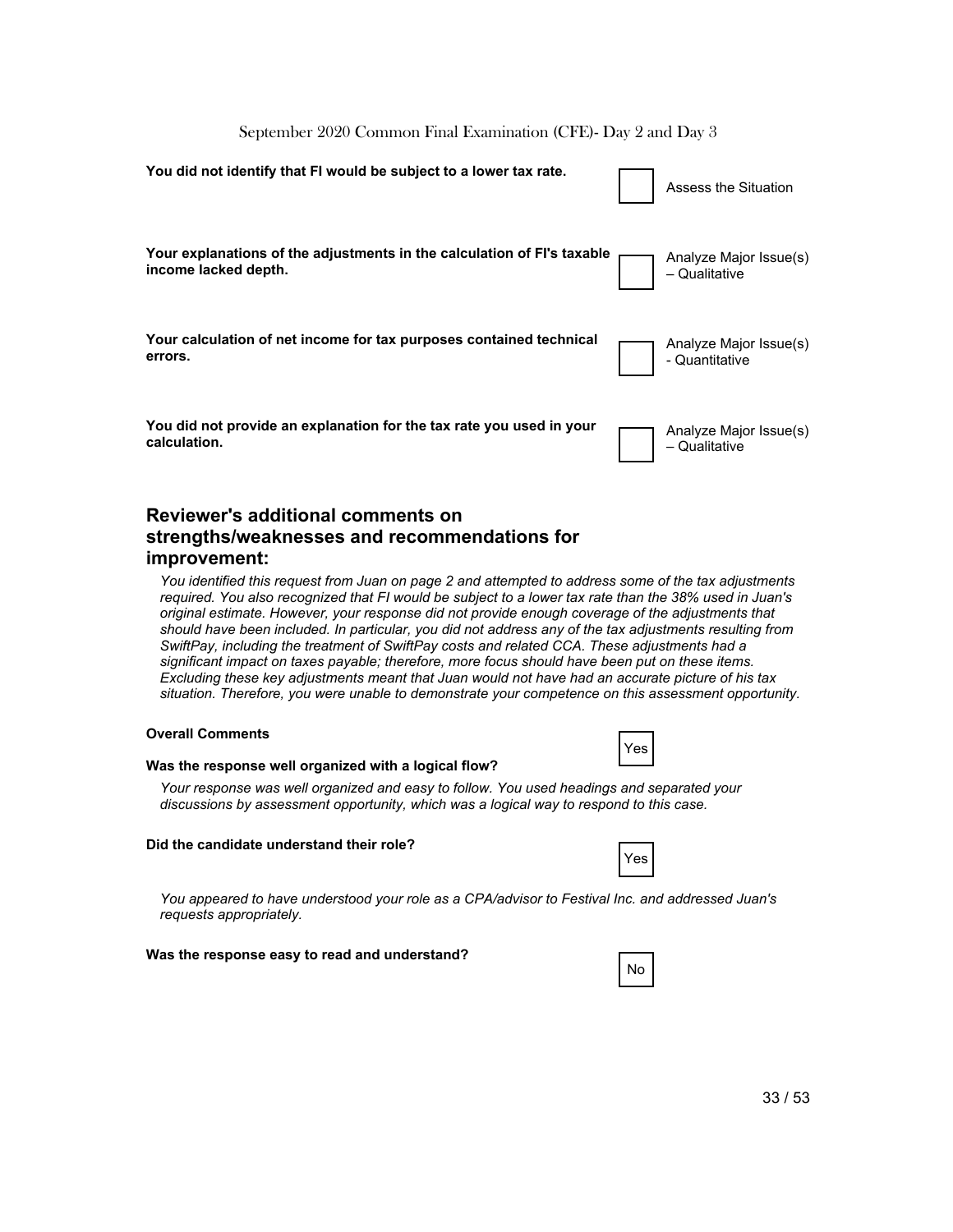*Although it did not detract from the overall understanding, your response contained a number of grammatical errors and typos, which sometimes made it difficult to read at times. For example, you wrote: "Recommend to have a better technical support from swiftpay to have the issue resovlved asap to prevent understanement of cash from vendor during those periods." "The incorpoatino of the entity would prevent you from being personanlly liable if Juan Rivera goes bankcrupt." You should take the time to ensure that significant grammatical errors and typos are omitted from your response.*

#### **Did the candidate focus their response on the appropriate issues?**

|--|

*You did a good job focusing your response on the significant requests and issues in this case, and your response did not contain discussions of unrelated issues.*

#### **Did the response appear balanced?**

|--|

*Your response was well balanced, and you seemed to have allocated an appropriate amount of time to each of the assessment opportunities.*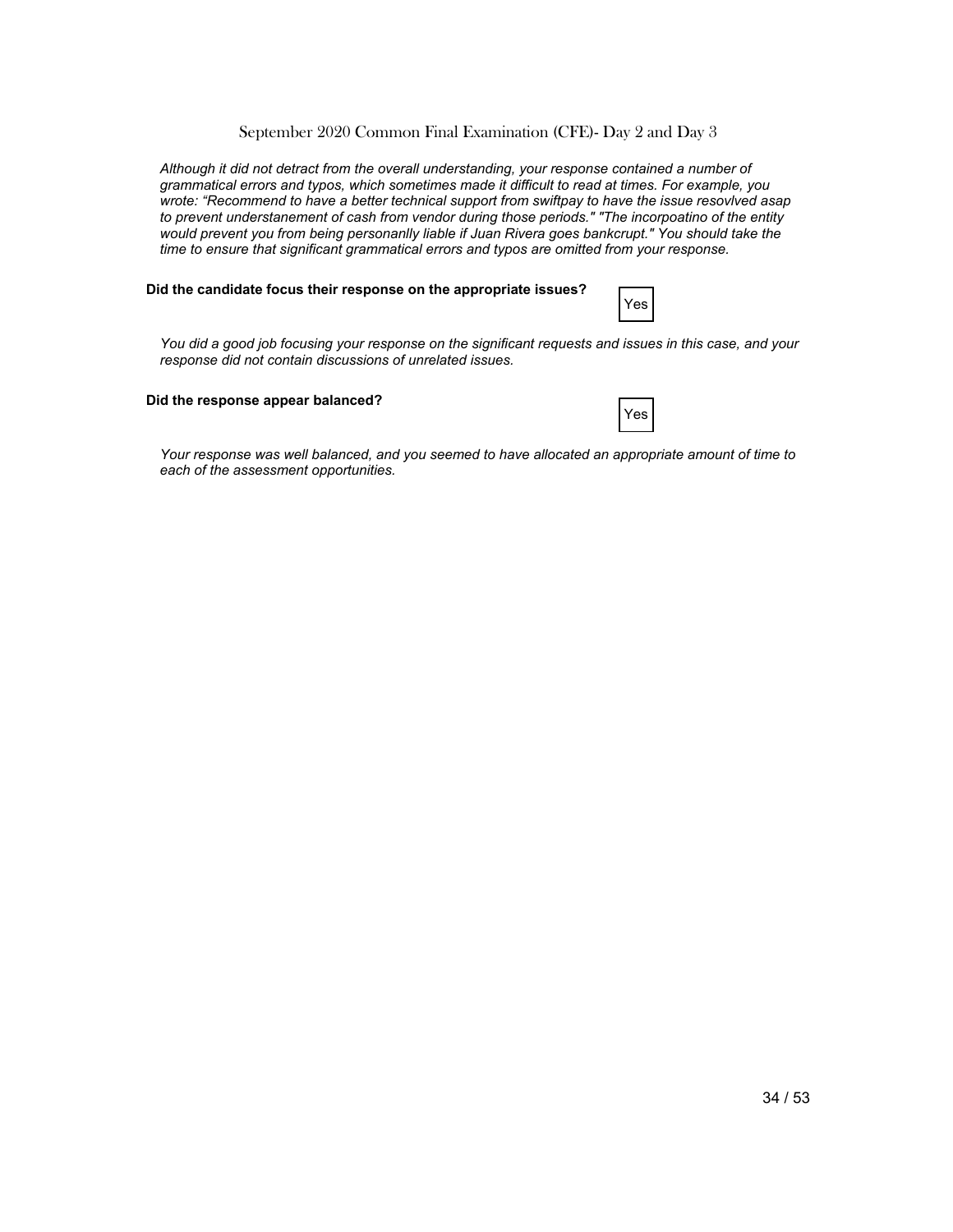# **Day 3-3 Dreamy Donuts**

# **Assessment Opportunity #1 (FIN) The candidate calculates financial ratios and assesses how DD is performing relative to the industry. YOU DID NOT ADDRESS THIS ASSESSMENT OPPORTUNITY.** Assess
the
Situation **You did not calculate a sufficient number of financial ratios.** Assess
the
Situation Your calculation of the financial ratios contained technical errors. The Analyze Major Issue(s) - Quantitative Your interpretation of the financial ratios lacked depth. The Tanalyze Major Issue(s) – Qualitative Your interpretation of the financial ratios contained technical errors. **The Analyze Major Issue(s)** – Qualitative **Reviewer's additional comments on strengths/weaknesses and recommendations for improvement:** *Overall, your response on this assessment opportunity was well done. You provided a correct calculation of the financial ratios and told Danielle why DD was performing better or worse than the industry. This would have given Danielle a clear picture as to why her ratios were not the same as the industry benchmarks.* **Assessment Opportunity #2 (MA) The candidate prepares a quantitative analysis of the growth options.**

#### **YOU DID NOT ADDRESS THIS ASSESSMENT OPPORTUNITY.**

35
/
53

Assess
the
Situation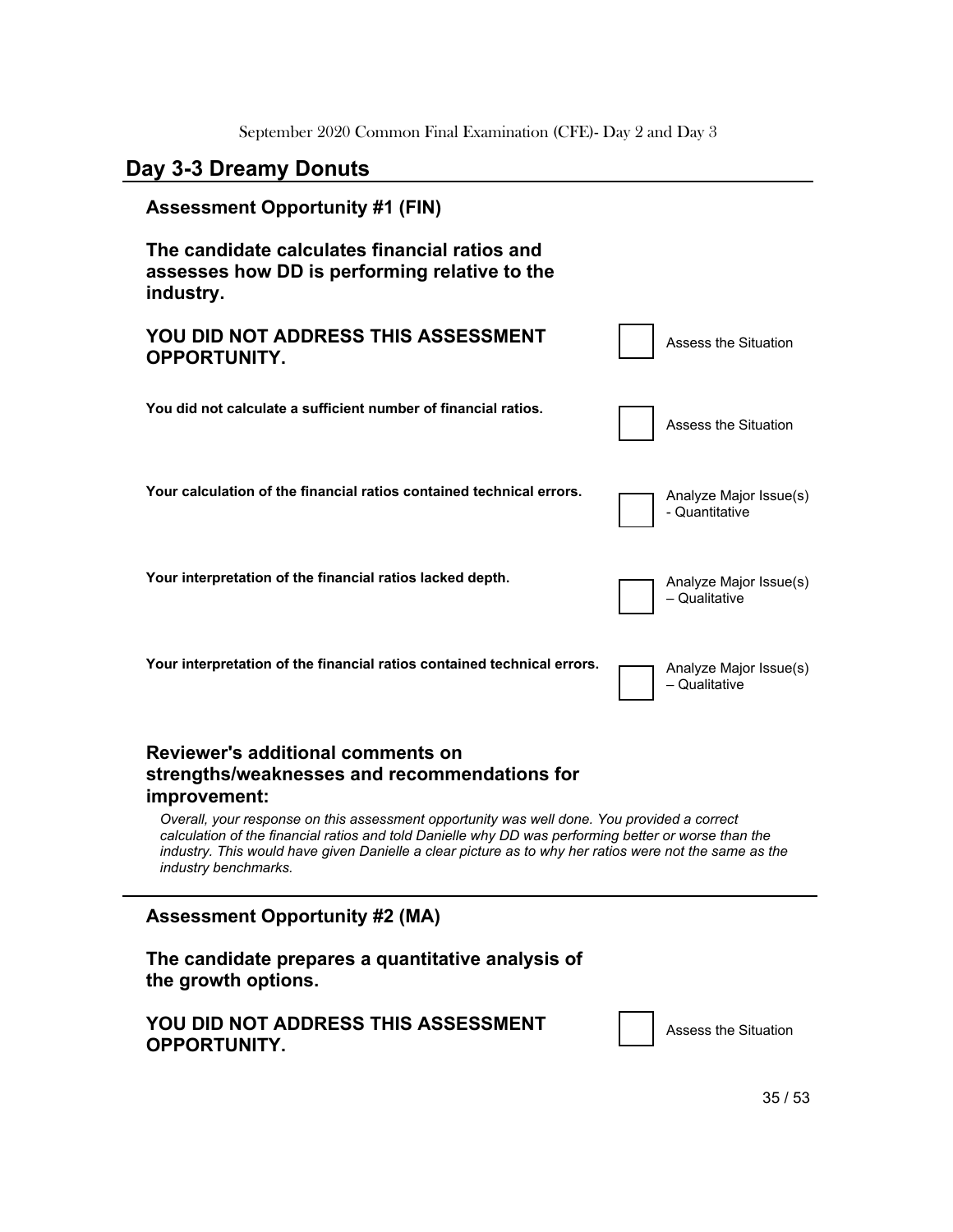| You did not provide a quantitative analysis of one, or both, growth<br>options.       | Assess the Situation                            |
|---------------------------------------------------------------------------------------|-------------------------------------------------|
| You did not include a sufficient number of elements in your<br>quantitative analysis. | Analyze Major Issue(s)<br>- Quantitative        |
| Your quantitative analysis contained technical errors.                                | Analyze Major Issue(s)<br>- Quantitative        |
| Your quantitative analysis of the two options was not internally<br>consistent.       | Analyze Major Issue(s)<br>- Integrate Situation |

*You provided an analysis incorporating some of the adjusted amounts based on the case facts. For the Permanent Location option, you seemed to be taking an incremental approach by incorporating, increased revenue of \$250,000, lost pop-up sales, increased staffing costs, changes to lease and operating costs. However, for the Gogo option you appeared to include items that suggested you were restating total net income in a full net income analysis, as you began your calculation with current net income of \$28,700 and then adjusted for the new Gogo revenues and COGS with the eliminated Popup operations, COGS, annualized fixed fees, variable fees based on revenues, and continuing costs such as Danielle's wages. A stronger response would have compared the two options on the same basis, by consistently using either an incremental or a full net income approach. This would allow for meaningful comparison of the two options to enable Danielle to make an informed decision.*

#### **Reviewer's additional comments on strengths/weaknesses and recommendations for improvement:**

*You attempted to address Danielle's question about whether she should pursue the Permanent Location option or the Gogo option from a quantitative perspective, however, your quantitative analysis was inconsistent as you did not apply the same management accounting tool to the two options. It is important to take the time to consider what information is required and what calculations will provide this information, in order to ensure that the results are valid and useful to their purpose. Because of this inconsistency, a direct comparison between the two options was not possible and the analysis would not have provided Danielle with accurate and useful information in making her decision. Therefore, you were unable to demonstrate your competence on this assessment opportunity.*

#### **Assessment Opportunity #3 (STRAT & GOV)**

**The candidate discusses the strategic decision factors and recommends one of the growth options.**

**YOU DID NOT ADDRESS THIS ASSESSMENT OPPORTUNITY.**

Assess
the
Situation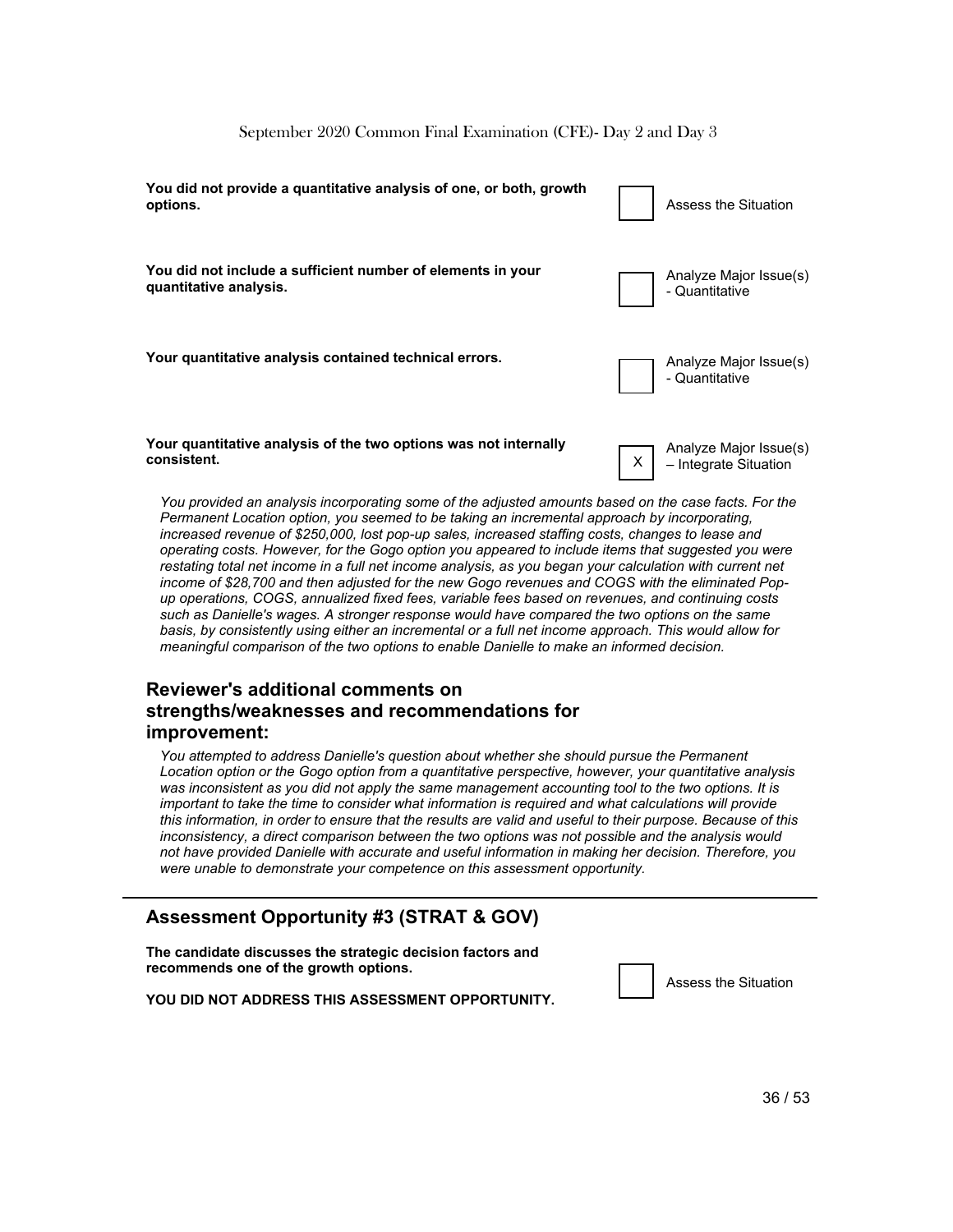| You did not discuss the strategic decision factors for both the growth<br>options.                                                                                                                                                                                                                                                                                                                                     | Assess the Situation                     |
|------------------------------------------------------------------------------------------------------------------------------------------------------------------------------------------------------------------------------------------------------------------------------------------------------------------------------------------------------------------------------------------------------------------------|------------------------------------------|
| You did not identify a sufficient number of relevant strategic decision<br>factors.                                                                                                                                                                                                                                                                                                                                    | Assess the Situation                     |
| Your discussion of the strategic decision factors lacked depth.                                                                                                                                                                                                                                                                                                                                                        | Analyze Major Issue(s)<br>- Qualitative  |
| You did not provide a supported recommendation on which growth<br>option Danielle should choose.                                                                                                                                                                                                                                                                                                                       | <b>Conclude and Advise</b>               |
| <b>Reviewer's additional comments on</b><br>strengths/weaknesses and recommendations for<br>improvement:<br>Overall, your response on this assessment opportunity was well done. You provided a reasonable<br>qualitative analysis of how the Permanent Location and Gogo options aligned with Danielle's goals.<br>Further, you made a recommendation to Danielle that was consistent and supported by your analysis. |                                          |
|                                                                                                                                                                                                                                                                                                                                                                                                                        |                                          |
| <b>Assessment Opportunity #4 (TAX)</b>                                                                                                                                                                                                                                                                                                                                                                                 |                                          |
| The candidate calculates the 2019 personal federal<br>income taxes payable.                                                                                                                                                                                                                                                                                                                                            |                                          |
| YOU DID NOT ADDRESS THIS ASSESSMENT<br><b>OPPORTUNITY.</b>                                                                                                                                                                                                                                                                                                                                                             | <b>Assess the Situation</b>              |
| You did not attempt a calculation of taxes payable.                                                                                                                                                                                                                                                                                                                                                                    | Assess the Situation                     |
| You did not include a sufficient number of components in your<br>calculation of taxes payable.                                                                                                                                                                                                                                                                                                                         | Analyze Major Issue(s)<br>- Quantitative |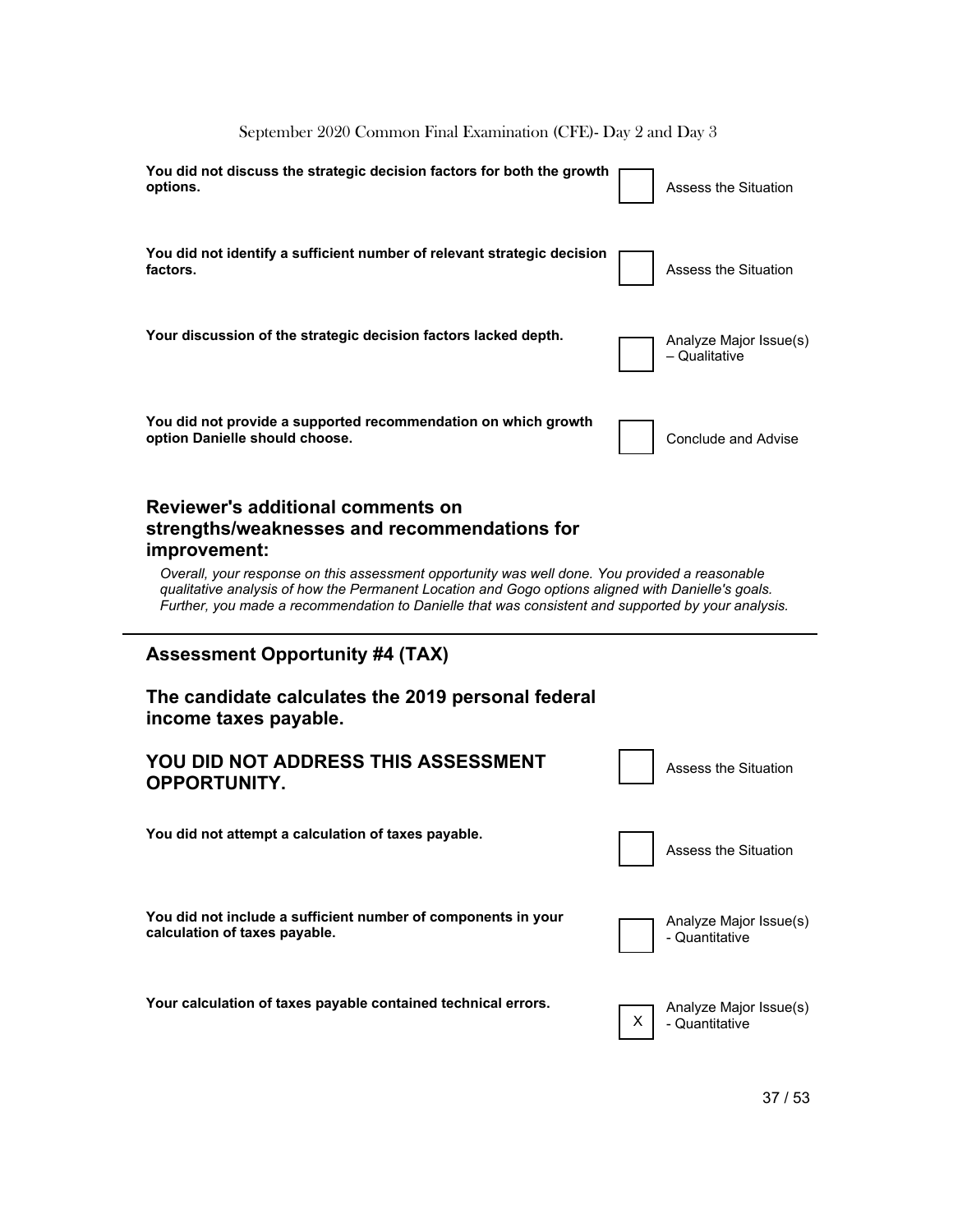*While you attempted to provide Danielle with a calculation of her taxes payable, your calculation contained technical errors. For example, you started your calculation with DD's net income of \$28,700, which was not technically correct. Page 1 of the case stated, "Dreamy Donuts Co. (DD) is a private corporation." Because of this, DD's net income would be taxed separately in a corporate tax return instead of being included on Danielle's personal tax return. In addition, DD's financial statements on page 2 noted a wage expense of \$50,000. In the notes to the financial statements on page 4, it was noted by Danielle that "Wages are my salary for the year, including \$2,426 for Canada Pension Plan paid by DD. An equal amount was withheld from my pay for the employee portion. Federal income taxes withheld from my pay were \$3,600." It was expected that you would recognize that DD paid Danielle a salary of \$50,000 and that this would be a starting point of the calculation. An even stronger response would have noted that \$2,426 would be the employer portion of the Canada Pension Plan, and that since this is included in the \$50,000, Danielle's starting salary point would be \$47,574 (\$50,000 - \$2,426). While you correctly identified the fact that RRSP contributions are deductible from taxable income, you did not deduct the RRSP amounts paid in 2020 in your claim of \$6,000, and therefore your RRSP deduction was not technically correct. RRSP contributions made in the first 60*  days of the following year may be included in the subject tax year. In addition, it was noted by Danielle *on page 8 of the case that "I have always deducted the maximum RRSP amount on my tax returns." Based on this, you should have included 10 months from 2019 (10 x \$500) and 2 months from 2020 (2 x \$600), resulting in an RRSP deduction of \$6,200. In another example, while you correctly included the interest income of \$6,000, you did not include the offsetting deduction of \$500 in broker fees. Per ITA 20(1)(bb), the deduction of management fees incurred to earn investment income is allowed, such as broker fees.*

**Your discussion of the components to your calculation of taxes payable lacked depth.** 

Analyze
Major
Issue(s) – Qualitative

#### **Reviewer's additional comments on strengths/weaknesses and recommendations for improvement:**

*You were able to correctly identify some of the items to be included in the calculation of Danielle's 2019 personal federal income taxes payable, however, your treatment of some of the components of the calculation included technical errors and your overall calculation would not have given Danielle an accurate understanding of her 2019 tax situation. It is important to have a good technical understanding of the tax concepts so that you can explain these correctly to the client. Therefore, you were unable to demonstrate your competence on this assessment opportunity.*

#### **Assessment Opportunity #5 (ASSU)**

**The candidate provides audit procedures that would be performed on DD's 2019 balance sheet.**

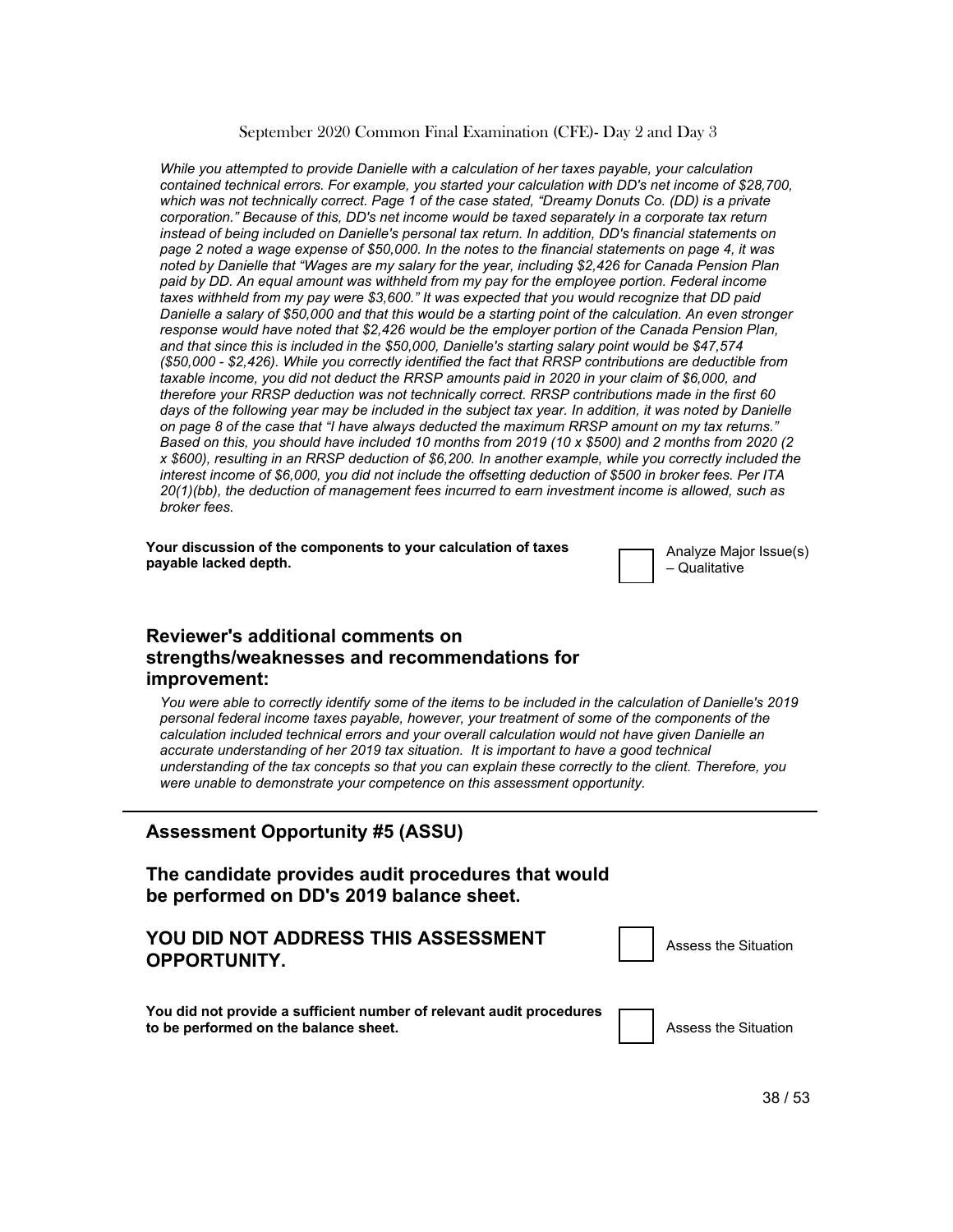#### **Your procedures were either too general, poorly explained, impractical, or did not provide information that was useful in assessing the underlying account.**



Analyze
Major
Issue(s) – Qualitative

*Although you attempted to provide audit procedures over DD's 2019 balance sheet, your suggestions did not provide sufficient depth or did not successfully assess the underlying account. It is important to identify what the procedure is intended to accomplish, as well as the specific procedure to be performed. Suggested procedures should be specific and complete, and the purpose of the procedure should be clear. Your discussion of the audit procedure for inventory was not useful. In your response, you stated, "Perform a surprise inventory count at the end of the motnh to ensure that the value of th inventory is equal to the amount reported on the vbalance sheet" in order to satisfy your identified risk of "Inventory can be spoiled leading to invneotyr under net realizeable value" for a concern over "inventoyr-valuation." This procedure was not adequate for several reasons: an inventory count alone would support the existence of inventory and not the valuation of inventory., and an inventory count at the end of the month (we are in January 2020) would not be useful in establishing the inventory on hand at December 31 unless rollback procedures were also performed. Examples of valid, complete audit procedures over inventory would be to observe an inventory count and perform rollback procedures to reconcile the items counted after year end to the inventory quantities at year end, to verify the existence of inventory; or vouch to supplier invoices before the year-end date, to verify the cost and accuracy of the value of inventory items. Your discussion of the audit procedure for long-term debt was impractical. In your response, you stated, "obtain a bank statement of the company and validate that there are no uncoreded laibilty to ensure the completeness of debt" to address your identified risk of "understatement of liabiliesi to show stronger finaicnal statement" where your concern was "debt-completeness." This procedure was not adequate since a bank statement (unless it was a specific statement for a loan account) would not provide information on the outstanding balance of debt and as such, would not satisfy your concern regarding completeness. A bank confirmation would be a better document to obtain in this case, as that would provide confirmation over a number of balances*  with the bank, including current accounts (i.e. cash) and loans. Examples of valid, complete audit *procedures over long-term debt would be to obtain loan documentation to determine if the amount has been correctly recorded and if it has been correctly classified as long-term debt; calculate any applicable loan covenants to determine whether DD complies; or verify the balance of the loan on the bank confirmation, to see if there are any late payments and to verify the outstanding balance.*

#### **Reviewer's additional comments on strengths/weaknesses and recommendations for improvement:**

*You recognized the need to provide audit procedures over the 2019 balance sheet as requested by Danielle, and you suggested valid procedures for accounts receivable. However, the other procedures you provided were impractical. As a result, you were not able to adequately demonstrate an ability to apply Assurance concepts to this case. Therefore, you were unable to demonstrate your competence on this assessment opportunity.*

#### **Overall Comments**

|--|--|

#### **Was the response well organized with a logical flow?**

*Your response was well organized and easy to follow. You used headings and separated your discussions by assessment opportunity, which was a logical way to respond to this case.*

#### **Did the candidate understand their role?**

|--|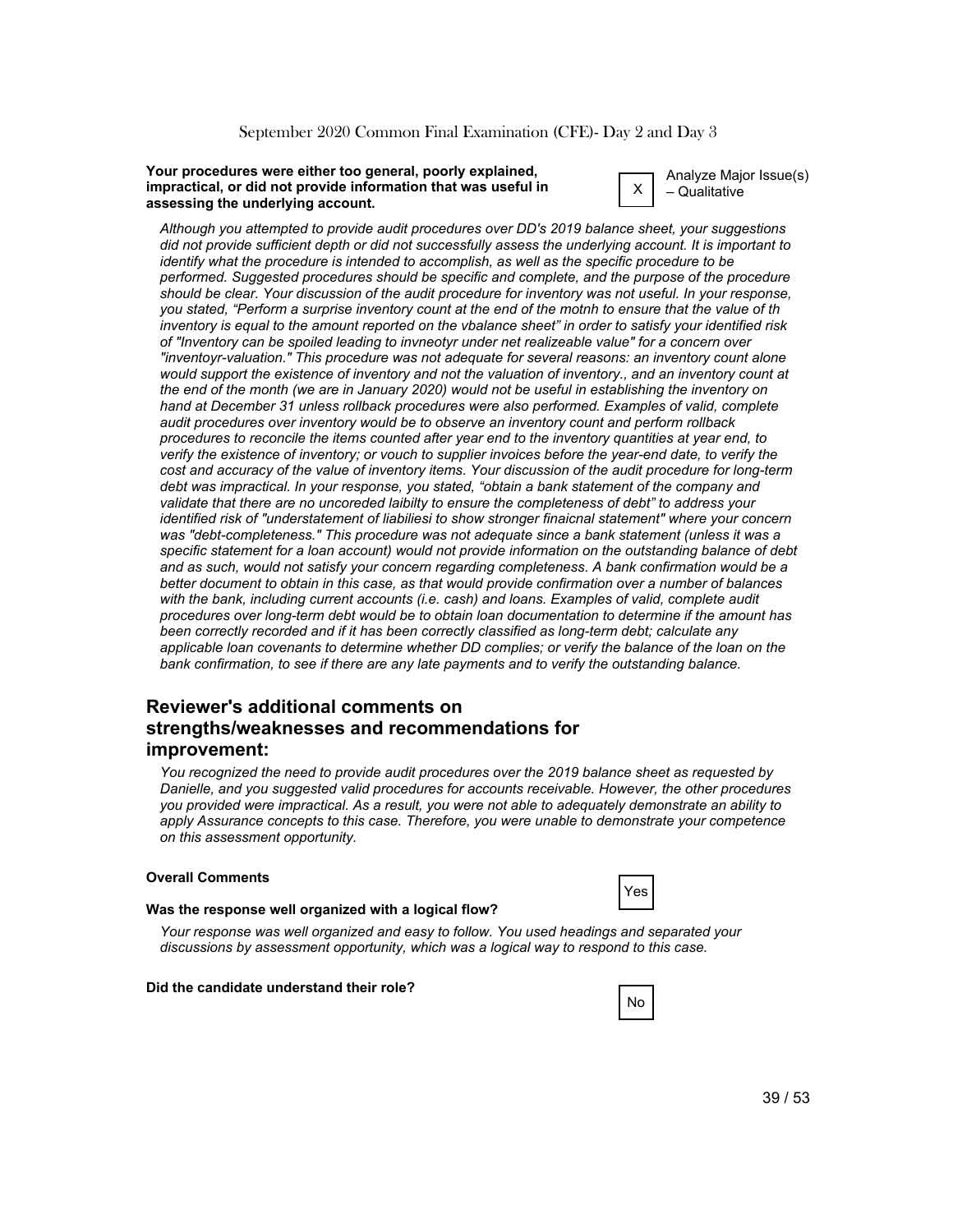*You did not always provide Danielle, the user, with sufficient information to respond to her requests. For example, you did not provide sufficient depth in your explanations and analysis of the quantitative considerations when deciding between the Permanent Location and Gogo options, the components of Danielle's 2019 taxes payable calculation, and the audit procedures performed in an audit. Your overall role is to provide the user with a sufficient level of information and explanations that will give them an understanding of the issues and allow them to make informed decisions. The lack of depth in these areas of your response meant that you did not fulfill your role.*

#### **Was the response easy to read and understand?**

|--|

*Your response was written efficiently and was easy to read and understand. You used a combination of point form and complete paragraphs which allowed you to provide thoughts that were complete and clear. Your exhibits were also easy to follow. You made good use of notes in your exhibits in order to reference the explanations for your adjustments. This was very helpful in understanding your calculations.*

#### **Did the candidate focus their response on the appropriate issues?**

*You did a good job focusing your response on the significant requests and issues in this case, and your response did not contain discussions of unrelated issues.*

#### **Did the response appear balanced?**

*Your response was well balanced, and you seemed to have allocated an appropriate amount of time to each of the assessment opportunities.*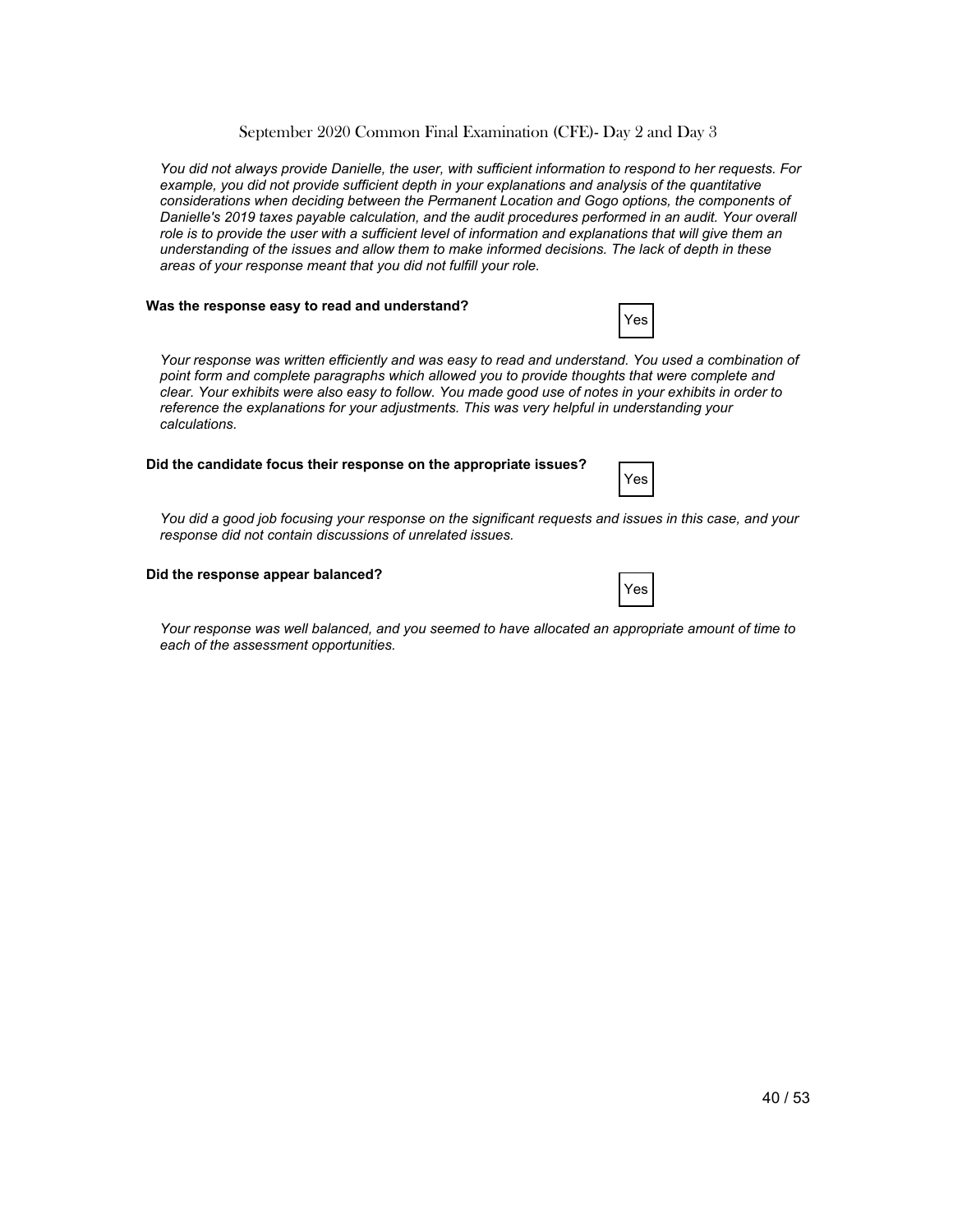**Section B: Assessment By Competency Area**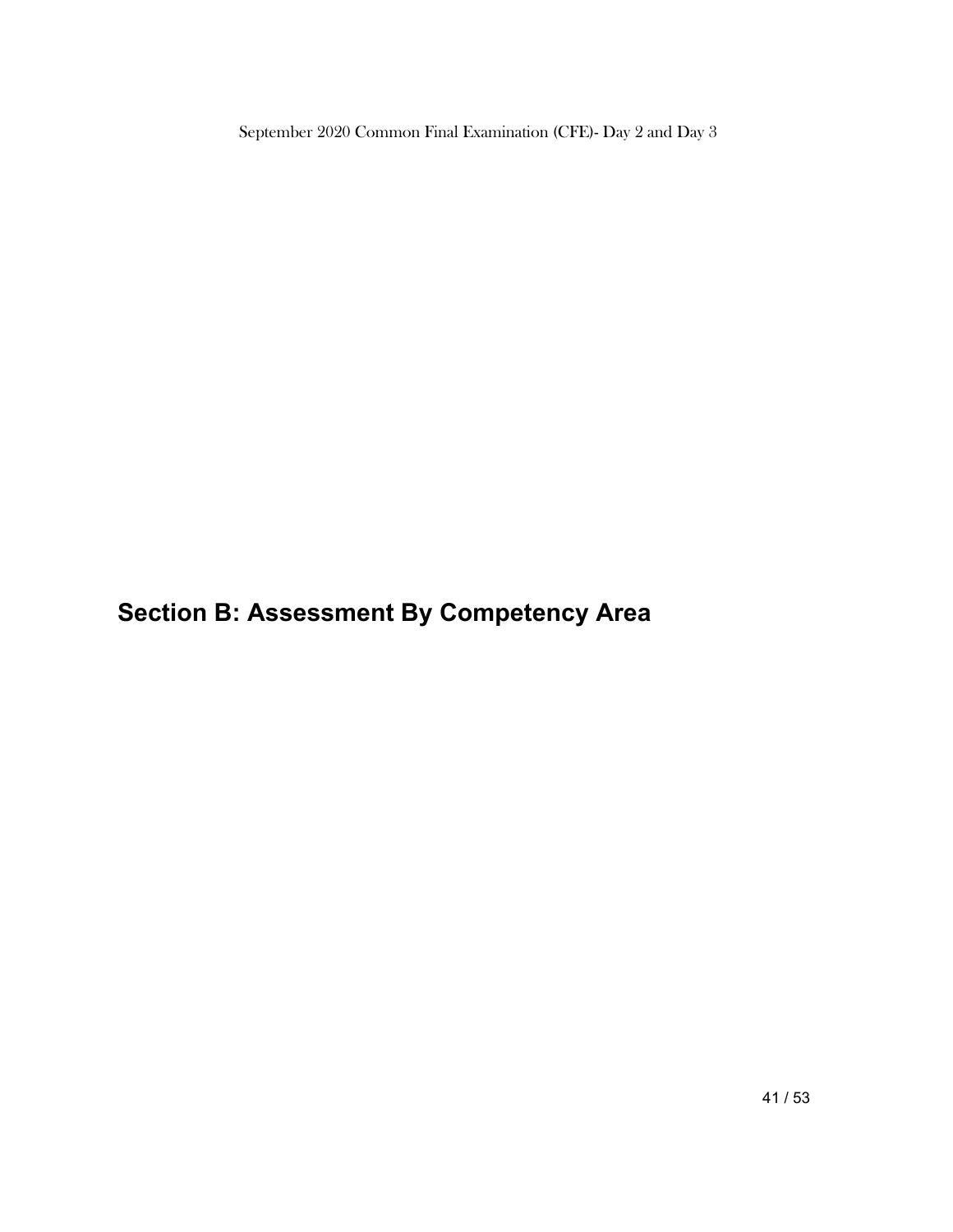# **Section B: Assessment By Competency Area**

The weaknesses the reviewers identified for each simulation have been re-sorted and presented here, by competency area, with the depth areas (Financial Reporting and Management Accounting) shown before the breadth areas (Audit and Assurance, Taxation, Strategy and Governance, and Finance). Within each competency area, the weaknesses are listed by enabling skill. The detailed reviewer comments have not been repeated in Section B. Please refer to Section A to see the detailed
comments.

# **Strategy and Governance**

No
weaknesses
noted
by
the
reviewers.

| <b>Taxation</b><br><b>Festival</b>                                                                                                              |   |                                           |
|-------------------------------------------------------------------------------------------------------------------------------------------------|---|-------------------------------------------|
| <b>Assessment Opportunity #7 (TAX)</b><br>You did not identify a sufficient number of adjustments in the<br>calculation of FI's taxable income. | Χ | Assess the Situation                      |
| <b>Dreamy Donuts</b>                                                                                                                            |   |                                           |
| <b>Assessment Opportunity #4 (TAX)</b><br>Your calculation of taxes payable contained technical errors.                                         | X | Analyze Major Issue<br>(s) - Quantitative |
| <b>Financial Reporting</b><br>Jump                                                                                                              |   |                                           |
| <b>Assessment Opportunity #1 (FR)</b><br>Your discussion of the difference between cash-basis accounting and<br><b>ASPE lacked depth.</b>       | X | Analyze Major Issue<br>(s) - Qualitative  |
| EnviroCab Inc. (ECI)                                                                                                                            |   |                                           |
| <b>Assessment Opportunity #3 (FR)</b>                                                                                                           |   |                                           |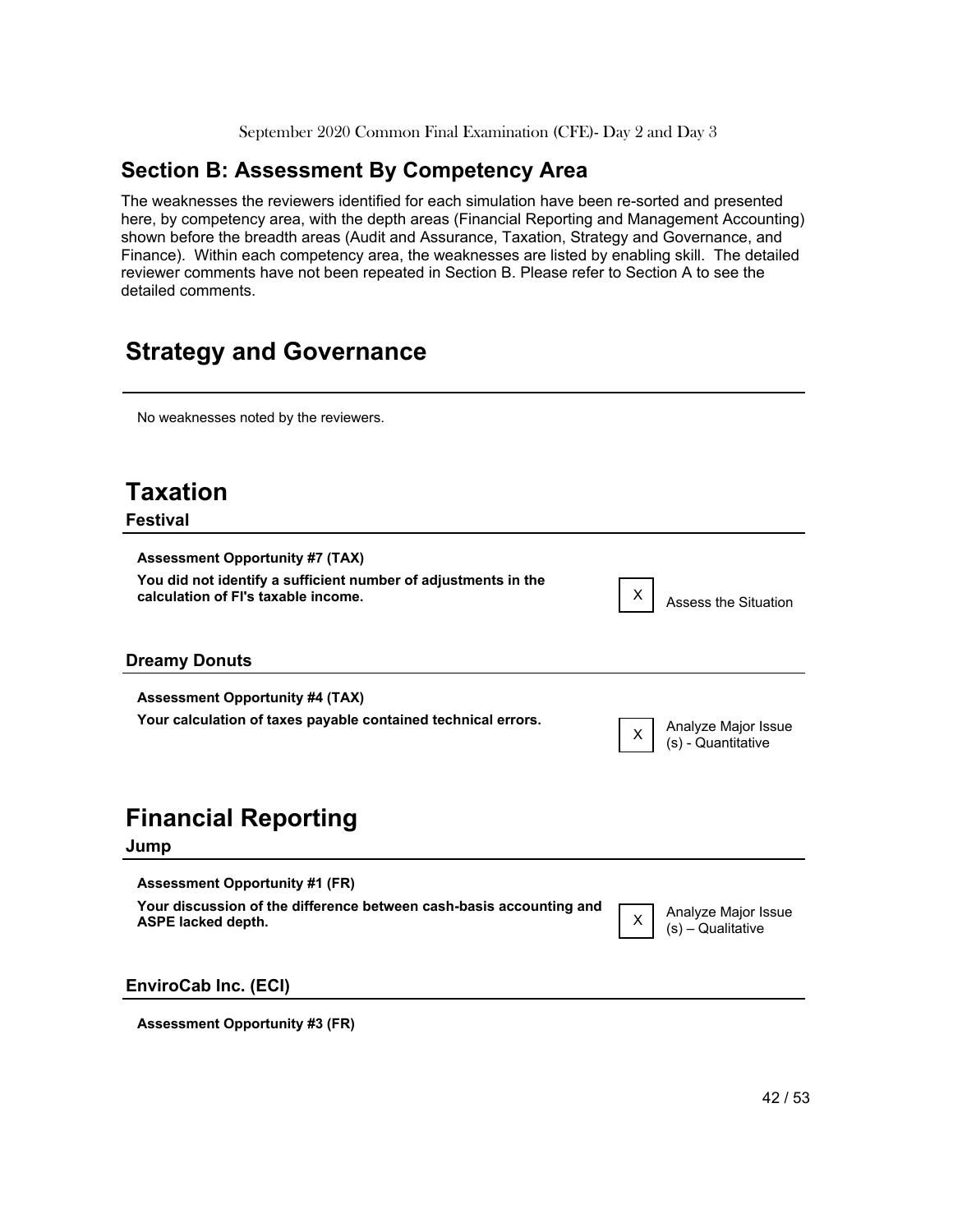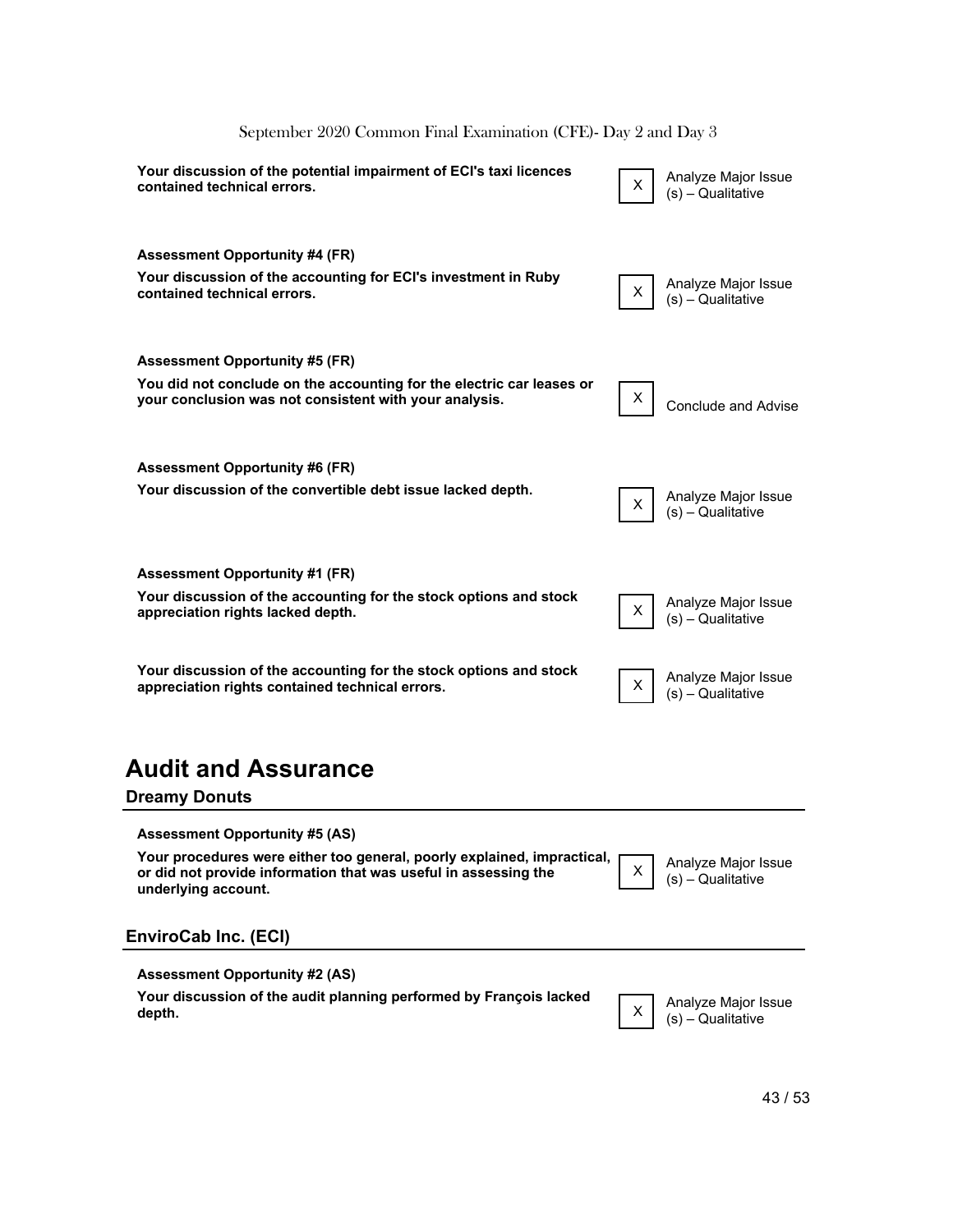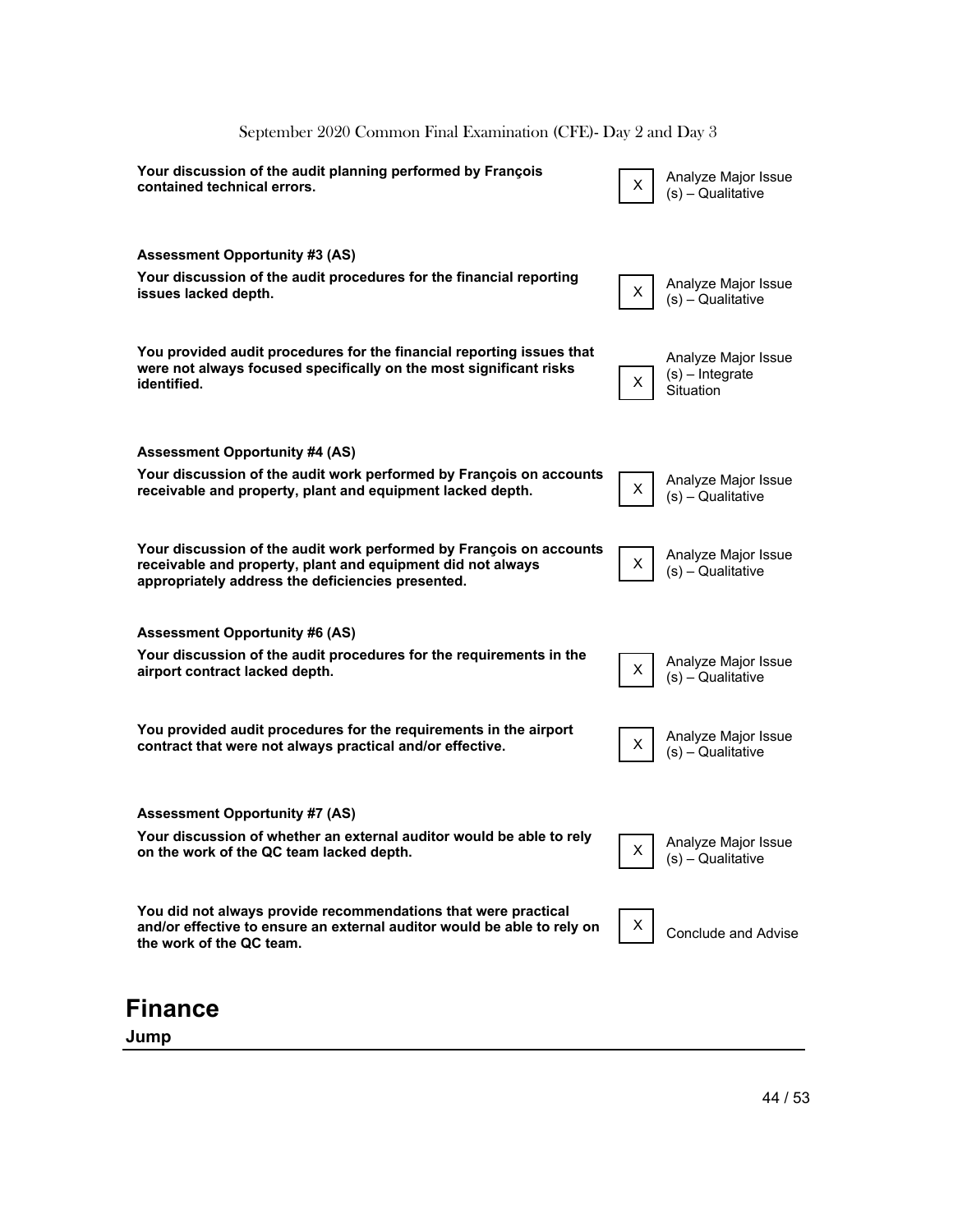| <b>Assessment Opportunity #4 (FIN)</b><br>Your cash flow forecast did not include a sufficient number of<br>elements.                                                                   | х<br>Assess the Situation                                  |
|-----------------------------------------------------------------------------------------------------------------------------------------------------------------------------------------|------------------------------------------------------------|
| Your cash flow forecast contained technical errors.                                                                                                                                     | Analyze Major Issue<br>X.<br>(s) - Quantitative            |
| <b>Festival</b>                                                                                                                                                                         |                                                            |
| <b>Assessment Opportunity #3 (FIN)</b><br>You did not provide a sufficient number of relevant cash flow<br>management options.                                                          | X<br>Assess the Situation                                  |
| <b>Management Accounting</b><br><b>Festival</b>                                                                                                                                         |                                                            |
| <b>Assessment Opportunity #2 (MA)</b><br>Your discussion of whether a fee structure purely based on a<br>percentage of a vendor's gross sales would be suitable for FI lacked<br>depth. | Analyze Major Issue<br>Χ<br>(s) - Qualitative              |
| <b>Dreamy Donuts</b>                                                                                                                                                                    |                                                            |
| <b>Assessment Opportunity #2 (MA)</b><br>Your quantitative analysis of the two options was not internally<br>consistent.                                                                | Analyze Major Issue<br>$(s)$ – Integrate<br>X<br>Situation |
| EnviroCab Inc. (ECI)                                                                                                                                                                    |                                                            |
| <b>Assessment Opportunity #2 (MA)</b><br>You did not discuss the qualitative considerations in sufficient depth.                                                                        | Analyze Major Issue<br>X<br>(s) - Qualitative              |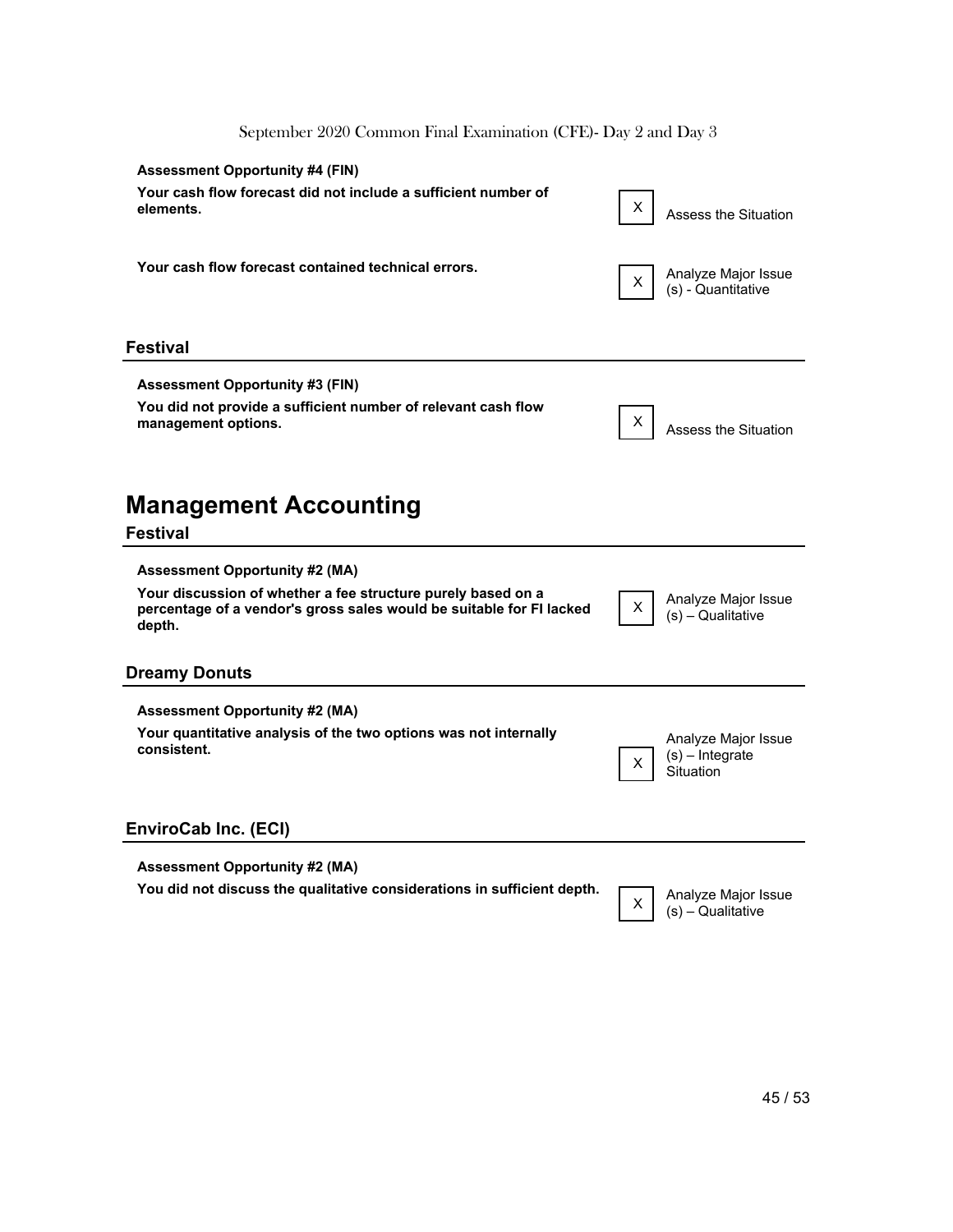**Section C: General Findings and CPA Enabling Skills**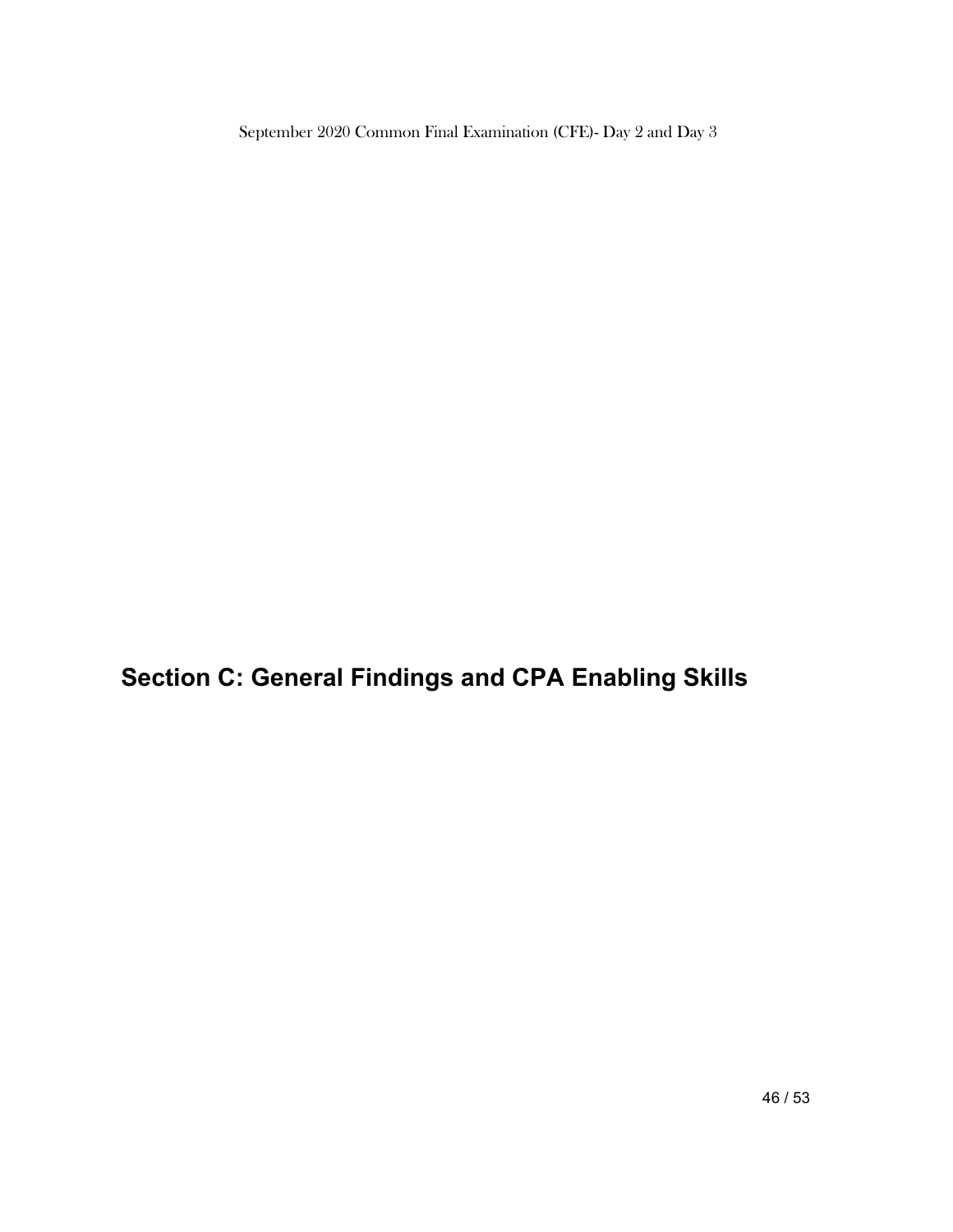# **Section C: General Findings and CPA Enabling Skills**

### **Did the response appear balanced?**

# **Dreamy Donuts**

*Your response was well balanced, and you seemed to have allocated an appropriate amount of time to each of the assessment opportunities.*

#### **EnviroCab Inc. (ECI)**

*The Assurance section of your response was heavily weighted on your audit planning memo. This appeared to have limited the time you had to address the other issues. For example, you spent 2.2 pages on your audit planning memo but only .4 pages on the deficiencies and suggested audit procedures on accounts receivables and property, plant, and equipment. There were a lot of issues to cover in this section and good time management was required. It was essential for you to plan your time in order to ensure you were able to address all of the issues in sufficient depth.*

#### **EnviroCab Inc. (ECI)**

*The Common section of your response was well-balanced and you seemed to have allocated an appropriate amount of time to each of the assessment opportunities.*

#### **Festival**

*Your response was well balanced, and you seemed to have allocated an appropriate amount of time to each of the assessment opportunities.*

#### **Jump**

*Your response was well-balanced, and you seemed to have allocated an appropriate amount of time to*  each of the assessment opportunities. It was also well-balanced between quantitative and qualitative *analysis.*

#### **Was the response easy to read and understand?**

#### **Dreamy Donuts**

*Your response was written efficiently and was easy to read and understand. You used a combination of point form and complete paragraphs which allowed you to provide thoughts that were complete and clear. Your exhibits were also easy to follow. You made good use of notes in your exhibits in order to reference the explanations for your adjustments. This was very helpful in understanding your calculations.*

**EnviroCab Inc. (ECI)**





Yes



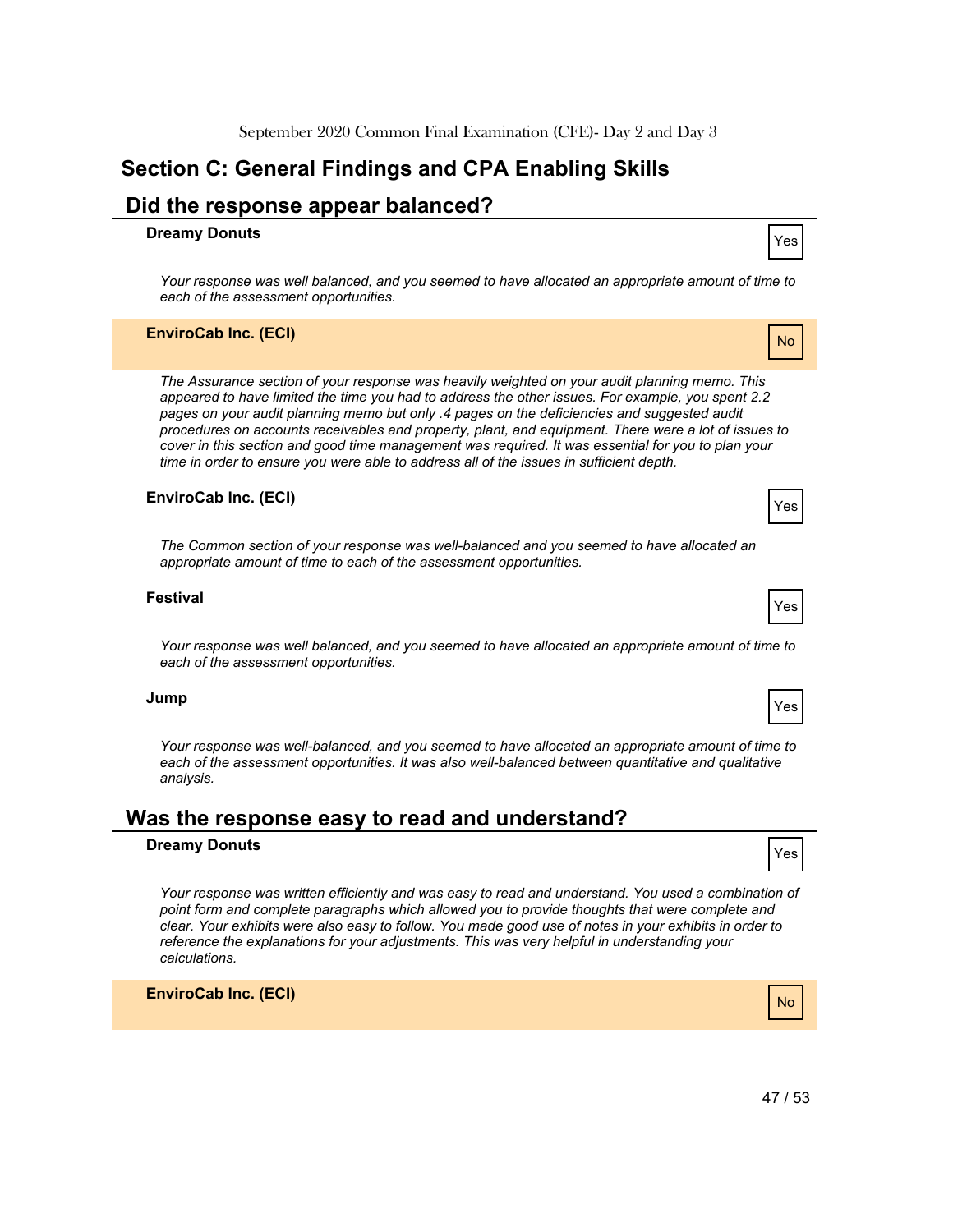*Although it did not detract from the overall understanding, the Assurance section of your response contained a number of grammatical errors and typos which made it difficult to read at times. For example, you wrote "at the end of each reporting, if there was an appreciation in stock, this will be a lost to the company". You should take the time to ensure that significant grammatical errors and typos are addressed in your response.*

#### **EnviroCab Inc. (ECI)**

For the Common section of your response, point form was used and this sometimes limited the depth of *your discussions. For example, you wrote for the assessment opportunity #4: "Option to account - Cost -> just investment with no significance influence -> NO - Equity -> significance influence with shares above 20% and decision making policy -> NO - Consolidated -> full acquisition of shares and full ownership -> YES" However, since you paraphrased the Handbook, and used too much point form, your analysis missed important elements in order to be able to show depth. You should ensure that you always provide a complete discussion to clearly present your thoughts, even when using point form.*

#### **Festival**

*Although it did not detract from the overall understanding, your response contained a number of grammatical errors and typos, which sometimes made it difficult to read at times. For example, you wrote: "Recommend to have a better technical support from swiftpay to have the issue resovlved asap to prevent understanement of cash from vendor during those periods." "The incorpoatino of the entity would prevent you from being personanlly liable if Juan Rivera goes bankcrupt." You should take the time to ensure that significant grammatical errors and typos are omitted from your response.*

**Jump**

*Your response was generally well-written and was easy to read and understand. You used point form but your explanations were complete and clear.*

#### **Overall Comments**

#### **Was the response well organized with a logical flow?**

### **Dreamy Donuts**

*Your response was well organized and easy to follow. You used headings and separated your discussions by assessment opportunity, which was a logical way to respond to this case.*

#### **EnviroCab Inc. (ECI)**

*For the Assurance section, your response was well organized and easy to follow. You used headings appropriately and separated your discussions by each issue addressed, which was a logical way to respond to this case.*

**EnviroCab Inc. (ECI)**



No

Yes

No



Yes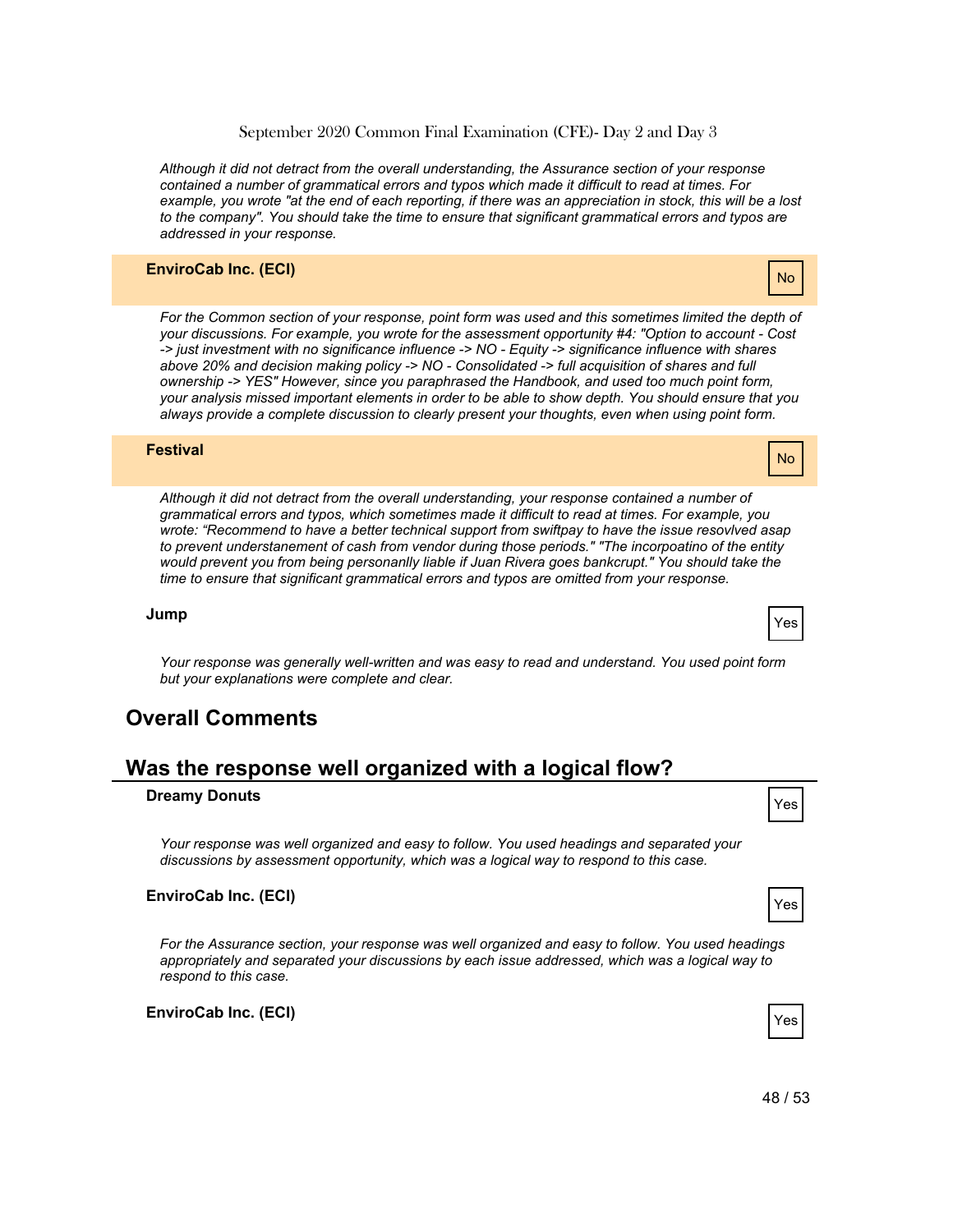Yes

Yes

September 2020 Common Final Examination (CFE)- Day 2 and Day 3

*For the Common section, your response was well organized and easy to follow. You used headings appropriately and separated your discussions by each issue addressed, which was a logical way to respond to this case.*

#### **Festival**

*Your response was well organized and easy to follow. You used headings and separated your discussions by assessment opportunity, which was a logical way to respond to this case.*

#### **Jump**

*Your response was well organized and easy to follow. You used headings and separated your discussions by assessment opportunity, which was a logical way to respond to this case. In addition, you used an effective structure while responding to the requests. For example, your use of the weakness - implication - recommendation structure when addressing the control weaknesses and the risk analysis of the proposed agreement by the entrepreneur, helped in ensuring that you provided Matt with recommendations to address each issue you identified, as well as explanations of the implications so that he would understand why you were suggesting changes.*

# **Did the candidate understand their role?**

### No **Dreamy Donuts**

*You did not always provide Danielle, the user, with sufficient information to respond to her requests. For example, you did not provide sufficient depth in your explanations and analysis of the quantitative considerations when deciding between the Permanent Location and Gogo options, the components of Danielle's 2019 taxes payable calculation, and the audit procedures performed in an audit. Your overall role is to provide the user with a sufficient level of information and explanations that will give them an understanding of the issues and allow them to make informed decisions. The lack of depth in these areas of your response meant that you did not fulfill your role.*

#### **EnviroCab Inc. (ECI)**

*For the Assurance section, you appeared to have understood your role and addressed all the requests appropriately.*

#### **EnviroCab Inc. (ECI)**

*Not applicable for the Common section of the Day 2 response.*

#### **Festival**

*You appeared to have understood your role as a CPA/advisor to Festival Inc. and addressed Juan's requests appropriately.*

**Jump**



Yes

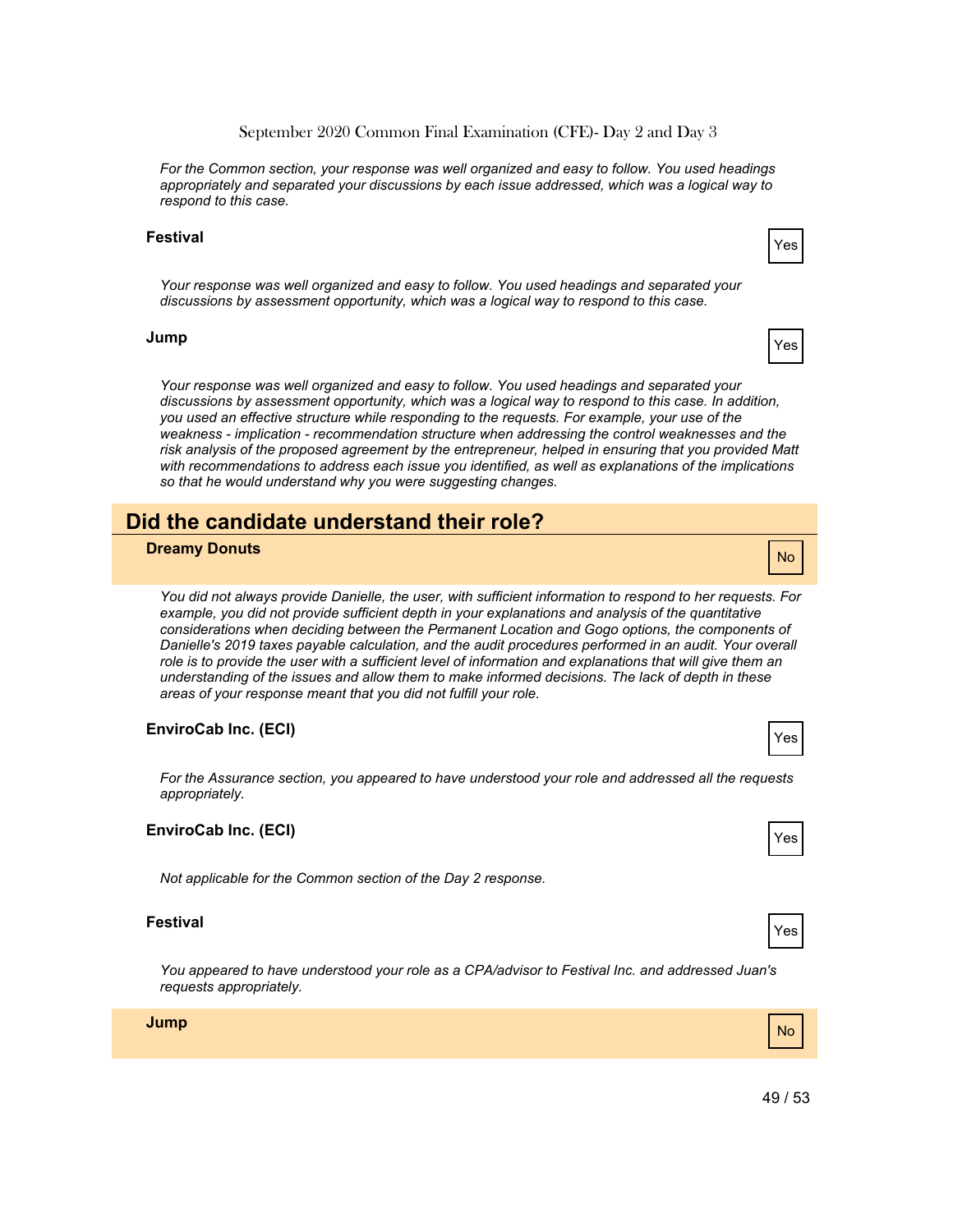*You sometimes used terminology that was not adapted to Matt, the user of your report. For example, you wrote: "Under ASPE, the income statement would be measured on a accrual basis and not when cash is received." This is not appropriate because simply telling Matt that ASPE requires accrual accounting would not give him an understanding of the difference from the cash basis accounting he is using since it is not terminology he would be familiar with. It was important for you to explain concepts in a way that would be relevant to someone with Matt's experience and knowledge.*

# **Did the candidate focus their response on the appropriate issues?**

# **Dreamy Donuts** and the set of the set of the set of the set of the set of the set of the set of the set of the set of the set of the set of the set of the set of the set of the set of the set of the set of the set of the *You did a good job focusing your response on the significant requests and issues in this case, and your response did not contain discussions of unrelated issues.* Yes **EnviroCab Inc. (ECI)** *For the Assurance section of your response, you did a good job focusing on the significant requests and issues and your response did not contain any unrelated issues.* Yes **EnviroCab Inc. (ECI)** *For the Common section of your response, you did a good job focusing on the significant requests and issues and your response did not contain any unrelated issues.* Yes **Festival**

*You did a good job focusing your response on the significant requests and issues in this case, and your response did not contain discussions of unrelated issues.*

#### **Jump**

*You did a good job focusing your response on the significant requests and issues in this case, and your response did not contain discussions of unrelated issues.*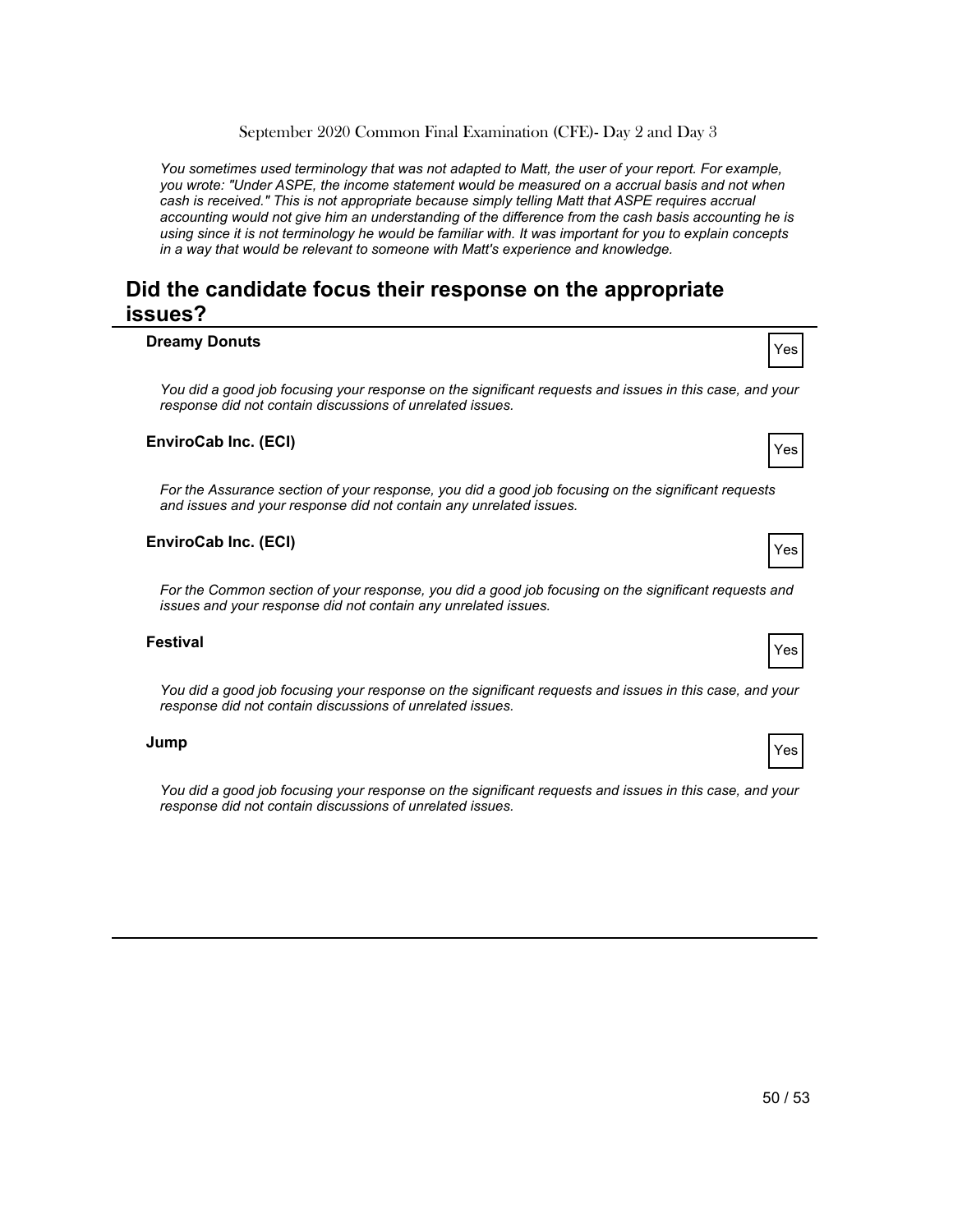# **CPA Enabling Skills**

# Assess
the
Situation

| You did not identify a sufficient number of adjustments in the<br>calculation of FI's taxable income.                | X. | Festival<br>AO #7<br>TAX                    |
|----------------------------------------------------------------------------------------------------------------------|----|---------------------------------------------|
| Your cash flow forecast did not include a sufficient number of<br>elements.                                          | Χ  | Jump<br>AO #4<br><b>FIN</b>                 |
| You did not provide a sufficient number of relevant cash flow<br>management options.                                 | Χ  | Festival<br>AO #3<br><b>FIN</b>             |
| Analyze Major Issue(s) - Quantitative                                                                                |    |                                             |
| Your calculation of taxes payable contained technical errors.                                                        | X. | <b>Dreamy Donuts</b><br>AO #4<br><b>TAX</b> |
| Your cash flow forecast contained technical errors.                                                                  | X. | Jump<br>AO #4<br><b>FIN</b>                 |
|                                                                                                                      |    |                                             |
| Analyze Major Issue(s) – Qualitative                                                                                 |    |                                             |
| Your discussion of the accounting for the stock options and stock<br>appreciation rights lacked depth.               | X. | EnviroCab Inc. (ECI)<br>AO #1<br><b>FR</b>  |
| Your discussion of the accounting for the stock options and stock<br>appreciation rights contained technical errors. | X. | EnviroCab Inc. (ECI)<br>AO #1<br>FR.        |
| Your discussion of the potential impairment of ECI's taxi licences<br>contained technical errors.                    | X. | EnviroCab Inc. (ECI)<br>AO #3<br>FR.        |
| Your discussion of the accounting for ECI's investment in Ruby<br>contained technical errors.                        | X. | EnviroCab Inc. (ECI)<br>AO #4<br><b>FR</b>  |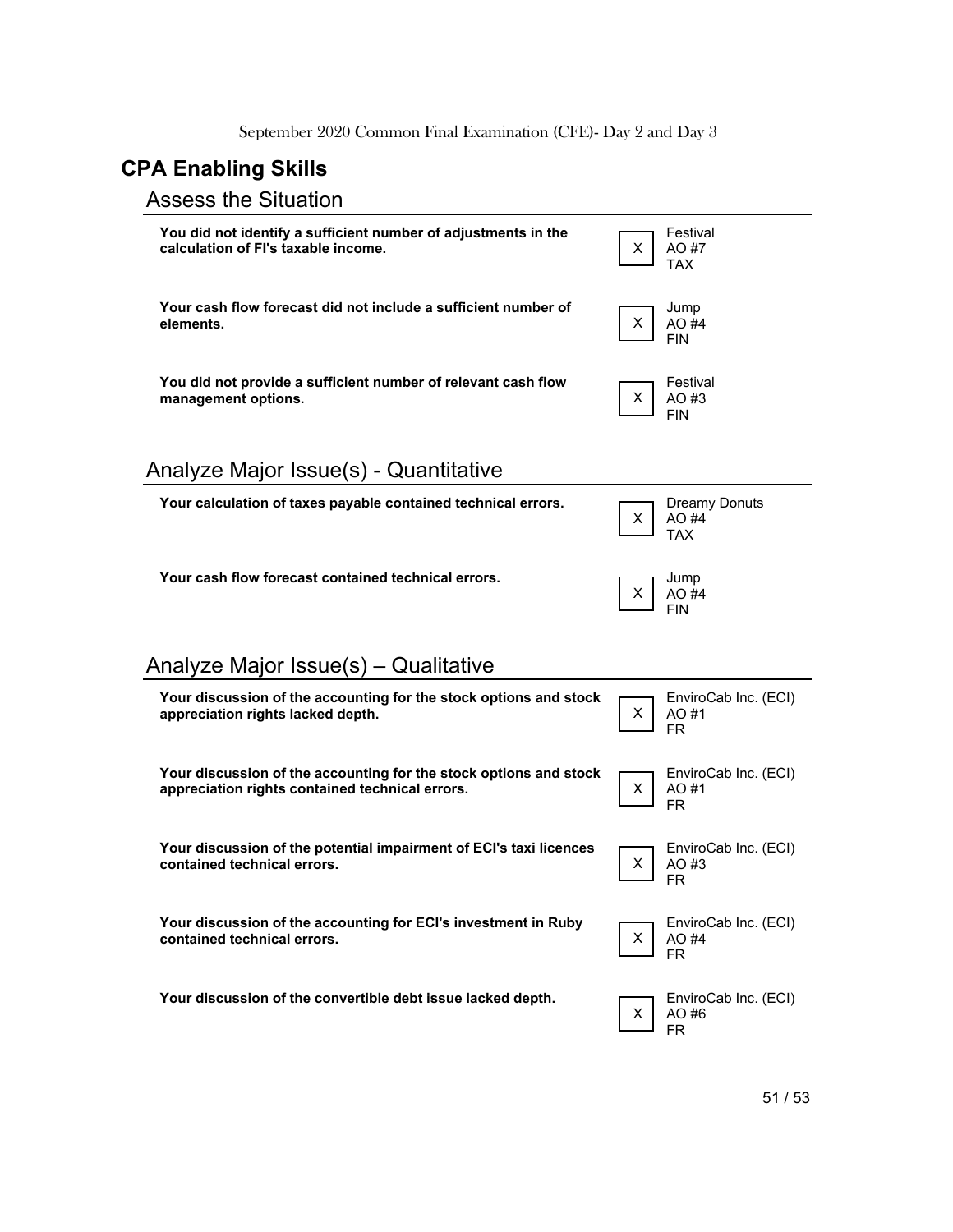